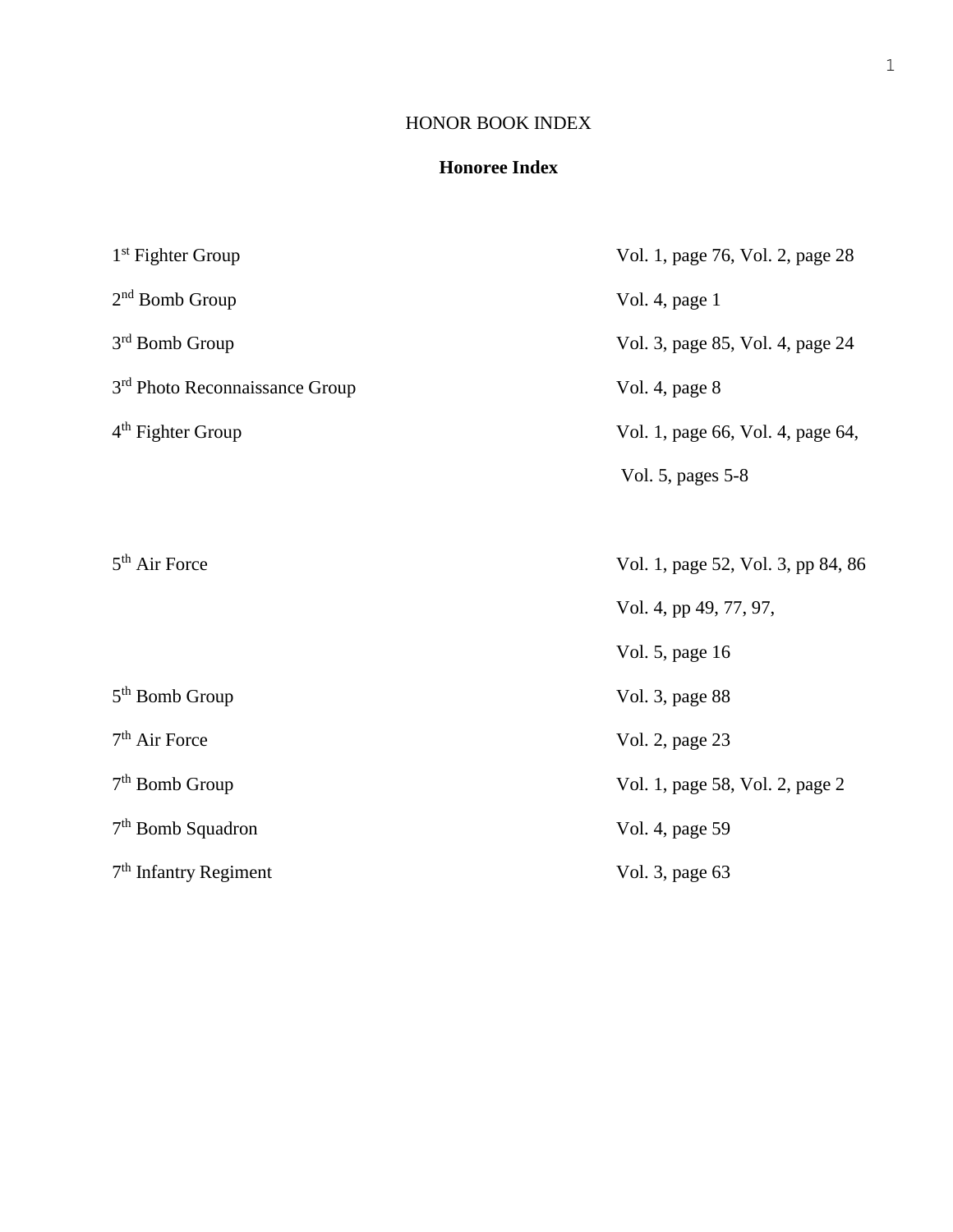| 8 <sup>th</sup> Air Force                        | Vol. 1, pp 1, 4, 7, 13, 16, 17, 57 |
|--------------------------------------------------|------------------------------------|
|                                                  | Vol. 2, pp 33, 59                  |
|                                                  | Vol. 3, pp 26, 43, 65, 66          |
|                                                  | Vol. 4, pp 39, 51, 59, 64, 68, 74, |
|                                                  | 82, 84, Vol. 5, pp 6-8             |
|                                                  |                                    |
| 8 <sup>th</sup> Bomb Squadron                    | Vol. 4, page 17                    |
| 8 <sup>th</sup> Tactical Reconnaissance Squadron | Vol. 1, page 9                     |
| 9 <sup>th</sup> Air Force                        | Vol. 3, page 66, Vol. 4, pp 65, 72 |
| $9th$ Bomb Group                                 | Vol. 4, page 85                    |
| 9 <sup>th</sup> Squadron                         | Vol. 4, page 38                    |
| 10 <sup>th</sup> Balloon Company                 | Vol. 2, page 67                    |
| 11 <sup>th</sup> Bomb Group                      | Vol. 2, pp 23, 77, 89              |
|                                                  | Vol. 3, pp 70, 88, Vol. 4, page 4  |
| 12 <sup>th</sup> Air Force                       | Vol. 1, page 78, Vol. 4, pp 57, 66 |
| 13 <sup>th</sup> Air Force                       | Vol. 4, page 6                     |
| 13 <sup>th</sup> Squadron                        | Vol. 3, page 8                     |
| 14 <sup>th</sup> Aerospace Force                 | Vol. 3, page 95                    |
| 14 <sup>th</sup> Air Force                       | Vol. 2, page 42                    |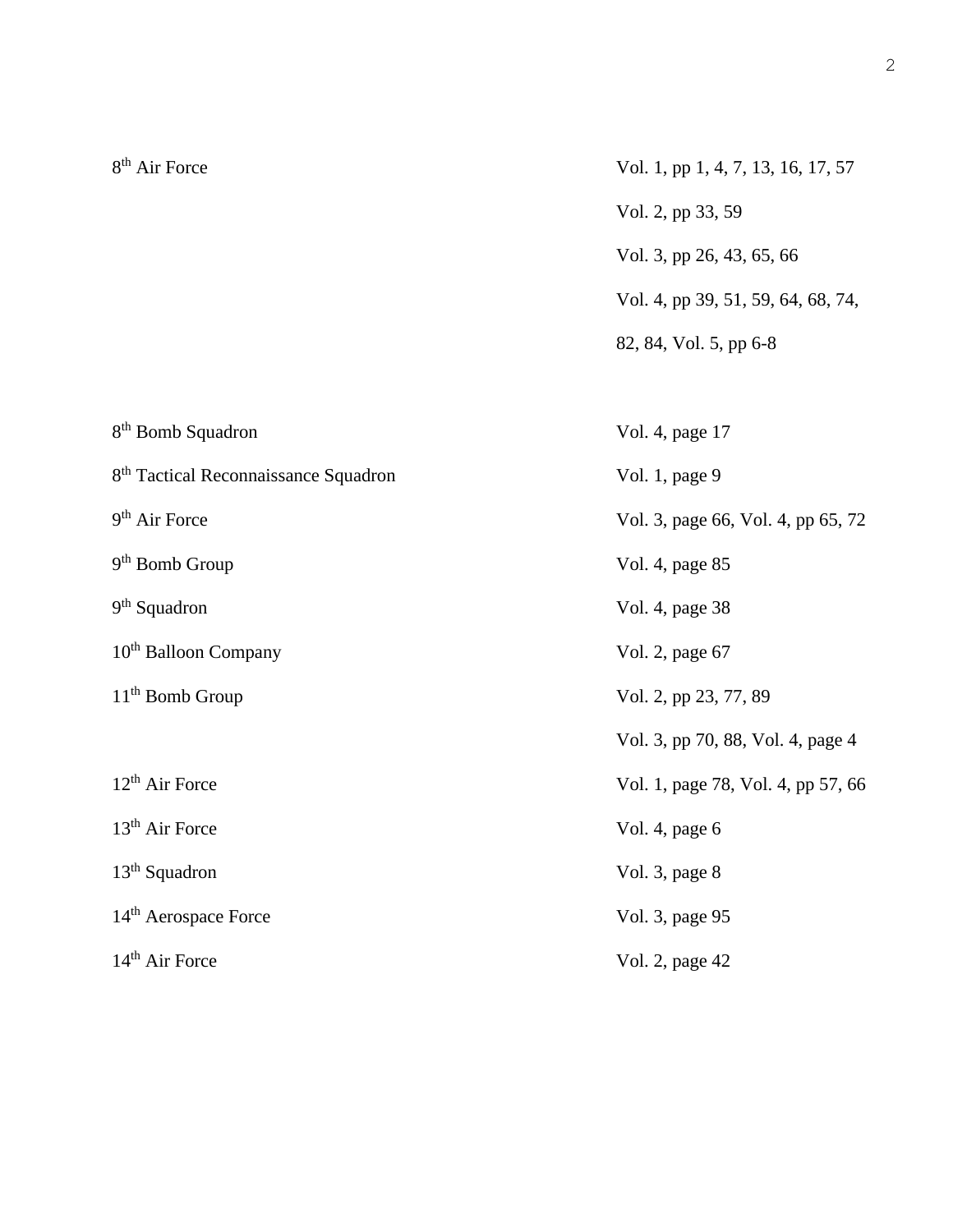| $15th$ Air Force                                      | Vol. 1, pp 45, 88                  |
|-------------------------------------------------------|------------------------------------|
|                                                       | Vol. 2, pp 30, 85, 100             |
|                                                       | Vol. 3, page 65, Vol. 4, pp 5, 67  |
| 16 <sup>th</sup> Bombardment Wing                     | Vol. 4, page 92                    |
| 18 <sup>th</sup> Tactical Fighter Wing                | Vol. 4, page 77                    |
| 19 <sup>th</sup> Air Force                            | Vol. 2, page 25                    |
| 20 <sup>th</sup> Air Force                            | Vol. 4, page 1                     |
| 20 <sup>th</sup> Bomber Command                       | Vol. 4, page 66                    |
| 21 <sup>st</sup> Photographic Reconnaissance Squadron | Vol. 2, page 42                    |
| $22nd$ Bomb Group                                     | Vol. 1, page 52                    |
| $23rd$ Fighter Group                                  | Vol. 3, page 91                    |
| 26 <sup>th</sup> Bomb Squadron                        | Vol. 2, pp 23, 77, Vol. 3, page 31 |
| $27th$ Bomb Group                                     | Vol. 2, page 10                    |
| $27th$ Squadron                                       | Vol. 1, page 76                    |
| 28 <sup>th</sup> Infantry Division                    | Vol. 4, page 93                    |
| 34 <sup>th</sup> Bomb Group                           | Vol. 1, page 54, Vol. 4, page 59   |
| 37 <sup>th</sup> Air Division                         | Vol. 1, page 52                    |
| 38 <sup>th</sup> Bomb Group                           | Vol. 3, page 84, Vol. 4, page 97,  |
|                                                       | Vol. 5, page 16                    |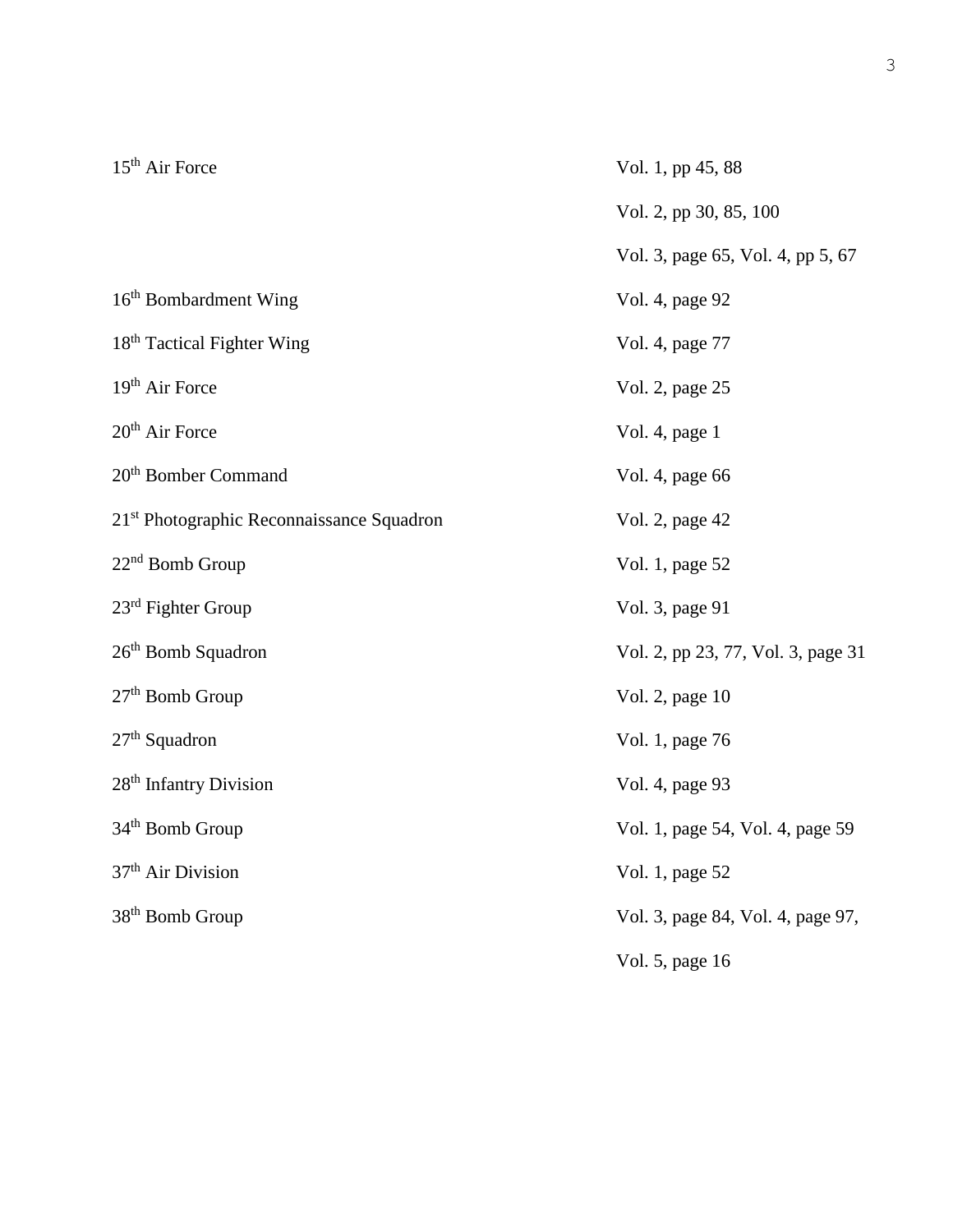| 38 <sup>th</sup> Fighter Squadron        | Vol. 4, page 50                    |
|------------------------------------------|------------------------------------|
| 39 <sup>th</sup> Fighter Squadron        | Vol. 3, page 77, Vol. 4, pp 36, 37 |
| $41st$ Combat Wing                       | Vol. 3, page 65                    |
| 41 <sup>st</sup> Division                | Vol. 3, page 96                    |
| $42nd$ Squadron                          | Vol. 2, page 89, Vol. 4, page 41   |
| 43 <sup>rd</sup> Bomb Group              | Vol. 3, page 83, Vol. 4, page 16   |
| $43rd$ Bomb Squadron                     | Volume 4, page 1                   |
| 44 <sup>th</sup> Bomb Group              | Vol. 1, page 68, Vol. 2, page 97   |
|                                          | Vol. 3, page 43                    |
| 49 <sup>th</sup> Fighter Group           | Vol. 2, page 92, Vol. 3, page 84,  |
|                                          | Vol. 4, page 38                    |
| 50 <sup>th</sup> Fighter Group           | Vol. 3, page 90                    |
| 55 <sup>th</sup> Fighter Group           | Vol. 4, page 50                    |
| 56 <sup>th</sup> Fighter Group           | Vol. 3, page 26                    |
| 58 <sup>th</sup> Fighter Group           | Vol. 4, page 17                    |
| $63rd$ Fighter Squadron                  | Vol. 4, page 38                    |
| 66 <sup>th</sup> Squadron                | Vol. 1, page 68                    |
| 69 <sup>th</sup> Squadron                | Vol. 4, page 17                    |
| 71 <sup>st</sup> American Eagle Squadron | Vol. 4, pp 58, 64, 88              |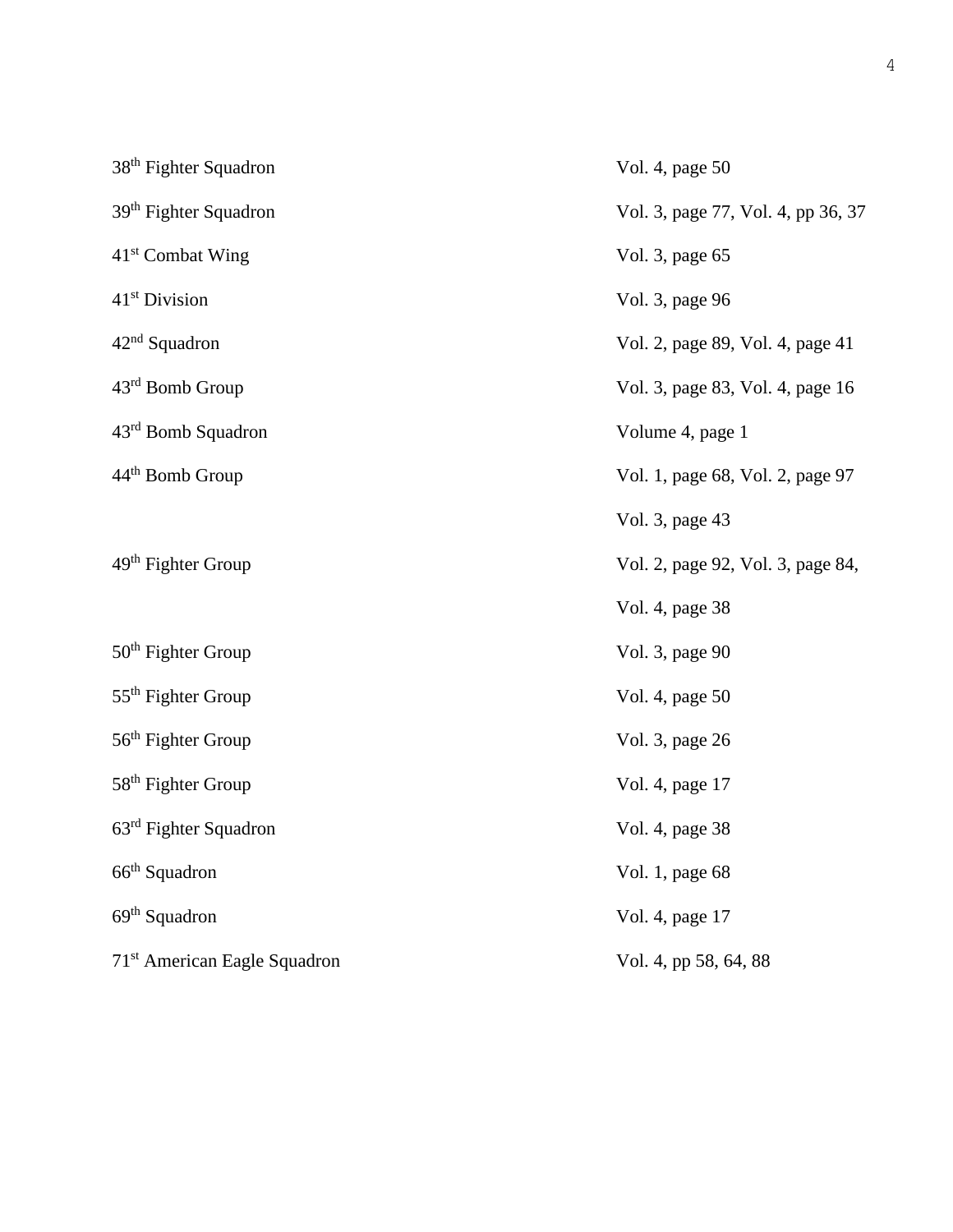| 71 Fighter Squadron, RAF         | Vol. 5, page 6                     |
|----------------------------------|------------------------------------|
| 82 <sup>nd</sup> Bomb Squadron   | Vol. 3, page 66                    |
| 82 <sup>nd</sup> Fighter Group   | Vol. 3, page 98                    |
| 84 <sup>th</sup> Fighter Wing    | Vol. 1, page 22                    |
| 86 <sup>th</sup> Fighter Wing    | Vol. 2, page 96                    |
| 89 <sup>th</sup> Attack Squadron | Vol. 4, page 24                    |
| $90th$ Bomb Group                | Vol. 1, page 67, Vol. 3, page 84   |
|                                  | Vol. 4, page 9                     |
| $91st$ Bomb Group                | Vol. 1, pp 7, 29,                  |
|                                  | Vol. 2, pp 41, 43, 63              |
| $91st$ Squadron                  | Vol. 3, page 56                    |
| 92 <sup>nd</sup> Bomb Group      | Vol. 1, page 17, Vol. 2, page 49   |
| 94 <sup>th</sup> Bomb Group      | Vol. 3, page 20, Vol. 4, pp 39, 69 |
| 94 <sup>th</sup> Bomb Wing       | Vol. 4, page 82                    |
| 95 <sup>th</sup> Bomb Group      | Vol. 1, pp 44, 89                  |
| 96 <sup>th</sup> Bomb Group      | Vol. 2, pp 34, 44, 98              |
|                                  | Vol. 3, page 61, Vol. 4, page 80   |
| 98 <sup>th</sup> Bomb Group      | Vol. 1, page 88, Vol. 4, page 74   |
| 100 <sup>th</sup> Bomb Group     | Vol. 1 page 98, Vol. 2, page 15    |
|                                  | Vol. 3, page 93                    |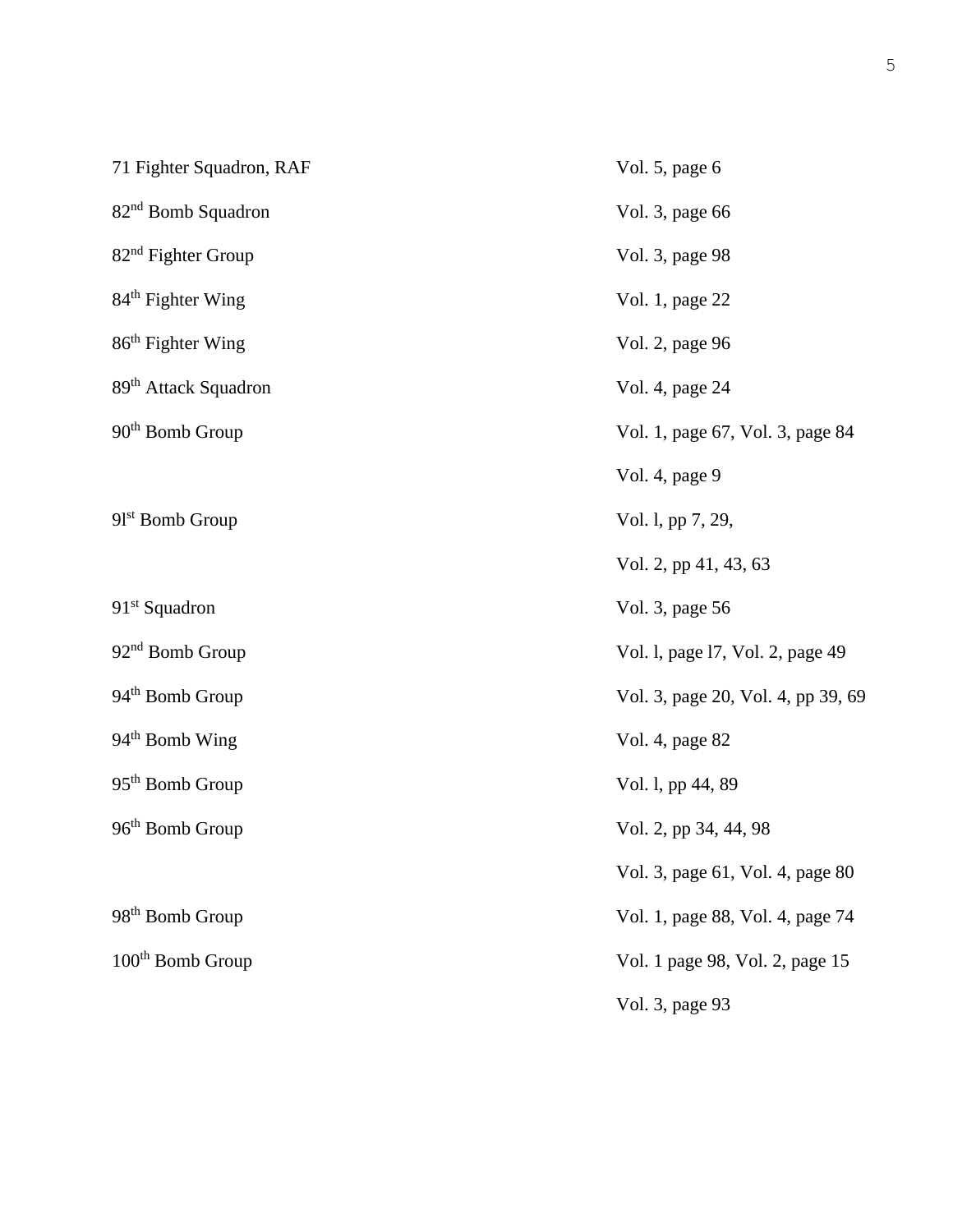| 109 <sup>th</sup> Infantry Regiment        | Vol. 3, page 33                  |
|--------------------------------------------|----------------------------------|
| $120th$ Infantry Regiment                  | Vol. 3, page 62                  |
| 121 <sup>st</sup> American Eagle Squadron  | Vol. 4, pp 64, 87, 88            |
| 121 Fighter Squadron, RAF                  | Vol. 5, page 7                   |
| 133 <sup>rd</sup> American Eagle Squadron  | Vol. 1, page 66,                 |
|                                            | Vol. 4, pp 43, 58, 64, 88, 89    |
| 133 Fighter Squadron, RAF                  | Vol. 5, pp 5, 8                  |
| 201 <sup>st</sup> Mexican Fighter Squadron | Vol. 2, page 91                  |
| 301 <sup>st</sup> Bomb Group               | Vol. 1, page 65, Vol. 4, page 66 |
| 303 <sup>rd</sup> Bomb Group               | Vol. 2, pp 29, 52, 73, 87        |
|                                            |                                  |

| $305th$ Bomb Group             | Vol. 1, pp 2, 62                    |
|--------------------------------|-------------------------------------|
|                                | Vol. 2, pp 32, 39, 51, 88, 90       |
|                                | Vol. 4, page 33                     |
| $306th$ Bomb Group             | Vol. 2, p 33, Vol. 3, pp 55, 72, 93 |
|                                | Vol. 4, pp 40, 90                   |
| $310th$ Bomb Group             | Vol. 2, page $1$                    |
| 313 <sup>th</sup> Air Division | Vol. 3, page 95                     |
| $313th$ Squadron               | Vol. 3, page 90                     |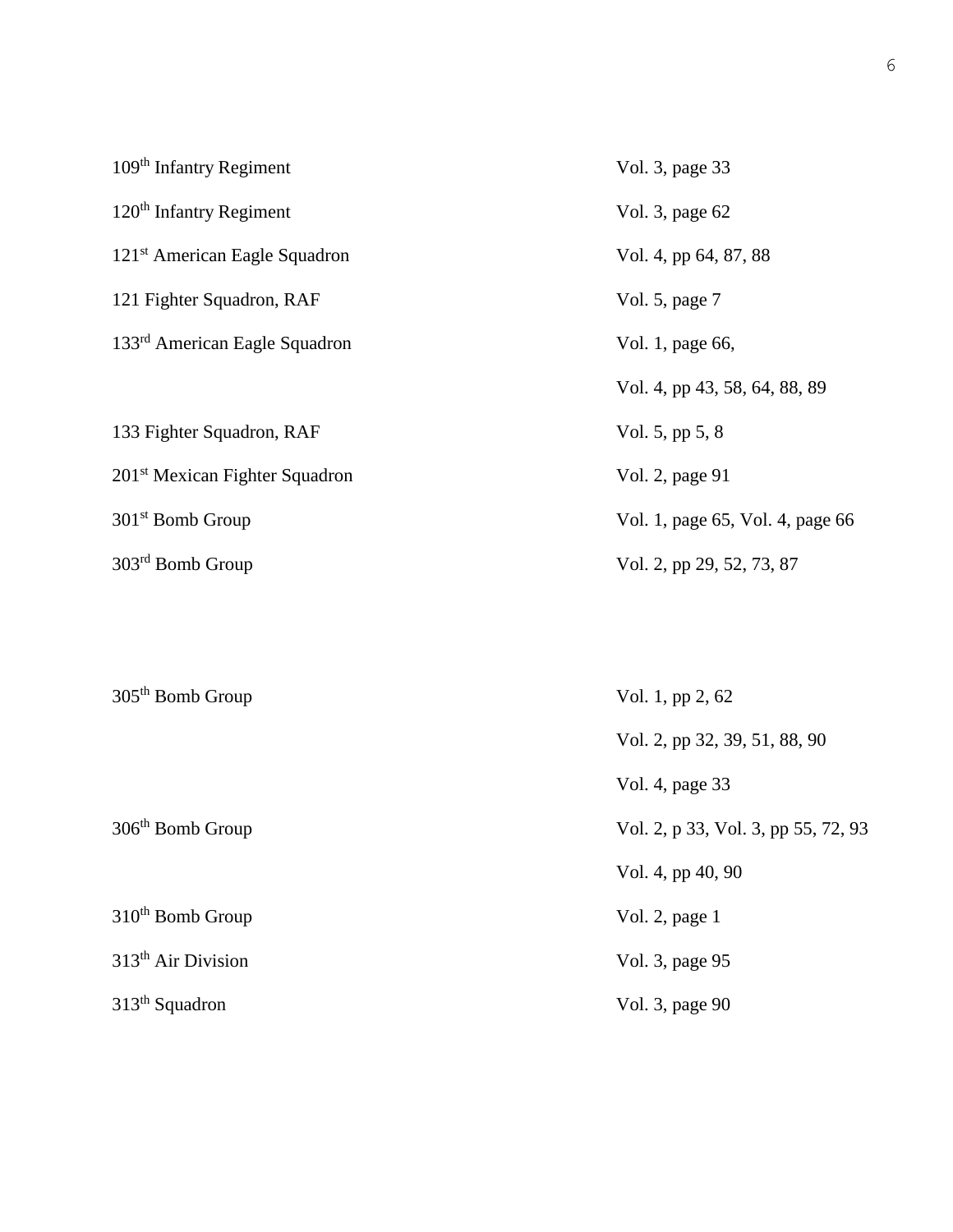| $322nd$ Squadron                   | Vol. 2, page 63                    |
|------------------------------------|------------------------------------|
| 323rd Bomb Group                   | Vol. 3, page 56                    |
| 324 <sup>th</sup> Squadron         | Vol. 1, page 29, Vol. 2, page 43   |
| $325th$ Fighter Group              | Vol. 3, page 42                    |
| $327th$ Squadron                   | Vol. 1, page 17, Vol. 2, page 49   |
| 334 <sup>th</sup> Squadron         | Vol. 4, page 64                    |
| 335 <sup>th</sup> Squadron         | Vol. 4, page 64                    |
| 335 <sup>th</sup> Fighter Squadron | Vol. 5, page 7                     |
| 336 <sup>th</sup> Squadron         | Vol. 1, page 66, Vol. 4, pp 64, 89 |
| 336 <sup>th</sup> Fighter Squadron | Vol. 5, pp 5, 8                    |
|                                    |                                    |
| 337 <sup>th</sup> Squadron         | Vol. 2, pp 34, 44, 98              |
| 338 <sup>th</sup> Bomb Squadron    | Vol. 4, page 74                    |
| 339 <sup>th</sup> Squadron         | Vol. 3, pp 61, 93                  |
| 340 <sup>th</sup> Squadron         | Vol. 3, page 64                    |
| 345 <sup>th</sup> Bomb Group       | Vol. 1, page 100, Vol. 3, page 15  |
| 349 <sup>th</sup> Squadron         | Vol. 1, page 98                    |
| 350 <sup>th</sup> Squadron         | Vol. 2, page 15                    |
| 352 <sup>nd</sup> Squadron         | Vol. 1, page 65                    |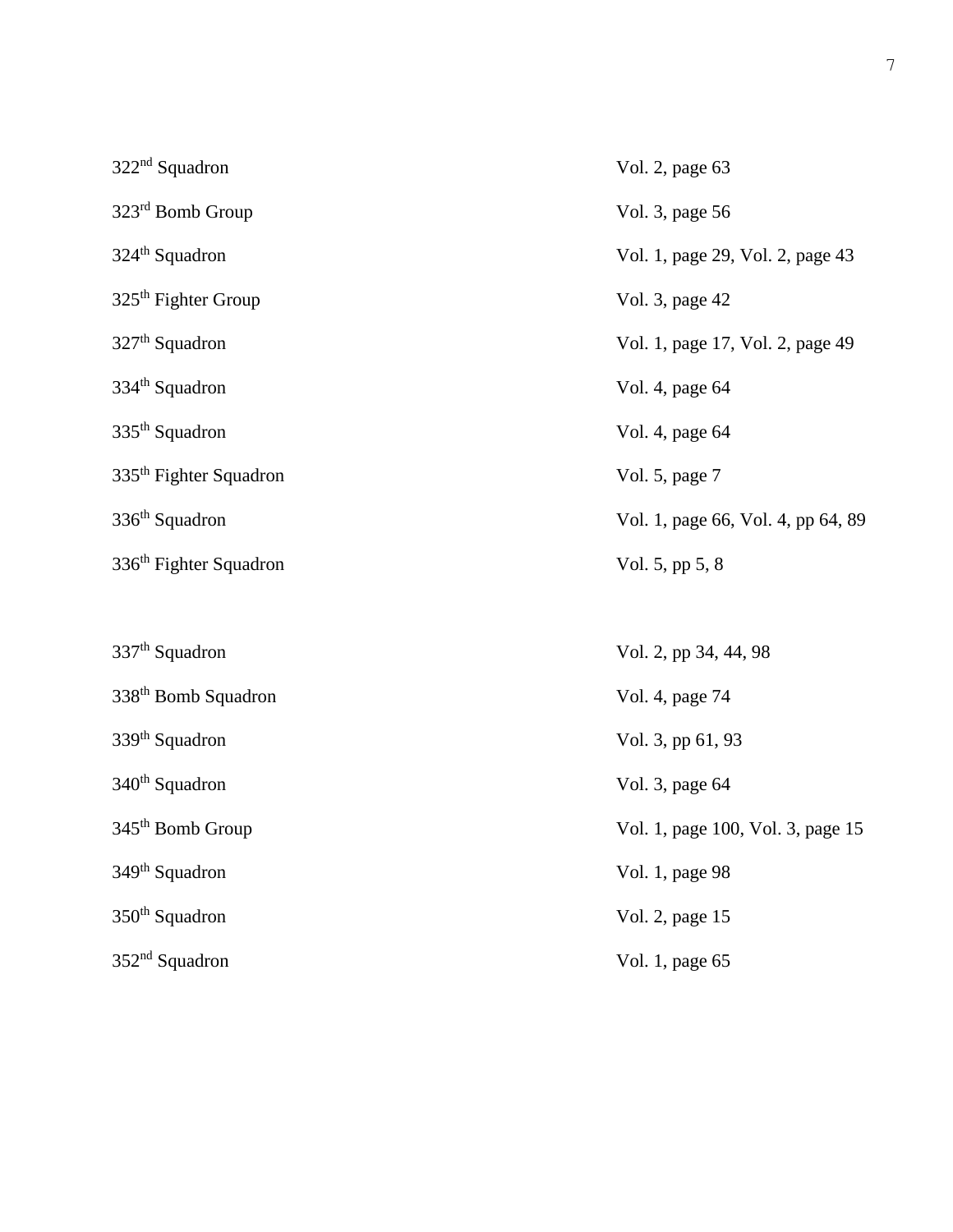| 357 <sup>th</sup> Fighter Group    | Vol. 4, page 65                    |
|------------------------------------|------------------------------------|
| $363rd$ Fighter Wing               | Vol. 4, page 77                    |
| 364 <sup>th</sup> Squadron         | Vol. 1, page 62, Vol. 2, page 51   |
| 366 <sup>th</sup> Squadron         | Vol. 2, pp 39, 88, 90              |
| $367th$ Bomb Squadron              | Vol. 3, page 55                    |
| 367 <sup>th</sup> Fighter Group    | Vol. 4, page 65                    |
| 368 <sup>th</sup> Squadron         | Vol. 2, page 33                    |
| 371 <sup>st</sup> Fighter Group    | Vol. 1, page 96                    |
| 376 <sup>th</sup> Heavy Bomb Group | Vol. 3, page 27                    |
| 379 <sup>th</sup> Bomb Group       | Vol. 2, page 54                    |
| 384 <sup>th</sup> Bomb Group       | Vol. 2, page 86                    |
| $385th$ Bomb Groug                 | Vol. 4, page 84                    |
| 385 <sup>th</sup> Squadron         | Vol. 2, pp 35, 52                  |
| 387 <sup>th</sup> Bomb Group       | Vol. 4, page 20                    |
| 388 <sup>th</sup> Bomb Group       | Vol. 2, pp 31, 40, Vol. 4, page 51 |
| 389 <sup>th</sup> Bomb Group       | Vol. 2, page 27                    |
| 405 <sup>th</sup> Fighter Squadron | Vol. 1, page 96                    |
| $410th$ Squadron                   | Vol. 4, pp 39, 82                  |
| 414 <sup>th</sup> Heavy Bomb Group | Vol. 4, page 5                     |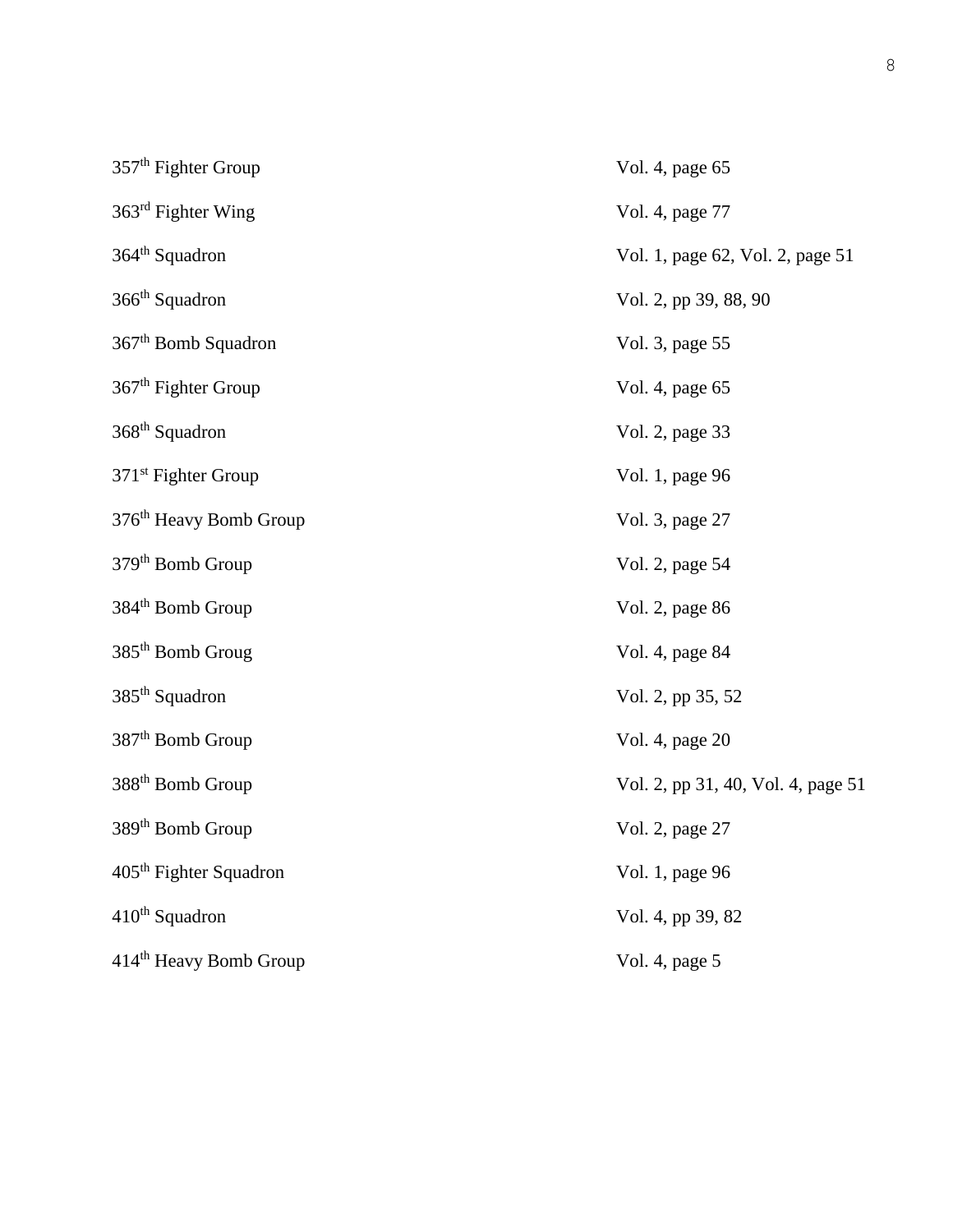| 427 <sup>th</sup> Squadron      | Vol. 2, pp 29, 73                   |
|---------------------------------|-------------------------------------|
| 433rd Troop Carrier Wing        | Vol. 4, page 92                     |
| 434 <sup>th</sup> Bomb Group    | Vol. 3, page 57                     |
| 446 <sup>th</sup> Bomb Group    | Vol. 5, page 16                     |
| 448 <sup>th</sup> Bomb Group    | Vol. 1, page 16                     |
| 449 <sup>th</sup> Bomb Group    | Vol. 2, page 30                     |
| 452 <sup>nd</sup> Bomb Group    | Vol. 2, page 59                     |
| 453 <sup>rd</sup> Bomb Group    | Vol. 1, page 13, Vol. 2, page 78    |
| 454 <sup>th</sup> Bomb Group    | Vol. 2, pp 45, 76, Vol. 3, page 34  |
|                                 | Vol. 4, pp 28, 67                   |
| 455 <sup>th</sup> Bomb Group    | Vol. 1, page 12                     |
| 456 <sup>th</sup> Bomb Group    | Vol. 2, page 75, Vol. 3, page 29    |
| 457 <sup>th</sup> Bomb Group    | Vol. 3, page 37                     |
| 458 <sup>th</sup> Bomb Group    | Vol. 2, page 35, Vol. 3, page 28    |
| $459th$ Bomb Group              | Vol. 2, page 85                     |
| 463 <sup>rd</sup> Bomb Group    | Vol. 2, page 82                     |
| 464 <sup>th</sup> Bomb Group    | Vol. 3, page 17                     |
| 466 <sup>th</sup> Bomb Group    | Vol. 1, pp 20, 21, 70, Vol. 2, p 50 |
| 474 <sup>th</sup> Fighter Group | Vol. 3, page 98                     |
| 485 <sup>th</sup> Bomb Group    | Vol. 2, page 19                     |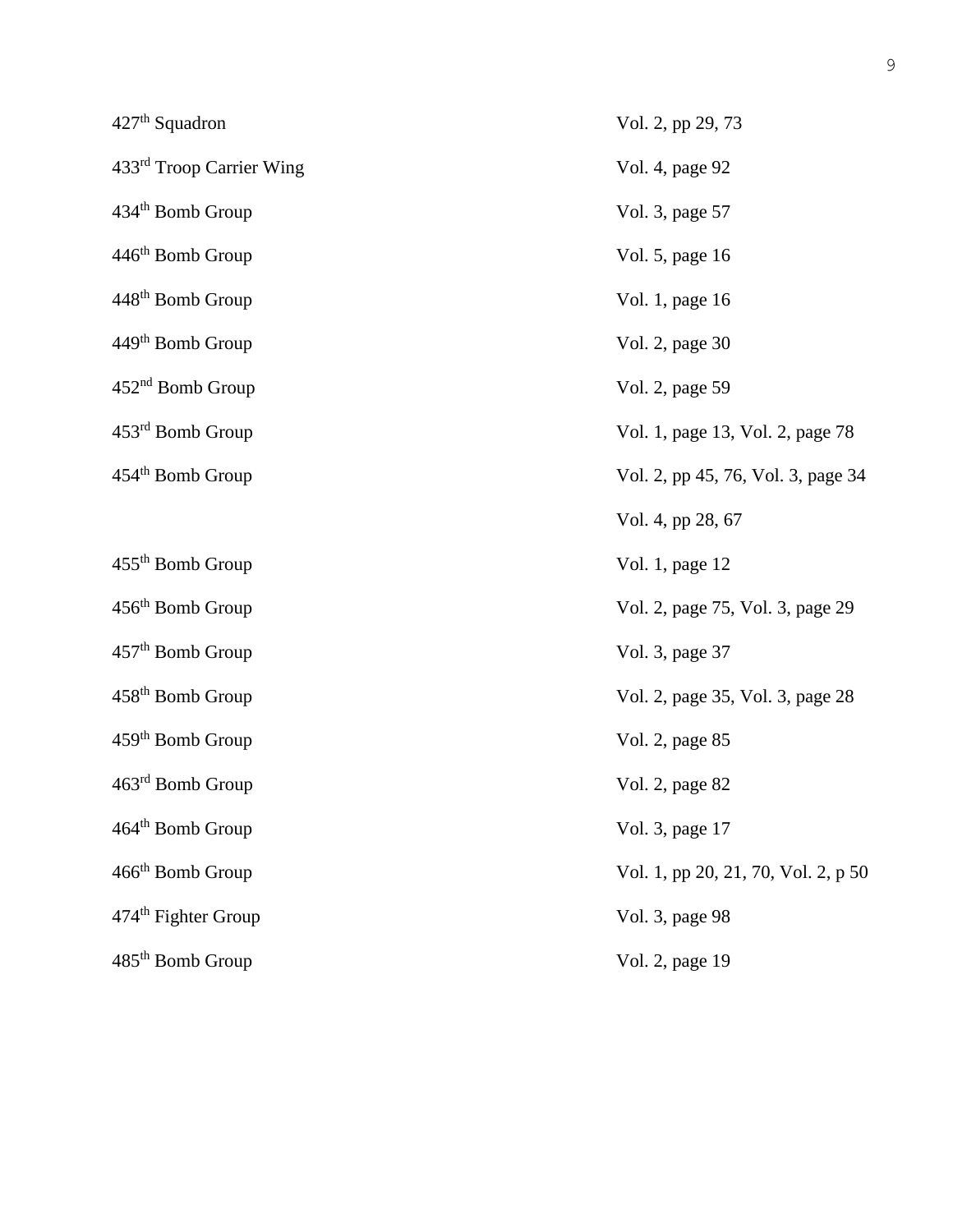| 486 <sup>th</sup> Bomb Group                 | Vol. 1, pp 30, 38                  |
|----------------------------------------------|------------------------------------|
| 490 <sup>th</sup> Bomb Group                 | Vol. 1, page 39                    |
| 492 <sup>nd</sup> Bomb Group                 | Vol. 3, page 44                    |
| 493rd Bomb Group                             | Vol. 1, page 28                    |
| $501st$ Squadron                             | Vol. 1, page 100, Vol. 3, page 15  |
| $515th$ Squadron                             | Vol. 3, page 27                    |
| 557 <sup>th</sup> Squadron                   | Vol. 4, page 20                    |
| 563 <sup>rd</sup> Squadron                   | Vol. 2, page 31                    |
| 607 Squadron                                 | Vol. 4, page 88                    |
| $716th$ Squadron                             | Vol. 2, page 30                    |
| $729th$ Squadron                             | Vol. 2, page 59                    |
| 734 <sup>th</sup> Squadron                   | Vol. 1, page 13                    |
| 737 <sup>th</sup> Bomb Squadron <sup>*</sup> | Vol. 4, page 67                    |
| 738 <sup>th</sup> Squadron                   | Vol. 2, page 76, Vol. 3, pp 34, 47 |
| $742nd$ Squadron                             | Vol. 1, page 12                    |
| $745th$ Squadron                             | Vol. 2, page 75                    |
| 751 <sup>st</sup> Bomb Squadron              | Vol. 3, page 37                    |
| 752 <sup>nd</sup> Squadron                   | Vol. 3, page 28                    |
| $754th$ Squadron                             | Vol. 2, page 35                    |
| 756 <sup>th</sup> Squadron                   | Vol. 2, page 85                    |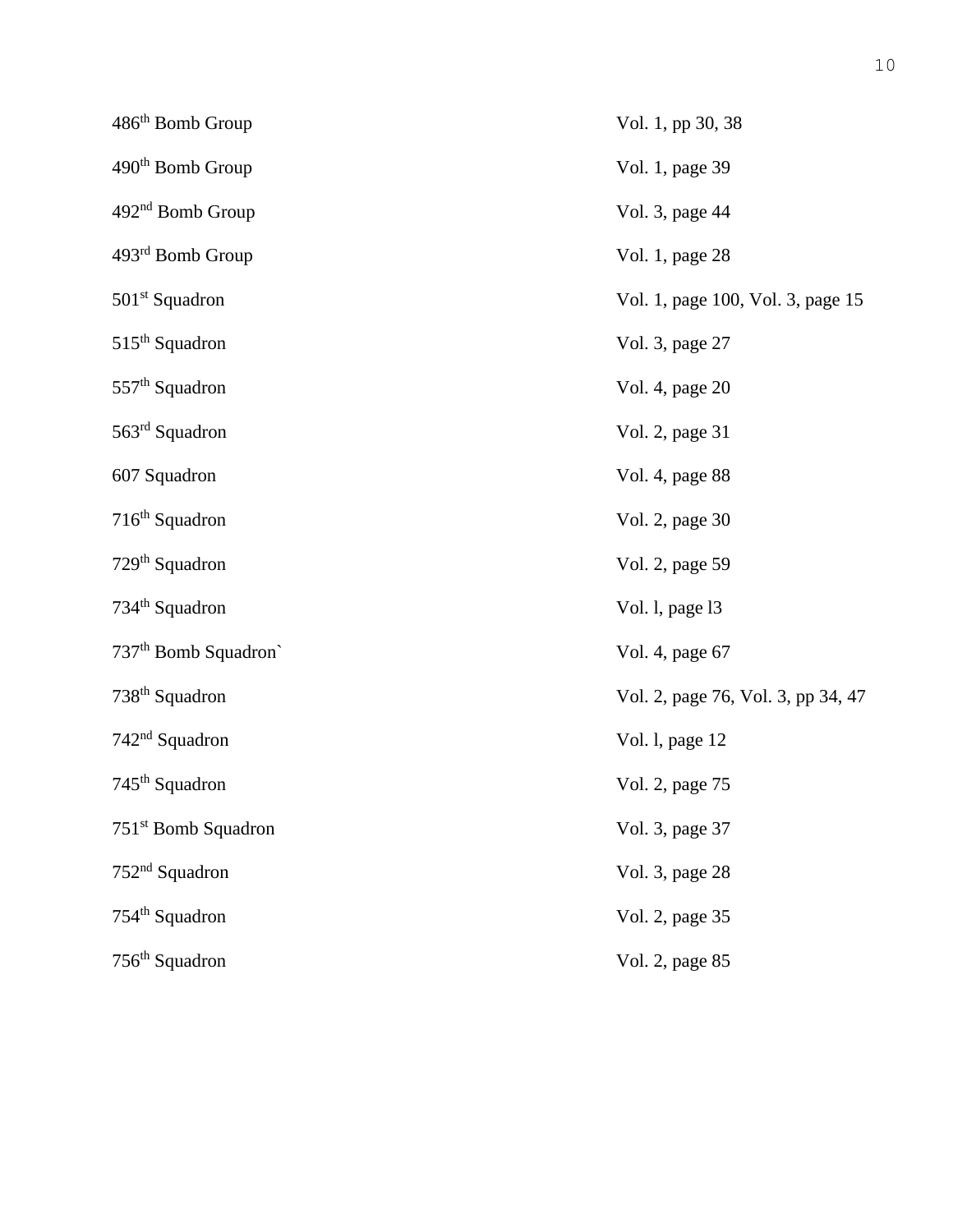| $773rd$ Squadron                       | Vol. 2, page 82                  |
|----------------------------------------|----------------------------------|
| 776 <sup>th</sup> Squadron             | Vol. 3, page 17                  |
| $832nd$ Squadron                       | Vol. 1, page 38                  |
| 4404 <sup>th</sup> Composite Wing      | Vol. 4, page 77                  |
| B-17 Crew                              | Vol. 2, pp 31,41                 |
| B-17 42-3516 Crew                      | Vol. 4, page 74                  |
| B-17G Crew                             | Vol. 1, page 26, Vol. 4, page 59 |
| B-17F Crew of "Angel's Tit"            | Vol. 1, page 98                  |
| B-17 Crew of "Anony-Miss"              | Vol. 2, page 16                  |
| B-17F/G Crew of "Bastards Bungalow II" | Vol. 4, page 83                  |
| B-17F Crew of "Billie-K"               | Vol. 1, page 11                  |
| B-17E Crew of "Boozenose"              | Vol. 1, page 14                  |
| B-17F Crew of "Bugs"                   | Vol. 2, page 47                  |
| B-17F Crew of "Calamity Jane"          | Vol. 2, pp 25, 48                |
| B-17F Crew of "Cindy"                  | Vol. 2, page 54                  |
| B-17H Crew of "Commando Jane"          | Vol. 2, page 32                  |
| B-17F Crew of "Dallas Rebel"           | Vol. 2, page 44                  |
| B-17 Crew of "Dame Satan"              | Vol. 2, page 63                  |
| B-17 Crew of "Destiny's Tot"           | Vol. 1, page 89                  |
| B-17F Crew of "Devil's Playmate"       | Vol. 2, page 51                  |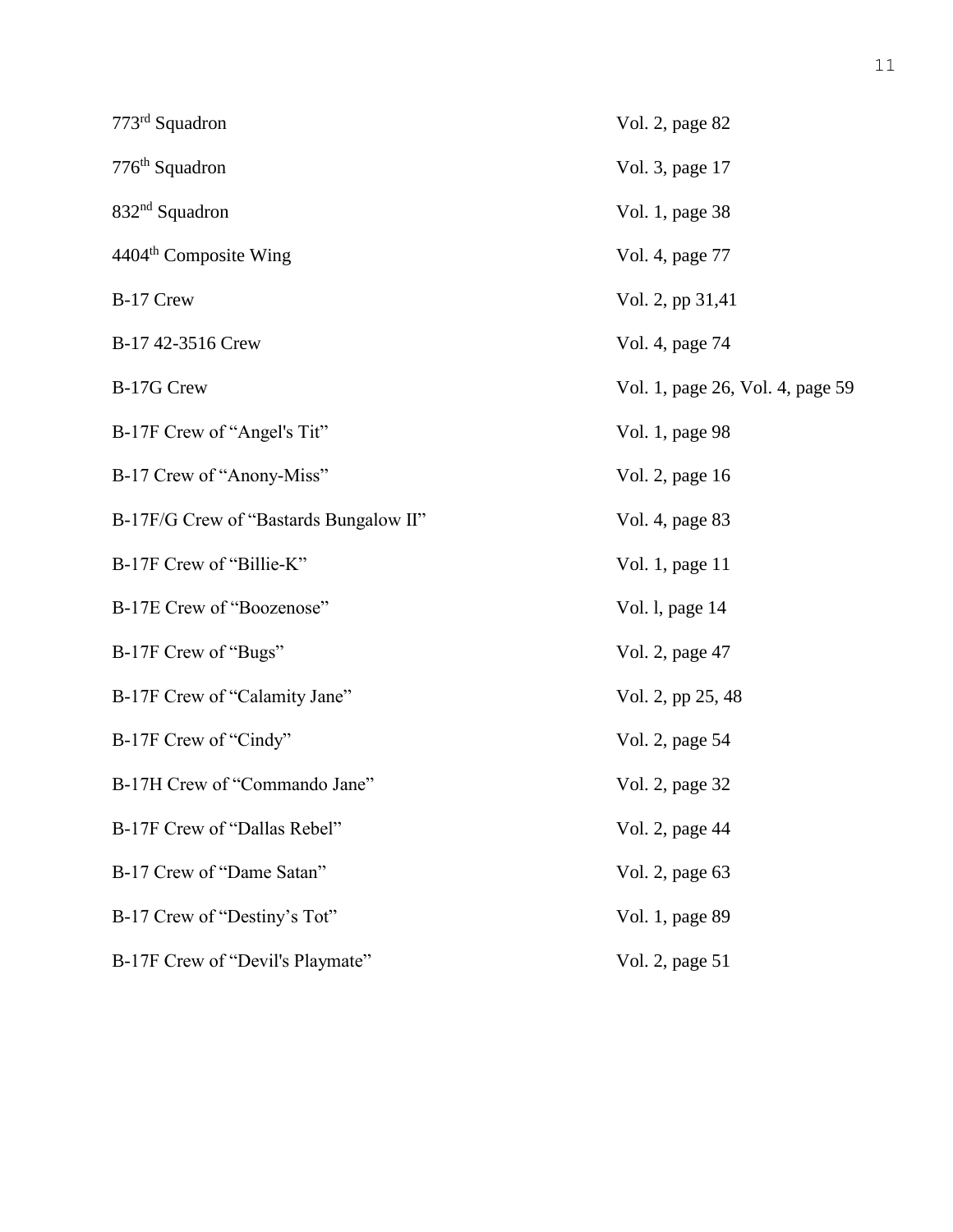| B-17 "Hell Below"                | Vol. 4, page 39                  |
|----------------------------------|----------------------------------|
| B-17F Crew of "Holey Joe"        | Vol. 1, page 65                  |
| B-17F Crew of "Hun Hunter"       | Vol. 1, page 8, Vol. 3, page 72  |
| B-17 Crew of "John Griggs"       | Vol. 2, page 73                  |
| B-17F Crew of "Judy E"           | Vol. 2, page 15                  |
| B-17 Crew of "Madame Betterfly"  | Vol. 2, page 39                  |
| B-17 Crew of "Maizie"            | Vol. 3, page 61                  |
| B-17 Crew of "Man O'War"         | Vol. 1, page 25                  |
| B-17F Crew of "One O'Clock Jump" | vol. 2, page 52                  |
| B-17 Crew of "Patches"           | Vol. 1, page 44                  |
| B-17 Crew of "Peck's Bad Boys"   | Vol. 1, page 10                  |
| B-17 Crew of "Sack Time"         | Vol. 1, page 19                  |
| B-17 Crew of "She Hasta"         | Vol. 1, page 47                  |
| B-24 Crew                        | Vol. 2, pp 76, 85                |
| B-24H Crew                       | Vol. 2, page 21                  |
| B-24J Crew                       | Vol. 2, page 23                  |
| B-24 Crew of "Brand"             | Vol. 1, page 20                  |
| B-24 Crew of "Bull O' the Woods" | Vol. 1, page 68                  |
| B-24 Crew of "Choo Choo Baby"    | Vol. 1, page 13                  |
| B-24 Crew of "Consolidated Mess" | Vol. 1, page 36, Vol. 2, page 78 |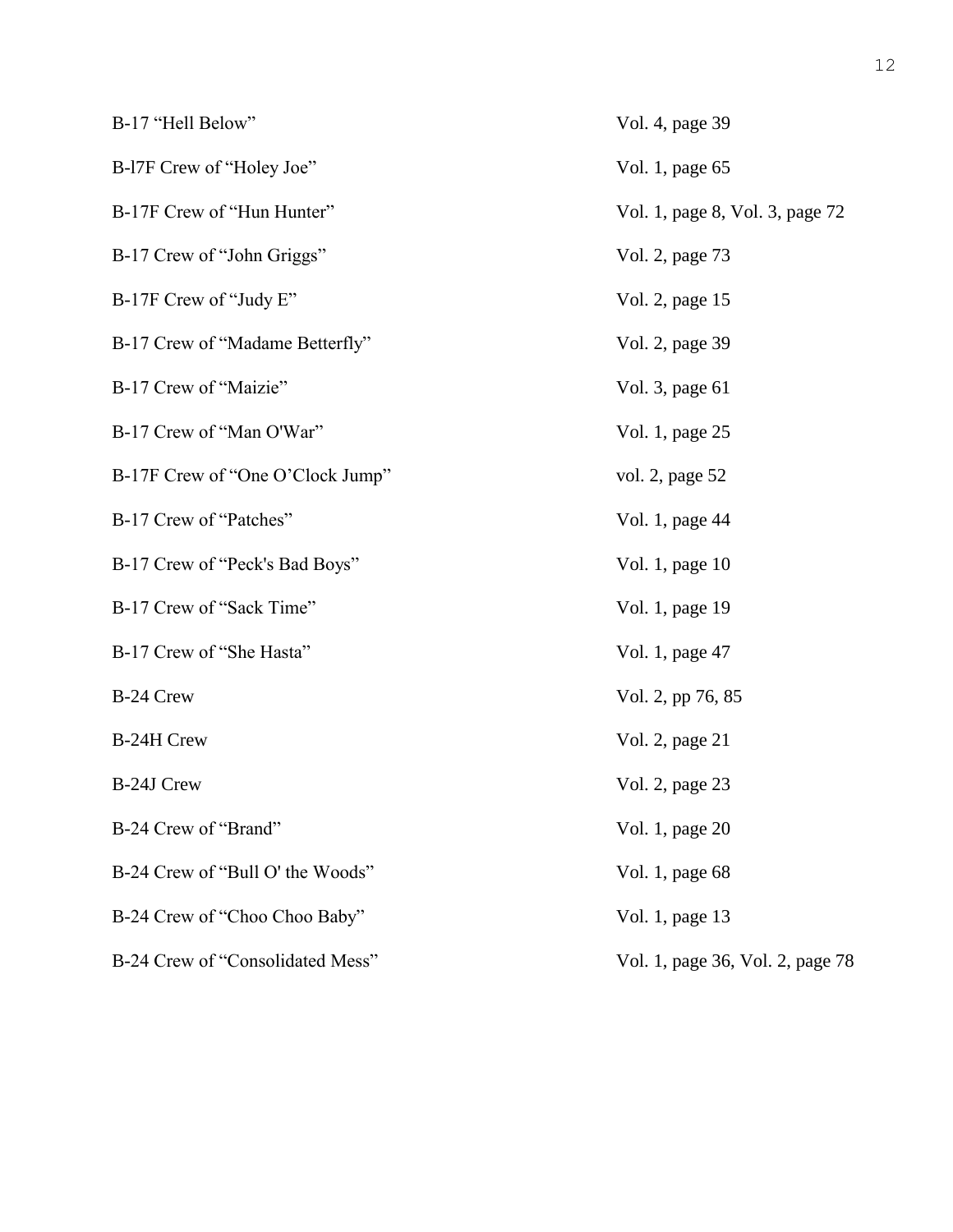| B-24 Crew of "Double-Trouble"                 | Vol. 1, page 56   |
|-----------------------------------------------|-------------------|
| B-24J Crew of "Galvanized Goose"              | Vol. 2, page 77   |
| B-24J Crew of "Jeeter Bug"                    | Vol. 2, page 95   |
| B-24J Crew of "Kansas Cyclone"                | Vol. 1, page 82   |
| B-24 Crew of "Little Gismo II"                | Vol. 3, page 17   |
| B-24 Crew of "Mary F"                         | Vol. 1, page 42   |
| B-24 "Rhapsody In Junk"                       | Vol. 2, page 35   |
| B-24 Crew of "Robin-D-Cradle"                 | Vol. 1, pp 30, 38 |
| B-24 Crew of "Sexy Sue IV Mother of 10"       | Vol. 3, page 73   |
| B-24 "Shamrock"                               | Vol. 2, page 30   |
| B-24J Crew of "Smokey Stover"                 | Vol. 4, page 10   |
| B-24 Crew of "Terry and the Pirates"          | Vol. 1, page 21   |
| B-24 Crew of "This Love Of Mine"              | Vol. 1, page 27   |
| B-24D Crew of "Virginia Belle"                | Vol. 3, page 70   |
| B-25 Crew of "Eager Beaver"                   | Vol. 3, page 15   |
| B-25G Crew of "Shady Lady"                    | Vol. 1, page 34   |
| B-26 Crew                                     | Vol. 4, page 20   |
| Abend, Mark Mendal, 2 <sup>nd</sup> Lt, USAAF | Vol. 2, page 89   |
| Aces, All Fighters in All Wars                | Vol. 3, page 18   |
| Adams, Alonzo P. III                          | Vol. 1, page 98   |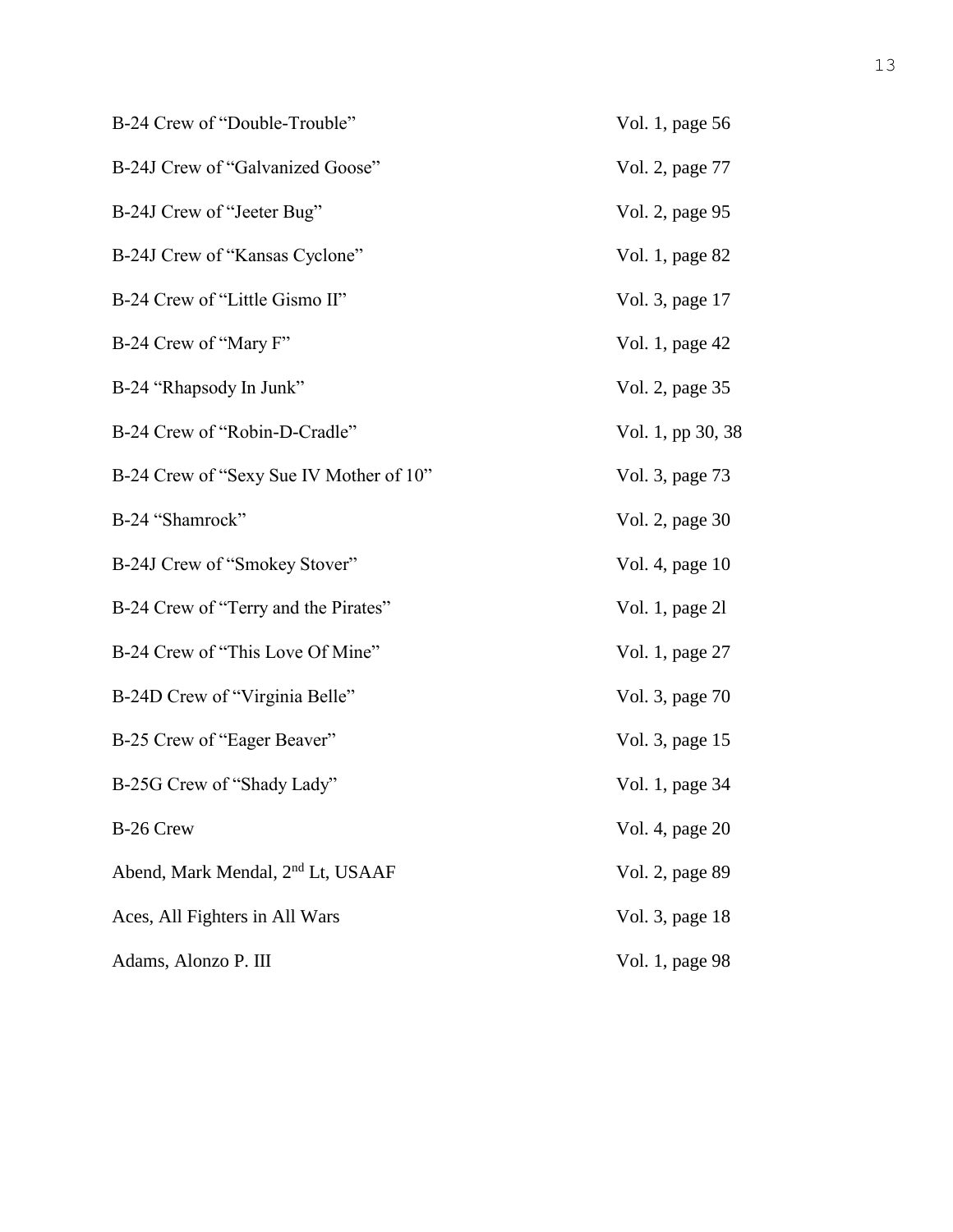| Adams, Robert                               | Vol. 1, page 89 |
|---------------------------------------------|-----------------|
| Aebischer, Harold W.                        | Vol. 1, page 14 |
| Agard, Charles A.                           | Vol. 4, page 10 |
| Albaough Ralph B., Lt                       | Vol. 3, page 48 |
| Albright, Richard W., MSgt                  | Vol. 3, page 15 |
| Allard, Marvin C.                           | Vol. 1, page 70 |
| Allen, Jarvis                               | Vol. 2, page 63 |
| Allen, Robert                               | Vol. 1, page 28 |
| Alness, Harvey Thompson, Lt Gen, USAF       | Vol. 4, page 2  |
| Alness, Jozelle Wickenhoefer                | Vol. 4, page 2  |
| Aman, Earl David, Lt Col, USAF              | Vol. 4, page 18 |
| Amborski, Arthur                            | Vol. 1, page 12 |
| Amelang, Leslie M.                          | Vol. 1, page 42 |
| Amos, Gordon                                | Vol. 2, page 31 |
| Amoss, Dudley M., 1 <sup>st</sup> Lt, USAAF | Vol. 4, page 50 |
| Anderson, William M.                        | Vol. 2, page 85 |
| Andrews, Frederick C.                       | Vol. 2, page 21 |
| Andrus, Burton C., Col, US Cavalry          | Vol. 1, page 69 |
| "Angel's Tit", B-17F Crew                   | Vol. 1, page 98 |
| Ankney, E. W., TSgt                         | Vol. 3, page17  |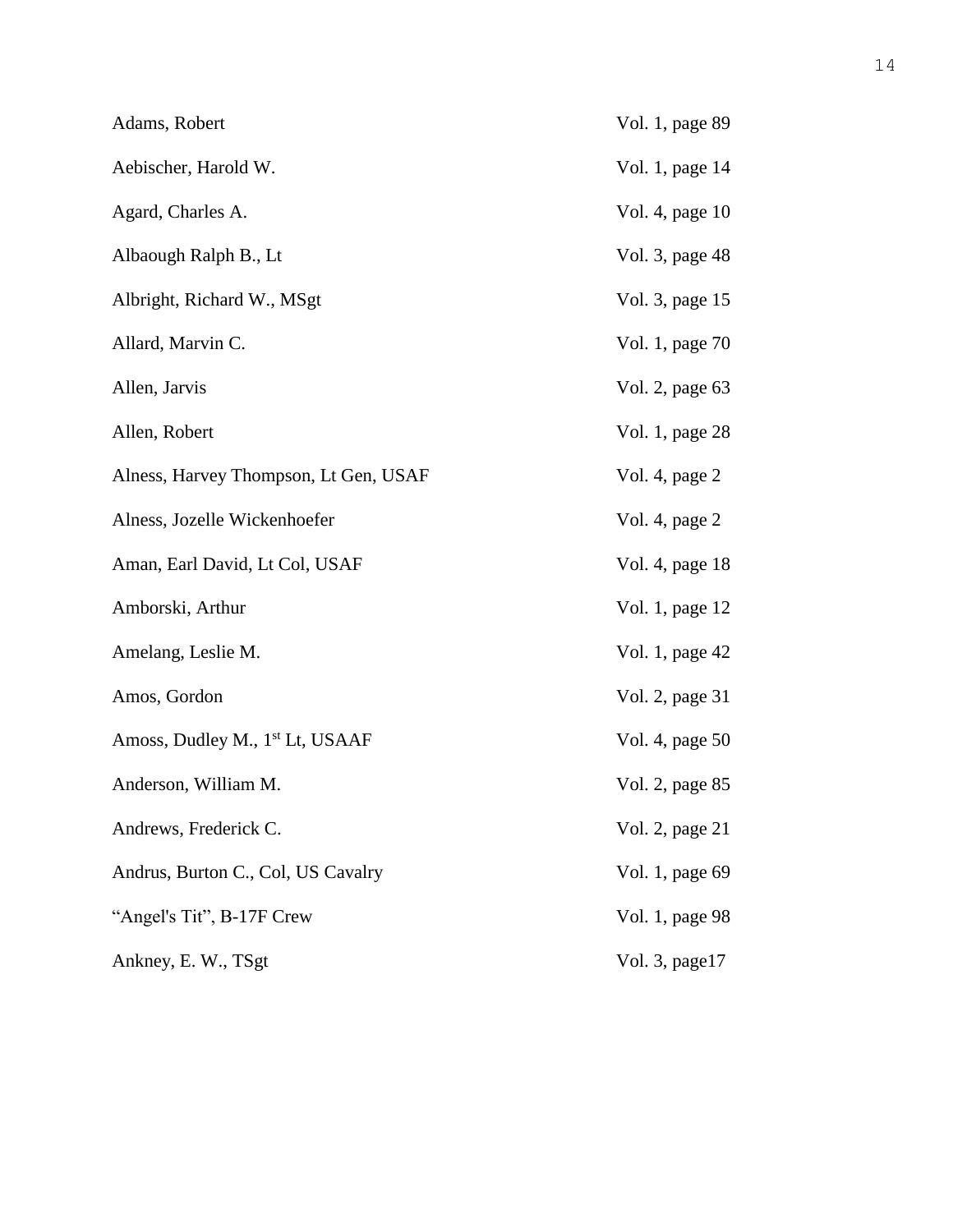| "Anony-Miss", B-17 Crew                  | Vol. 2, page 16 |
|------------------------------------------|-----------------|
| Armstrong, Harold                        | Vol. 1, page 15 |
| Armstrong, Neil A.                       | Vol. 2, page 6  |
| Armstrong, Vernon R., 1 <sup>st</sup> Lt | Vol. 4, page 31 |
| Arndt, Donald                            | Vol. 4, page 10 |
| Arnold, Henry H. "Hap", Gen, USAF        | Vol. 4, page 60 |
| Arvanitakis, Simon                       | Vol. 1, page 43 |
| Asbornsen, Norman                        | Vol. 1, page 98 |
| Ault, John W., Col, USAF                 | Vol. 1, page 32 |
| Baber, William, 2 <sup>nd</sup> Lt       | Vol. 3, page 50 |
| Babykin, Anatole G., Lt                  | Vol. 2, page 95 |
| Bacon, Wilfred R.                        | Vol. 1, page 11 |
| Bailey, Albert W., TSgt                  | Vol. 4, page 31 |
| Bailey, Gordon A.                        | Vol. 1, page 34 |
| Baker, Thornton H.                       | Vol. 1, page 14 |
| Baldridge, Kenneth W.                    | Vol. 2, page 39 |
| Baldwin, James                           | Vol. 4, page 10 |
| Baraldi, F. H. R., Wing Commander, RAF   | Vol. 1, page 22 |
| Barba, C.                                | Vol. 1, page 82 |
| Barberis, Daniel J.                      | Vol. 1, page 10 |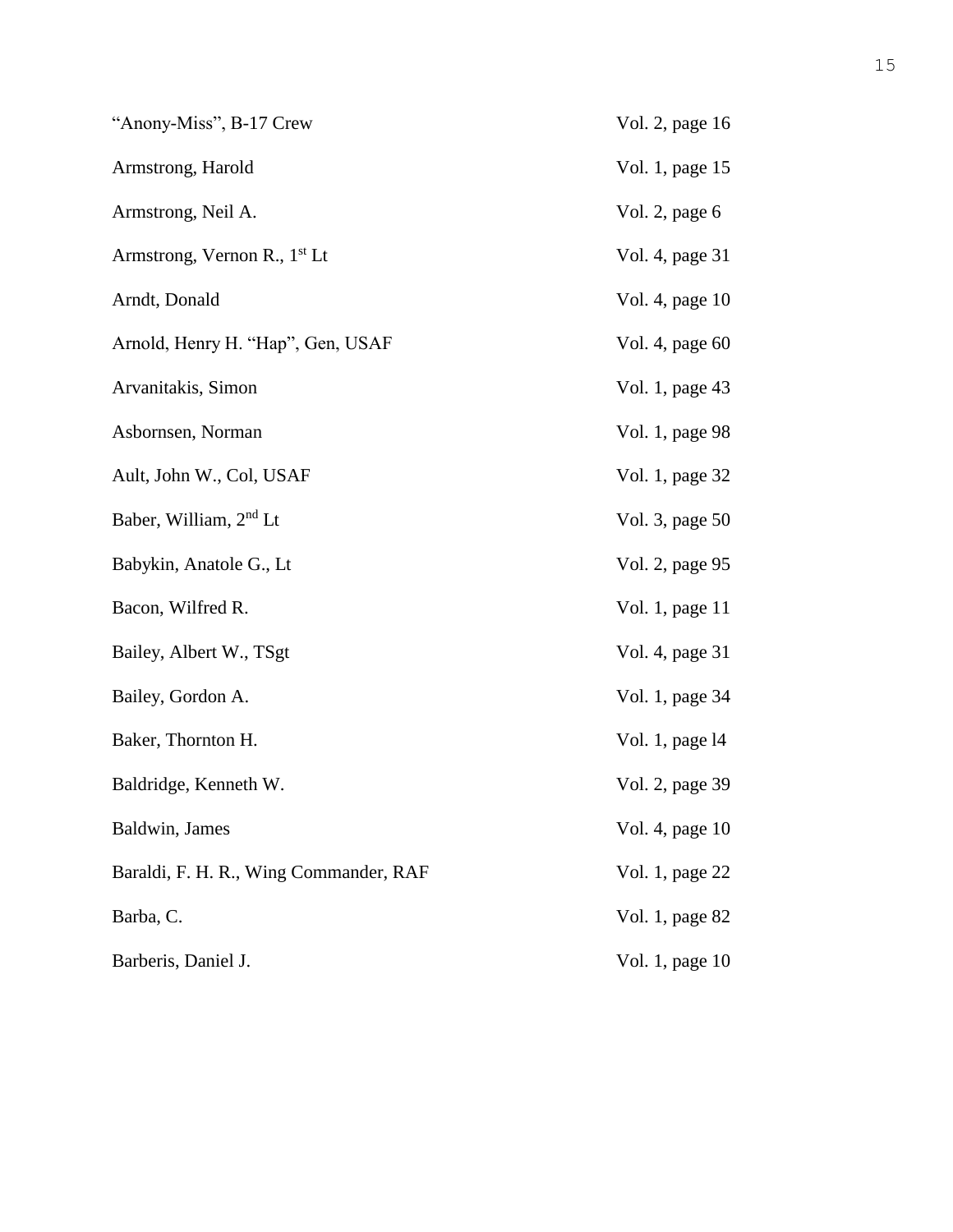| Barden, William A.                    | Vol. 1, page 13  |
|---------------------------------------|------------------|
| Barksdale, Horace                     | Vol. 1, page 27  |
| Barreda, Fernando A., SSgt, USAF      | Vol. 4, page 59  |
| Barrett, Donald J.                    | Vol. 2, page 79  |
| Barthe, Martin M.                     | Vol. 1, page 25  |
| Barthel, Carl C, Col, USAF            | Vol. 3, page 35  |
| Bartholme, Neil G.                    | Vol. 4, page 20  |
| Bartlett, John A., Jr.                | Vol. 1, page 10  |
| Barrett, Donald J.                    | Vol. 2, page 79, |
|                                       | Vol. 5, page 12  |
| Baseler, Robert Lee, Col, USAF        | Vol. 3, page 42  |
| "Bastards Bungalow II", B-17F/G Crew  | Vol. 4, page 83  |
| Baumbgard, Bernard V.                 | Vol. 1, page 47  |
| Beardsley, T. S., Maj, USA, & Mrs.    | Vol. 1, page 31  |
| Beardsley, Whitmore E., Lt Col, USAF  | Vol. 4, page 8   |
| Beck, L.C., 1 <sup>st</sup> Lt, USAAF | Vol. 1, page 18  |
| Becker, Charles R.                    | Vol. 1, page 27  |
| Beigel, Charles W.                    | Vol. 1, page 20  |
| Belfiore, Sam A., SSgt, USAAF         | Vol. 3, page 73  |
| Belh, Robert C., SSgt, USAF           | Vol. 4, page 59  |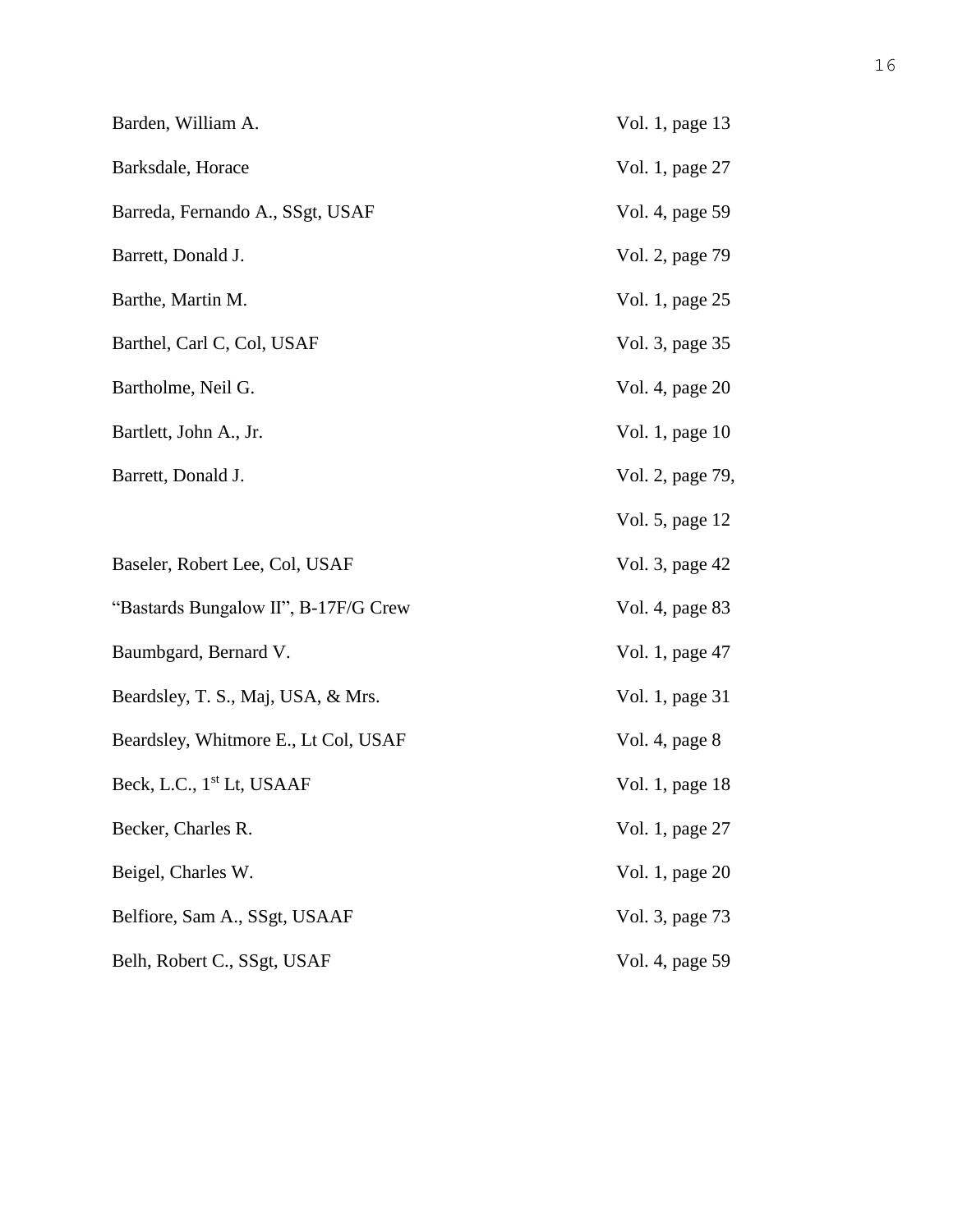| Bender, Harry J.                                  | Vol. 1, page 70                |
|---------------------------------------------------|--------------------------------|
| Bennett, Janet R.                                 | Vol. 2, page 14                |
| Bennett, John D., Capt, USAFR                     | Vol. 3, page 58                |
| Bennett, John Morley, Col, USAF                   | Vol. 1, page 7, Vol. 2, page 9 |
| Bennett, John Morley, Mrs.                        | Vol. 3 page 21                 |
| Bennett, Louis C.                                 | Vol. 1, page 42                |
| Bennett, Robert L.                                | Vol. 2, page 44                |
| Benning, Joe                                      | Vol. 2, page 73                |
| Benson, Isaac D.                                  | Vol. 2, page 51                |
| Berg, Russell A., Brig Gen, USAF                  | Vol. 4, page 46                |
| Berger, Ralph C.                                  | Vol. 1, page 27                |
| Berry, Richard O.                                 | Vol. 2, page 77                |
| Berthold, Walter G.                               | Vol. 1, page 10                |
| Bertolio, Pervis J.                               | Vol. 1, page 15                |
| Bierwirth, Herman L., 1 <sup>st</sup> Lt and crew | Vol. 3, page 48                |
| Biggs, Donald                                     | Vol. 1, page 19                |
| "Billie-K", B-17F Crew                            | Vol. 1, page 11                |
| Billings, James R., 1 <sup>st</sup> Lt, USAAF     | Vol. 1, page 68                |
| Bingert, George                                   | Vol. 1, page 44                |
| Bingham, Sidney V., Jr., Col, USA                 | Vol. 2, page 38                |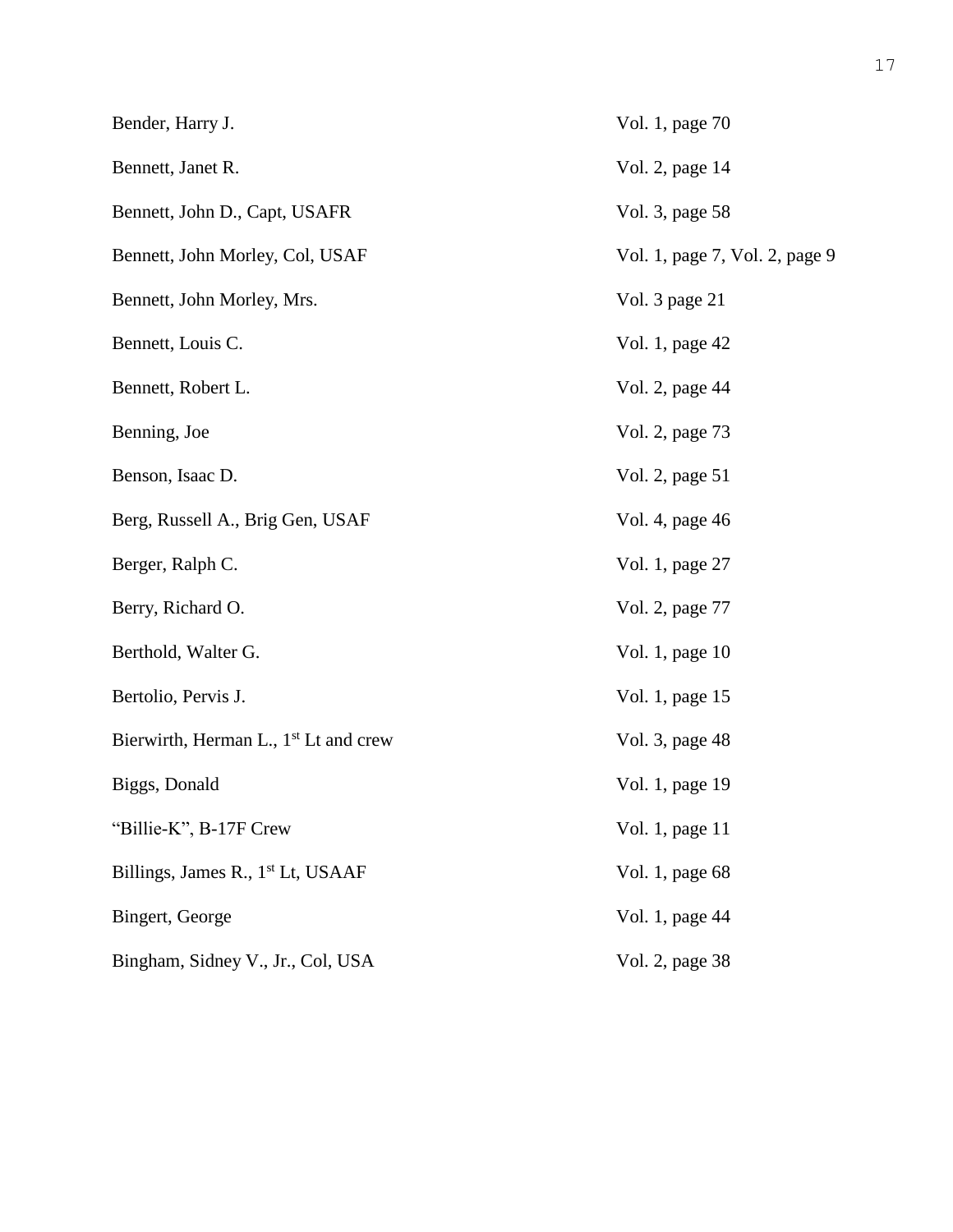| Bishop, Milton W., Pvt, USA        | Vol. 2, page 67  |
|------------------------------------|------------------|
| Bishop, Robert Milton              | Vol. 4, page 3   |
| Bislew, Edward J., TSgt, USAAF     | Vol. 4, page 42  |
| Black, Edwin L., Capt, USAAF       | Vol. 3, page 97  |
| Black, S. Norman, Col, USAF        | Vol. 4, page 48  |
| Blakeslee, Donald J. M., Col. USAF | Vol. 5, page $5$ |
| Blanchard, Art                     | Vol. 1, page 44  |
| Blanchone, Arthur                  | Vol. 4, page 10  |
| Bland, Edwin A., Col               | Vol. 2, page 9   |
| Blitz, Aulis L., SSgt, USAAF       | Vol. 1, page 68  |
| Bloodel, Donald E., TSgt           | Vol. 3, page 48  |
| Bloxsom, SSgt                      | Vol. 3, page 17  |
| Bobbitt, Aubrey                    | Vol. 2, page 31  |
| Boland, Gordon W., SSgt, USAAF     | Vol. 3, page 97  |
| Boles, Cecil                       | Vol. 1, page 27  |
| Bolt, Jones E., Maj Gen, USAF      | Vol. 2, page 8   |
| Bonewell, Carlos J.                | Vol. 2, page 21  |
| Bong, Richard Ira, Maj, USAAF      | Vol. 3, page 14  |
| Bonn, Robert                       | Vol. 1, page 44  |
| Booher, Bill                       | Vol. 1, page 89  |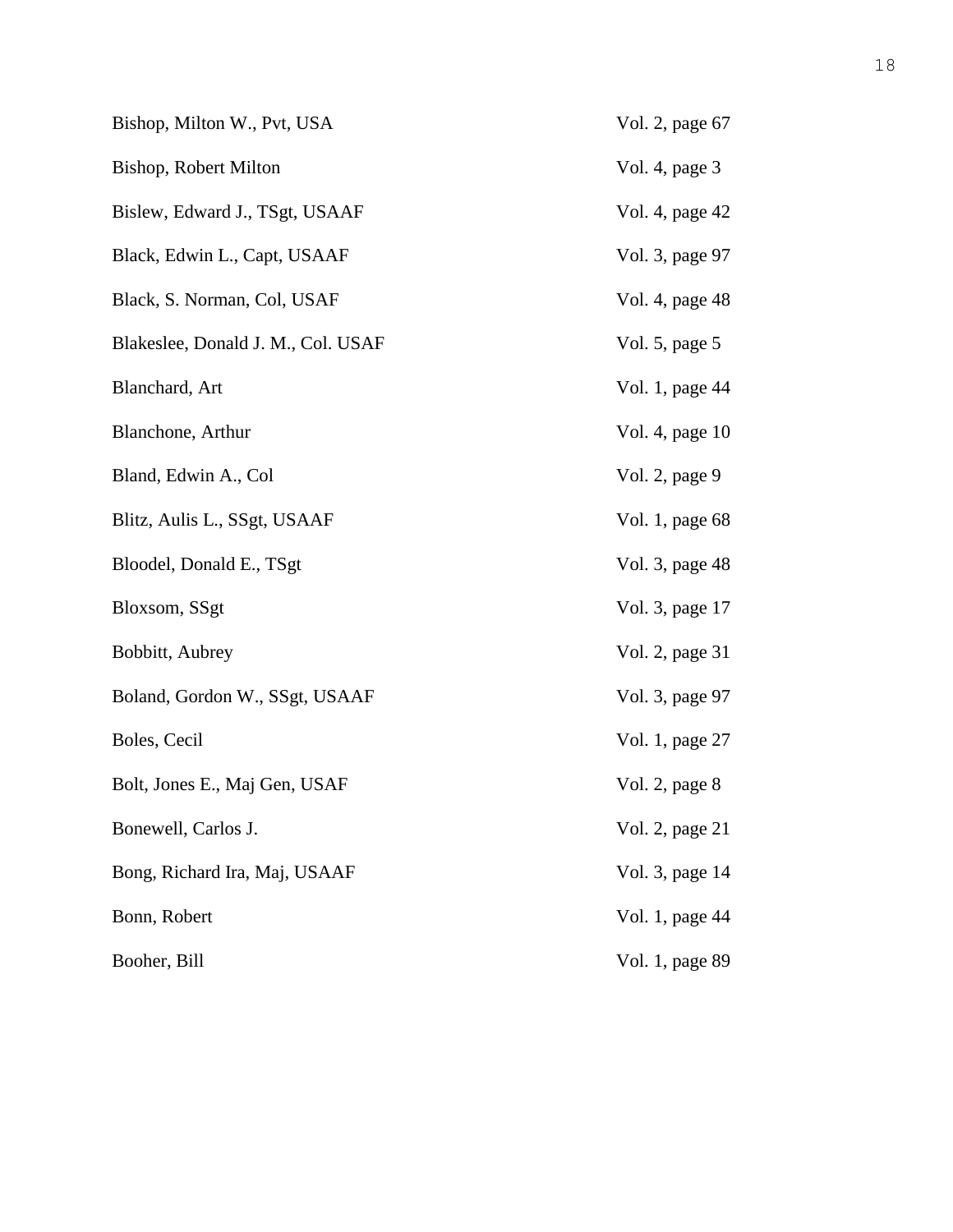| Boone, Arthur, 2 <sup>nd</sup> Lt | Vol. 3, page 50                  |
|-----------------------------------|----------------------------------|
| "Boozenose", B-17E Crew           | Vol. 1, page 14                  |
| Bowling, Harry F.                 | Vol. 2, page 32                  |
| Boyle, Joseph P.                  | Vol. 1, page 62                  |
| Braden, Donald D., Lt Col, USAF   | Vol. 1, page 92, Vol. 2, page 69 |
| Bradford, Charles H., TSgt        | Vol. 4, page 31                  |
| Bradner, Vincent J.               | Vol. 2, page 48                  |
| Bradshaw, Wolford                 | Vol. 2, page 47                  |
| Bragg, Alfred J.                  | Vol. 1, page 11                  |
| Brand, Gilley T.                  | Vol. 1, page 20                  |
| "Brand", B-24 Crew                | Vol. 1, page 20                  |
| Brashear, Edwin E.                | Vol. 2, page 23                  |
| Breedlove, James R., MSgt, USAF   | Vol. 3, page 66                  |
| Brennan, Charles                  | Vol. 1, page 44                  |
| Brennan, John T.                  | Vol. 2, page 54                  |
| Brill, Paul                       | Vol. 1, page 20                  |
| Brooks, Charles J.                | Vol. 2, page 77                  |
| Brown, Bruce B.                   | Vol. 2, page 77                  |
| Brown, James R.                   | Vol. 2, page 41                  |
| Brown, William L.                 | Vol. 4, page 20                  |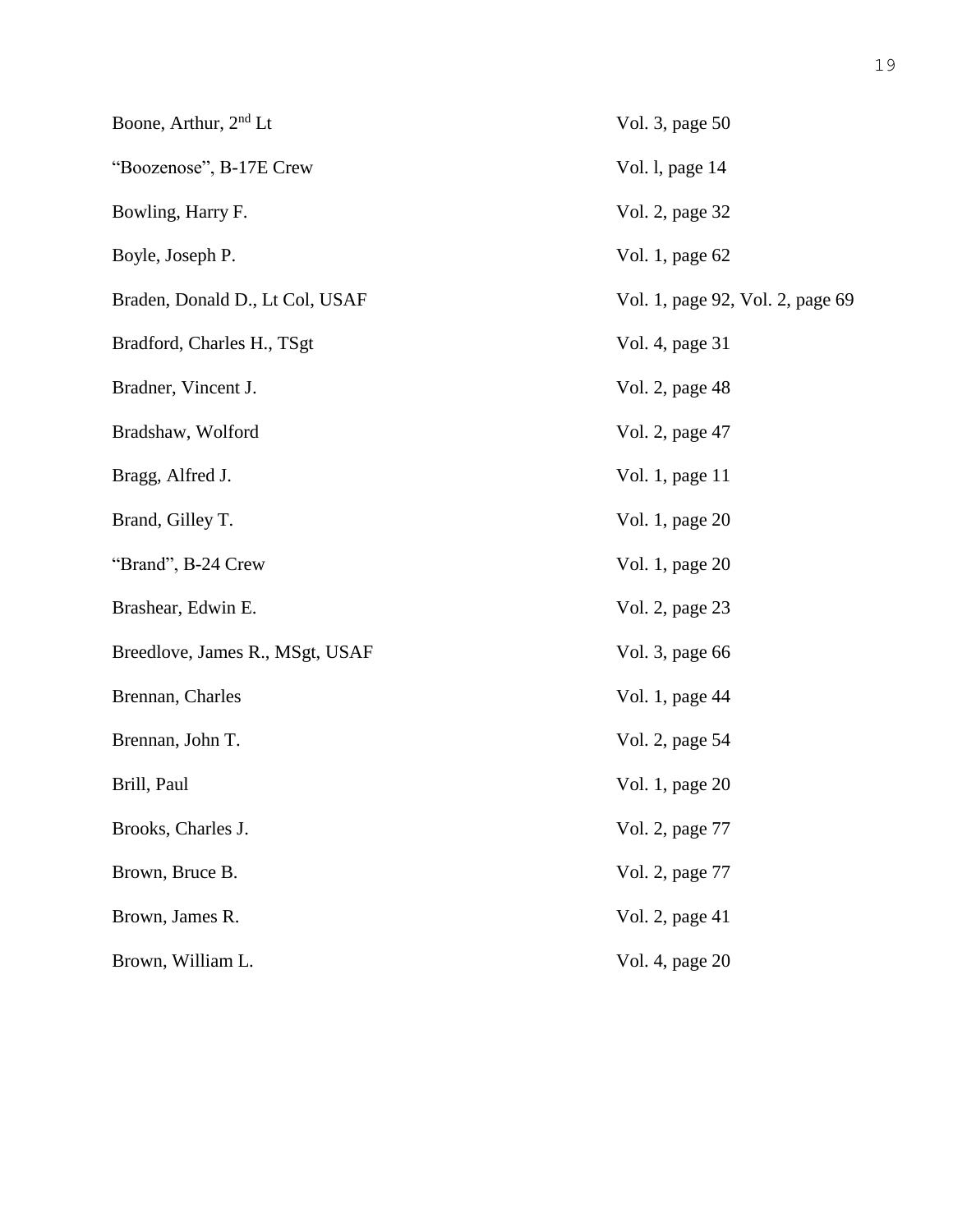| Brownlee, Leon W.                        | Vol. 2, page 52 |
|------------------------------------------|-----------------|
| Bruce, Miles                             | Vol. 2, page 73 |
| Brundin, Robert H., Col, USAF            | Vol. 2, page 2  |
| Buchar, SSgt                             | Vol. 3, page 17 |
| "Bugs", B-17F Crew                       | Vol. 2, page 47 |
| "Bull O' the Woods", B-24 Crew           | Vol. 1, page 68 |
| Bundrick, Olin L.                        | Vol. 1, page 30 |
| Bunte, Ernest, 2 <sup>nd</sup> Lt, USAAF | Vol. 1, page 29 |
| Burchell, William E.                     | Vol. 2, page 16 |
| Burke, John E.                           | Vol. 1, page 11 |
| Burman, Henry M., Capt, USAAC            | Vol. 3, page 72 |
| Burnette, Herbert H.                     | Vol. 1, page 8  |
| Busch, William L.                        | Vol. 2, page 54 |
| Busick, Charles L., Lt, USAAF            | Vol. 3, page 97 |
| Buth, Harold Howard, Capt, USAF          | Vol. 4, page 38 |
| Butler, Charles D.                       | Vol. 3, page 81 |
| Butler, P. P. (Bombardier)               | Vol. 4, page 74 |
| Byers, Paul R., Lt, USAAF                | Vol. 3, page 70 |
| Byrnes, Ervin E.                         | Vol. 1, page 65 |
| Cabuk, Jr., Col. Joe Grice               | Vol. 5, page 14 |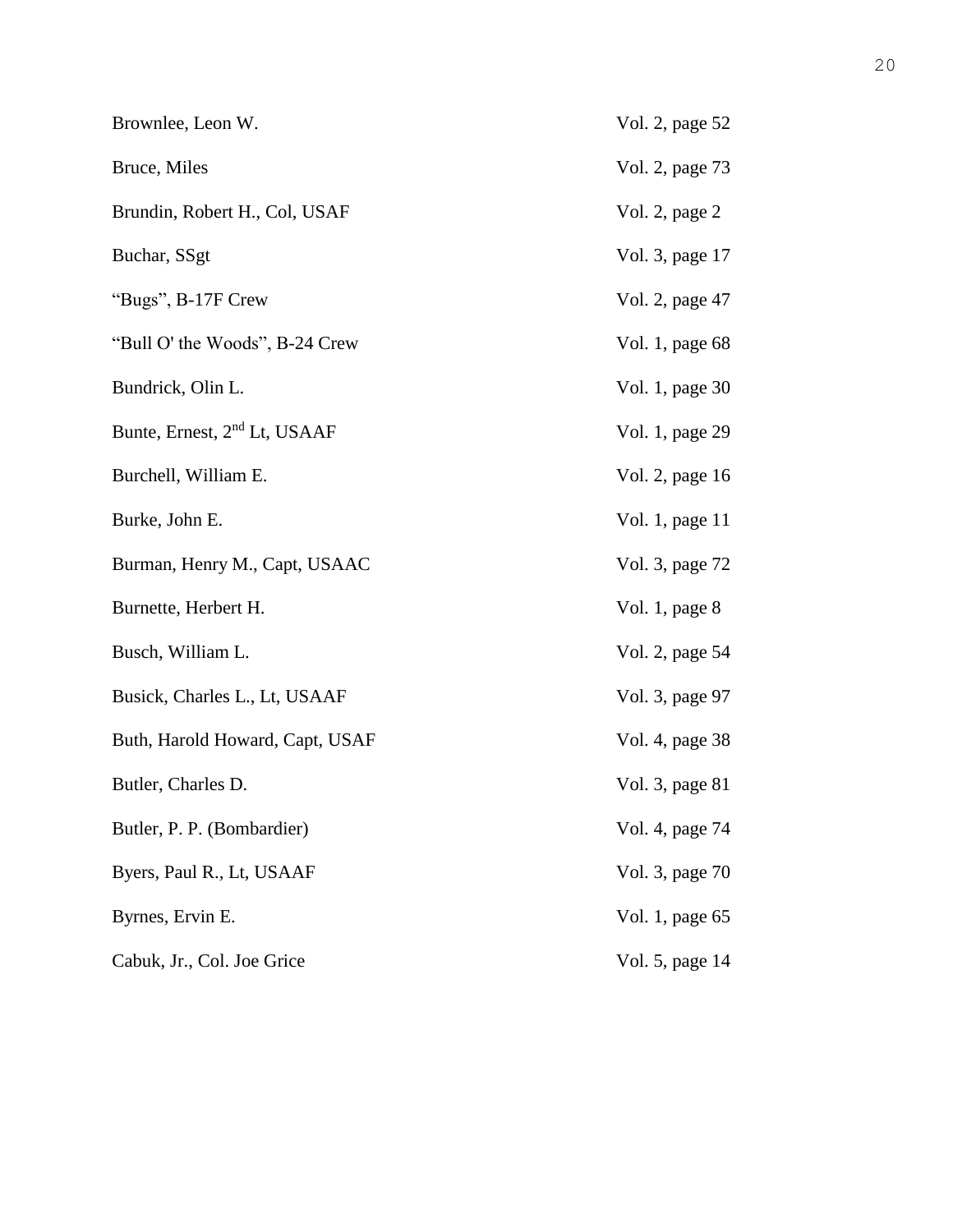| "Calamity Jane", B-17F Crew                       | Vol. 2, pp 25, 48 |
|---------------------------------------------------|-------------------|
| Caldwell, William F.                              | Vol. 2, page 23   |
| Callow, George B.                                 | Vol. 2, page 16   |
| Campbell, John A., Flt Lt, RAF                    | Vol. 4, page 87   |
| Canfield, R. W.                                   | Vol. 2, page 48   |
| Carchipi, Joe                                     | Vol. 2, page 85   |
| Cardwell, Thomas A.                               | Vol. 4, page 10   |
| Carhart, Forrest F., Jr.                          | Vol. 4, page 86   |
| Carlberg, Robert Leroy, 1 <sup>st</sup> Lt, USAAF | Vol. 3, page 39   |
| Carriola, Anthony J., USAAC                       | Vol. 2, page 16   |
| Carroll, Oliver J.                                | Vol. 4, page 82   |
| Carroll, William, Capt                            | Vol. 4, page 31   |
| Carter, Leslie C., 1 <sup>st</sup> Lt, USAF       | Vol. 4, page 59   |
| Carter, S. L.                                     | Vol. 1, page 82   |
| Carton, Richard E., SSgt.                         | Vol. 3, page 48   |
| Cascioli, Fiume C., Lt                            | Vol. 3, page 48   |
| Casebeer, James Daniel                            | Vol. 1, page 61   |
| Cassada, Kenneth                                  | Vol. 1, page 20   |
| Catanzarite, Sam, 2 <sup>nd</sup> Lt              | Vol. 3, page 50   |
| Cellini, Bernice Marie "Bea"                      | Vol. 2, page 94   |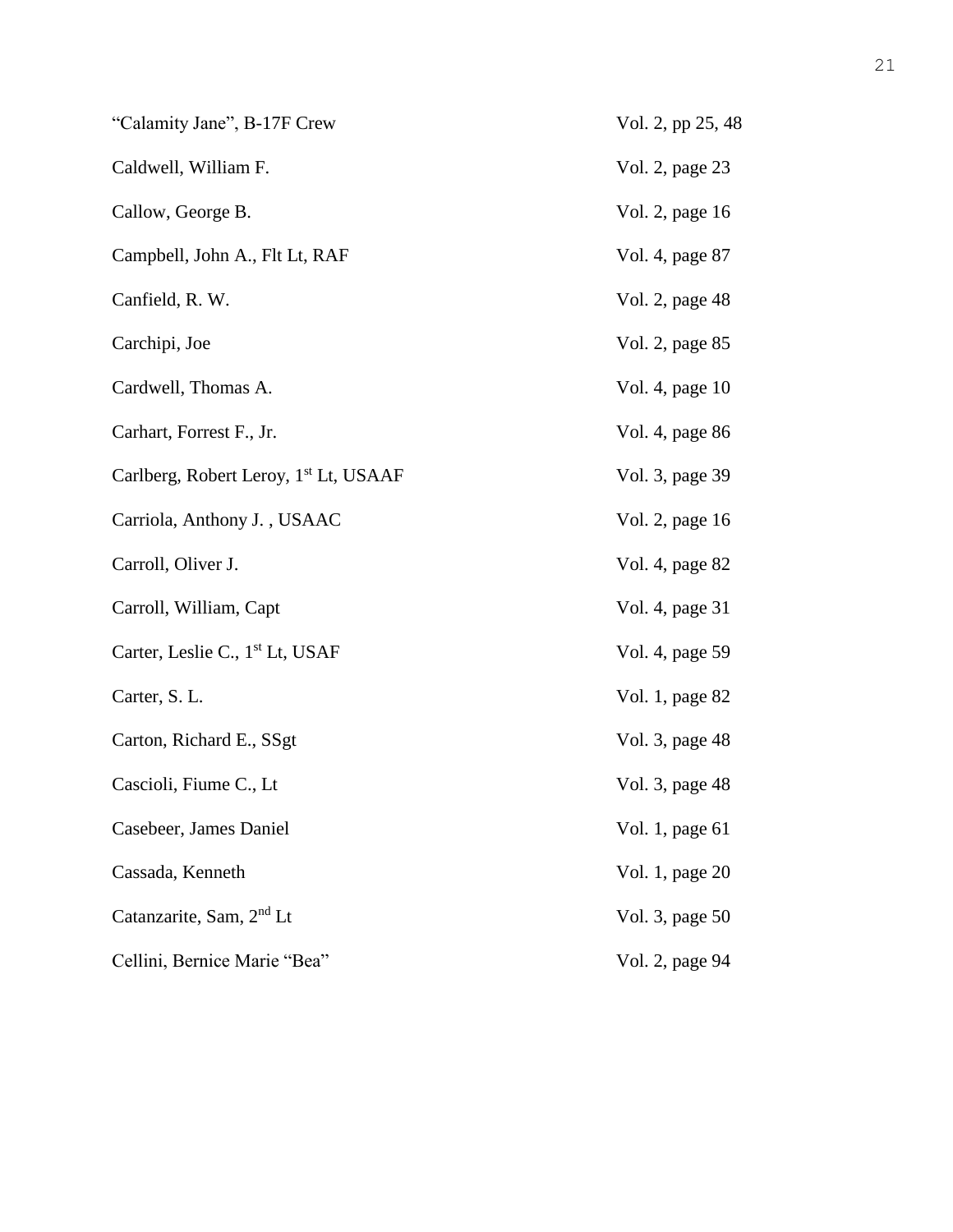| Chaffee, Paul                                    | Vol. 2, page 16                                     |
|--------------------------------------------------|-----------------------------------------------------|
| Chafullo, Newton J.                              | Vol. 2, page 77                                     |
| Chandler, Richard E.                             | Vol. 2, page 23                                     |
| Chaney, John, Sgt                                | Vol. 3, page 61                                     |
| Chapman, Park Vasser, 2 <sup>nd</sup> Lt., USAAF | Vol. 1, page 91                                     |
| Chase, Carl I.                                   | Vol. 2, page 41                                     |
| Chase, Levi R., Maj Gen USAF                     | Vol. 2, page 55                                     |
| Cheney, Harris G., Lt                            | Vol. 3, page 48                                     |
| Chickering, Edwin S. "Chick", Brig Gen, USAF     | Vol. 4, page 65                                     |
| Chiesl, Oliver M.                                | Vol. 2, page 15                                     |
| "Choo Choo Baby", B-24 Crew                      | Vol. 1, page 13                                     |
| Christensen, William G., Col, USAF               | Vol. 4, page 11                                     |
| Ciganek, Victor                                  | Vol. 2, page 63                                     |
| "Cindy", B-17F Crew                              | Vol. 2, page 54                                     |
| Circzak, Richard, SSgt                           | Vol. 3, page 61                                     |
| <b>Citizen Soldiers</b>                          | Vol. 3, page 75                                     |
| Clark, A. P., Lt Gen, USAF, USMA 1936            | Vol. 2, pp 8, 9, Vol. 3, page 38                    |
|                                                  | Vol. 4, page 63, Vol. 5, page 19<br>Vol. 5, page 21 |
| Clark, Carolyn W.                                | Vol. 4, page 63                                     |
| Clark, Charles D.                                | Vol. 2, page 39                                     |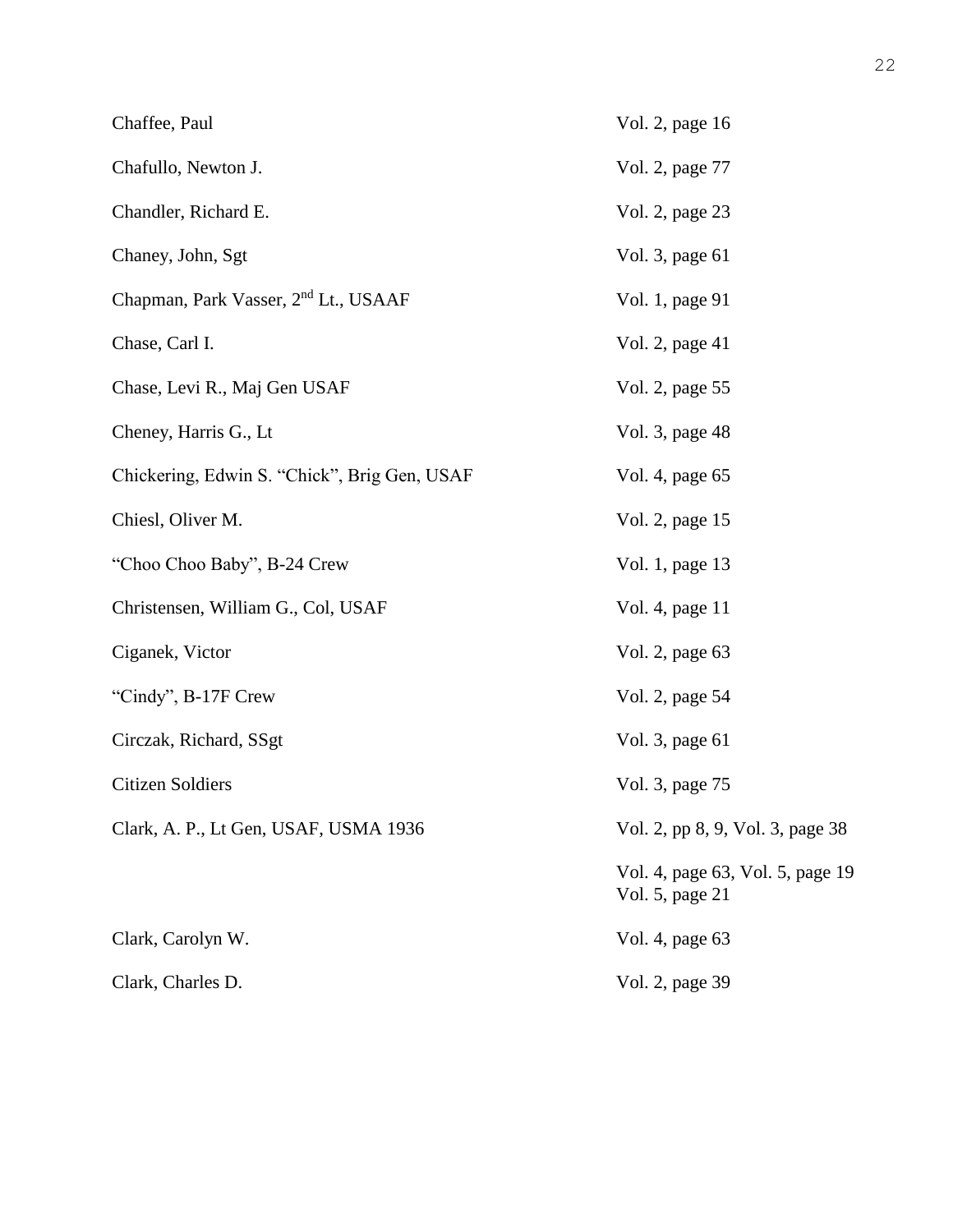| Clark, William Glen, Sr., Lt Col, USAF                    | Vol. 4, page 6                   |
|-----------------------------------------------------------|----------------------------------|
| Claybourne, Robert                                        | Vol. 2, page 31                  |
| Clayton, Durrell                                          | Vol. 2, page 41                  |
| Clayton, Lewis F.                                         | Vol. 2, page 39                  |
| Cleveland, Howard R., Lt Col, USAF & L. Dorathy           | Vol. 1, page 64                  |
| Cleveland, William Montgomery, MSgt, USAF                 | Vol. 3, page 88                  |
| Cloyer, Raymond, Lt, USAAF                                | Vol. 4, page 42                  |
| Coccia, James D.                                          | Vol. 1, page 47                  |
| Cohan, Edward J.                                          | Vol. 1, page 19                  |
| Cohen, Henry E., SSgt                                     | Vol. 3, page 15                  |
| Collins, Richard B., Maj Gen, USAF                        | Vol. 3, page 53                  |
| Colosimo, Michael J., USAFA '04, 2 <sup>nd</sup> Lt, USAF | Vol. 4, page 79                  |
| Comegys, William G.                                       | Vol. 1, page 42                  |
| "Commando Jane", B-17H Crew                               | Vol. 2, page 32                  |
| Conlon, Joseph "Jerry"                                    | Vol. 1, page 27                  |
| Conneely, Walter                                          | Vol. 1, page 36                  |
| Conner, Charles E., $2nd$ Lt                              | Vol. 4, page 83                  |
| Conrad, Charles L., SSgt                                  | Vol. 3, page 48                  |
| "Consolidated Mess", B-24 Crew                            | Vol. 1, page 36, Vol. 2, page 78 |
| Consolmagno, Joseph E.                                    | Vol. 2, page 9                   |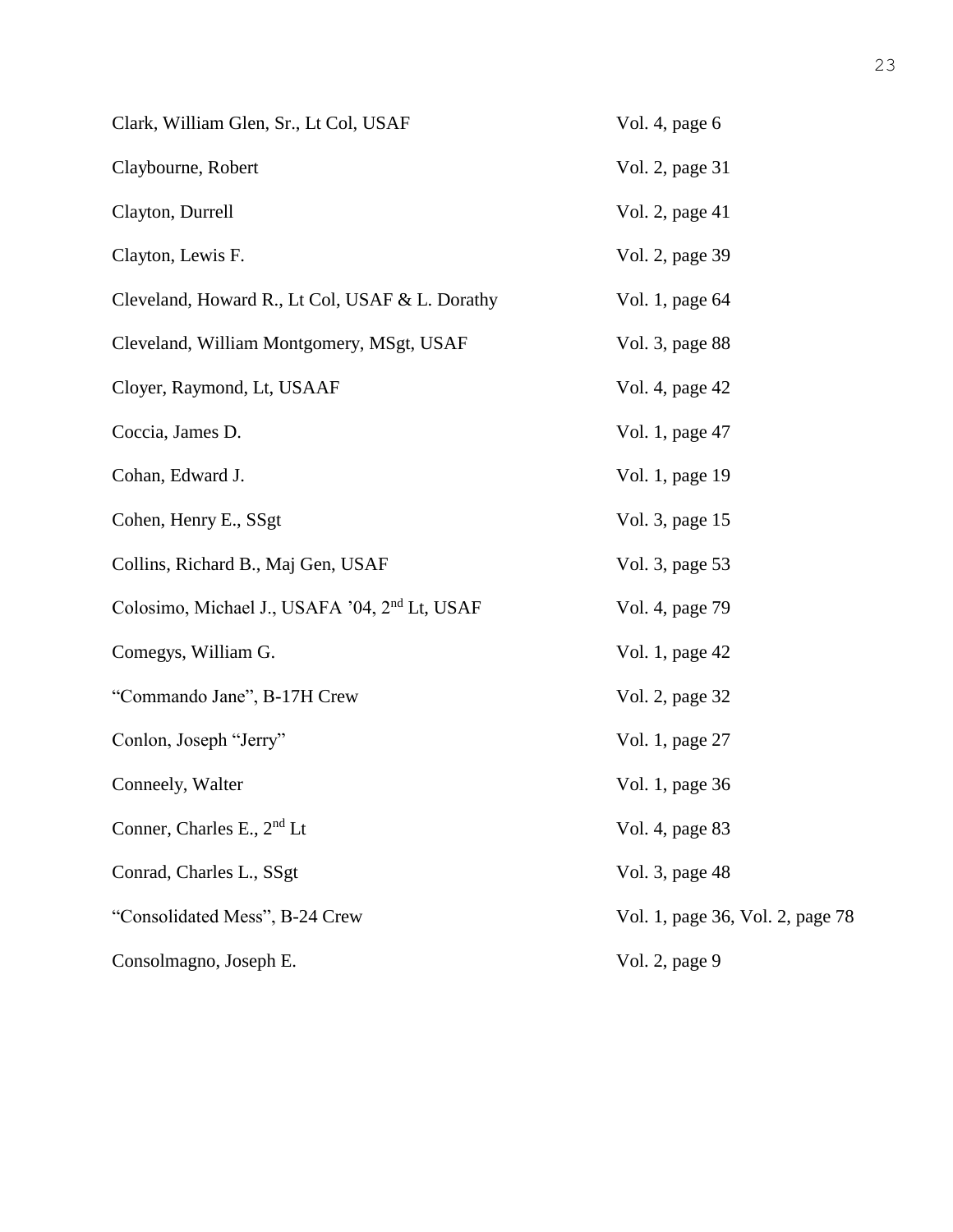| Conta, Albert, Lt Col, USAFR             | Vol. 4, page 51                   |
|------------------------------------------|-----------------------------------|
| Converse, Elliott V., Col, USAF          | Vol. 3, page 100, Vol. 5, page 23 |
| Cook, Emmet E.                           | Vol. 1, page 65, Vol. 2, page 9   |
| Cook, Glenn A. 2 <sup>nd</sup> Lt, USAAF | Vol. 1, page 83                   |
| Copp, Dewitt Samuel                      | Vol. 3, page 51                   |
| Corbin, Thomas, G. Maj Gen, USAF         | Vol. 1, page 24                   |
| Cottingham, Harry                        | Vol. 1, page 56                   |
| Cox, Ennis                               | Vol. 1, page 11                   |
| Cox, Luther C.                           | Vol. 1, page 56                   |
| Cox, Luther C., Lt Col, USAF             | Vol. 4, page 75                   |
| Crabb, Jarred V., Maj Gen, USAF          | Vol. 2, page 22, Vol. 3, page 11  |
| Craigie, Laurence Carbee, Lt Gen, USAF   | Vol. 3, page 45                   |
| Creadon, George R.                       | Vol. 1, page 56                   |
| Creamer, John A.                         | Vol. 1, page 25                   |
| Creed, Joseph A.                         | Vol. 1, page 25                   |
| Cron, Robert E. Jr., Col, USA            | Vol. 2, page 71                   |
| Crossey, James L., Lt Col, USAF          | Vol. 4, page 62                   |
| Crowell, Victor G., SSgt                 | Vol. 2, page 95                   |
| Croxford, Wallace                        | Vol. 1, page 36                   |
| Cullen, Bailey                           | Vol. 2, page 16                   |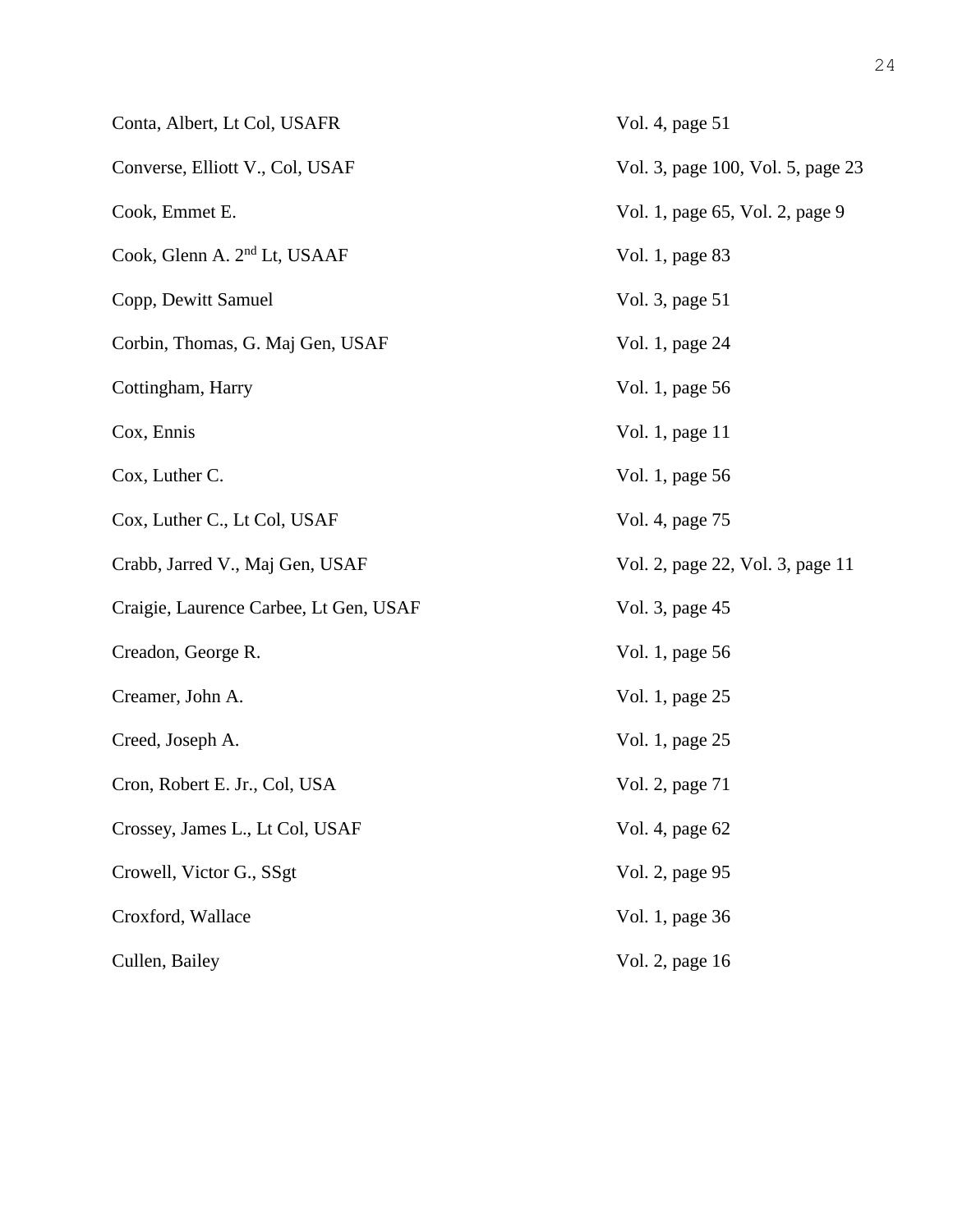| Cullen, James J.                       | Vol. 1, page 11 |
|----------------------------------------|-----------------|
| Cullinan, Dennis T.                    | Vol. 1, page 62 |
| Culver, Thelma (Peggy)                 | Vol. 4, page 61 |
| Cummings, Louis H., Col, USAF          | Vol. 3, page 46 |
| Curley, Frank J.                       | Vol. 2, page 23 |
| Currie, Robert M.                      | Vol. 1, page 19 |
| Currier, Arthur E.                     | Vol. 1, page 34 |
| Dale, John N., 1 <sup>st</sup> Lt, USA | Vol. 3, page 63 |
| "Dallas Rebel", B-17F Crew             | Vol. 2, page 44 |
| "Dame Satan", B-17 Crew                | Vol. 2, page 63 |
| Damonte, Howard F.                     | Vol. 1, page 13 |
| Danielson, Robert C.                   | Vol. 1, page 11 |
| Dapon, Jason                           | Vol. 2, page 47 |
| Darling, Carlyle                       | Vol. 2, page 63 |
| David, Richard A., TSgt                | Vol. 2, page 95 |
| Davidson, John                         | Vol. 4, page 81 |
| Davis, Billie K.                       | Vol. 2, page 52 |
| Davis, David C.                        | Vol. 1, page 10 |
| Davis, Furman                          | Vol. 2, page 32 |
| Davis, Richard L., Col, USAF           | Vol. 3, page 78 |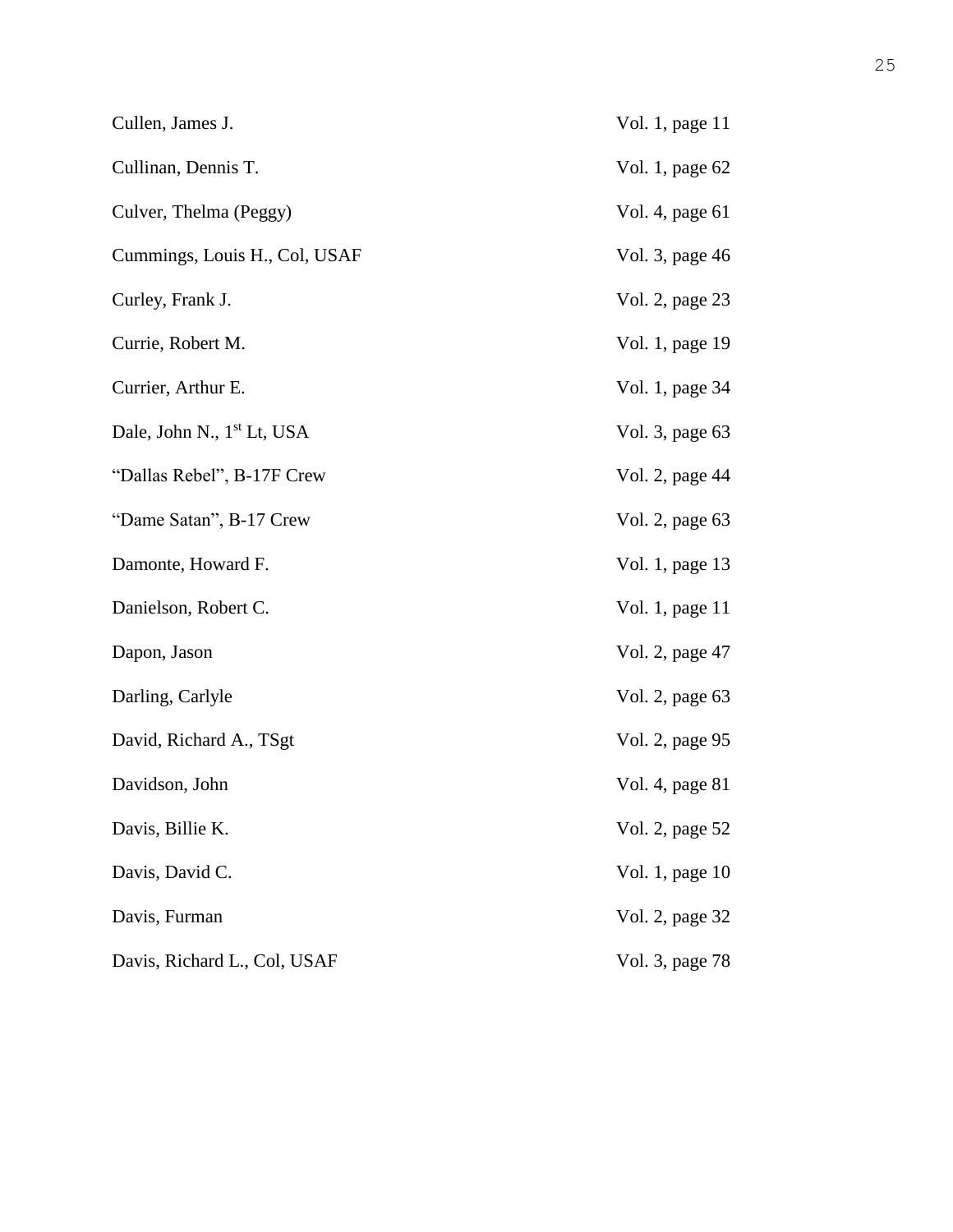| Davis, Robert H., 2 <sup>nd</sup> Lt, USAAF | Vol. 3, page 32   |
|---------------------------------------------|-------------------|
| Davis, William F., Col, Crew of             | Vol. 1, page 100  |
| Dawson, William A.                          | Vol. 1, page 26   |
| Day, Robert W.                              | Vol. 2, page 32   |
| Day, William T.                             | Vol. 2, page 76   |
| Dean, Guy I., TSgt                          | Vol. 3, page 15   |
| Dean, Howard J., Lt                         | Vol. 3, page 15   |
| Deasey, John, 1 <sup>st</sup> Lt            | Vol. 3, page 50   |
| Decker, Cecil K.                            | Vol. 2, page 23   |
| De Florio, Daniel                           | Vol. 1, page 10   |
| Dedmon, Roy Emmett, Capt, USAAF             | Vol. 2, page 49   |
| Deer, Max, Lt, USAAF                        | Vol. 4, page 42   |
| DeFabio, Evan Michael                       | Vol. 1, page 43   |
| DeFraites, Albert, MSgt, USAF               | Vol. 4, page 17   |
| Degenhart, Ralph J.                         | Vol. 1, page 42   |
| Dell, John J., SSgt, USAAF                  | Vol. 4, page 42   |
| Demchak, Nicholas                           | Vol. 1, page 98   |
| Denning, Julius L., Sgt Maj, USA            | Vol. 4, page 70   |
| Dependahl, Robert H.                        | Vol. 2, pp 47, 48 |
| DePaul, Ronald J., Lt, USAAF                | Vol. 3, page 90   |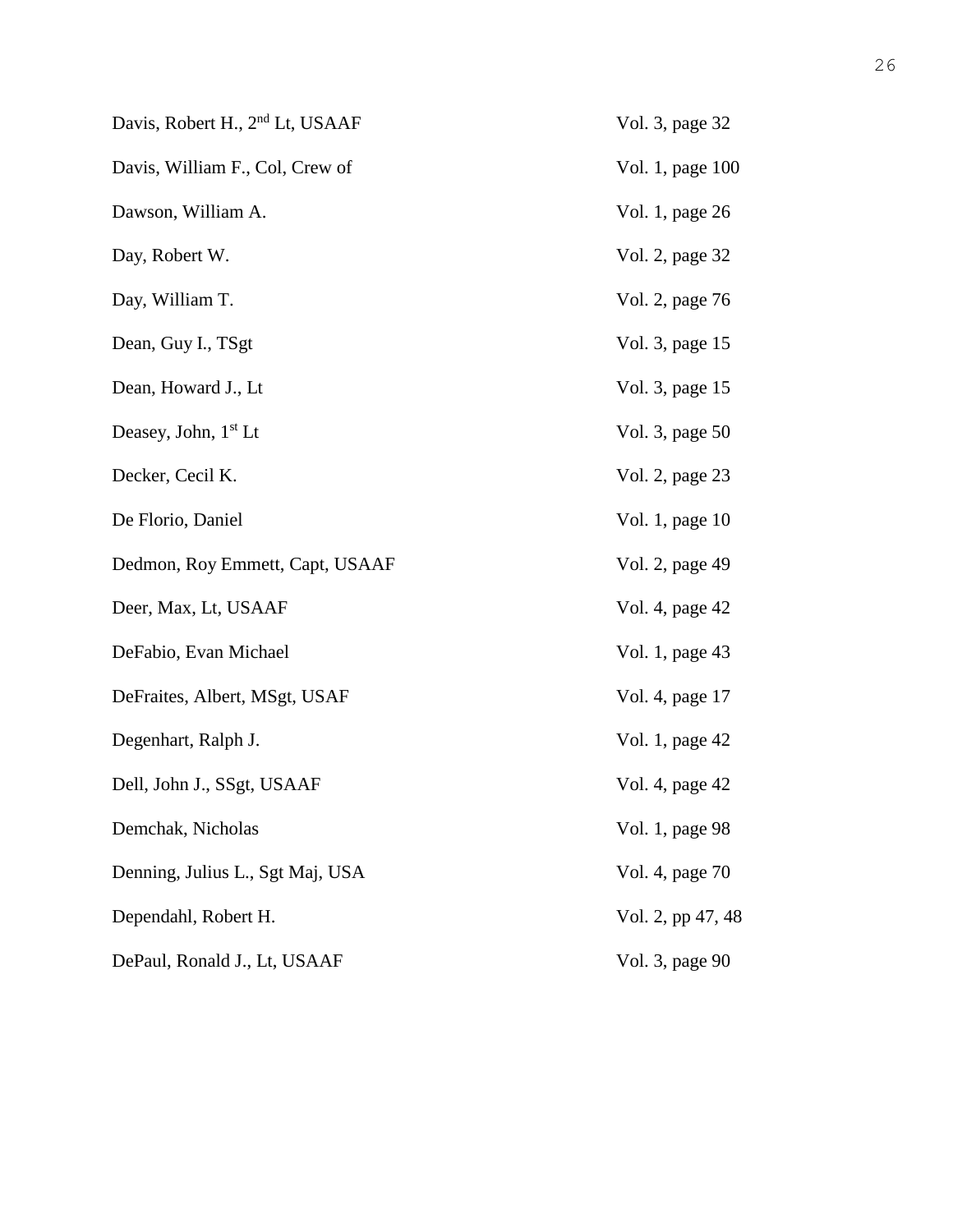| Despault, Earnest J.             | Vol. 2, page 77 |
|----------------------------------|-----------------|
| "Destiny's Tot", B-17 Crew       | Vol. 1, page 89 |
| "Devil's Playmate", B-17F Crew   | Vol. 2, page 51 |
| Devine, William S.               | Vol. 2, page 52 |
| Dey, Howard, Lt                  | Vol. 3, page 61 |
| Dick, James R., SSgt, USAAF      | Vol. 2, page 88 |
| Dickey, William W.               | Vol. 1, page 25 |
| Dietrich, Clair M.               | Vol. 2, page 54 |
| DiMinno, Albert                  | Vol. 2, page 63 |
| Dineen, Maurice A.               | Vol. 1, page 13 |
| Dixon, James (Tail Gunner)       | Vol. 4, page 74 |
| "Dog Patch Express" Crew         | Vol. 3, page 50 |
| Dolph, Harry A. Jr., SSgt, USAAF | Vol. 2, page 50 |
| Dondes, Charles                  | Vol. 1, page 70 |
| "Double-Trouble", B-24 Crew      | Vol. 1, page 56 |
| Downey, William H., Lt Col, USAF | Vol. 4, page 39 |
| Doyle, John                      | Vol. 1, page 28 |
| Drake, Robert E.                 | Vol. 1, page 30 |
| Drenan, John M., Lt, USAAF       | Vol. 3, page 97 |
| Duffel, Bob                      | Vol. 2, page 73 |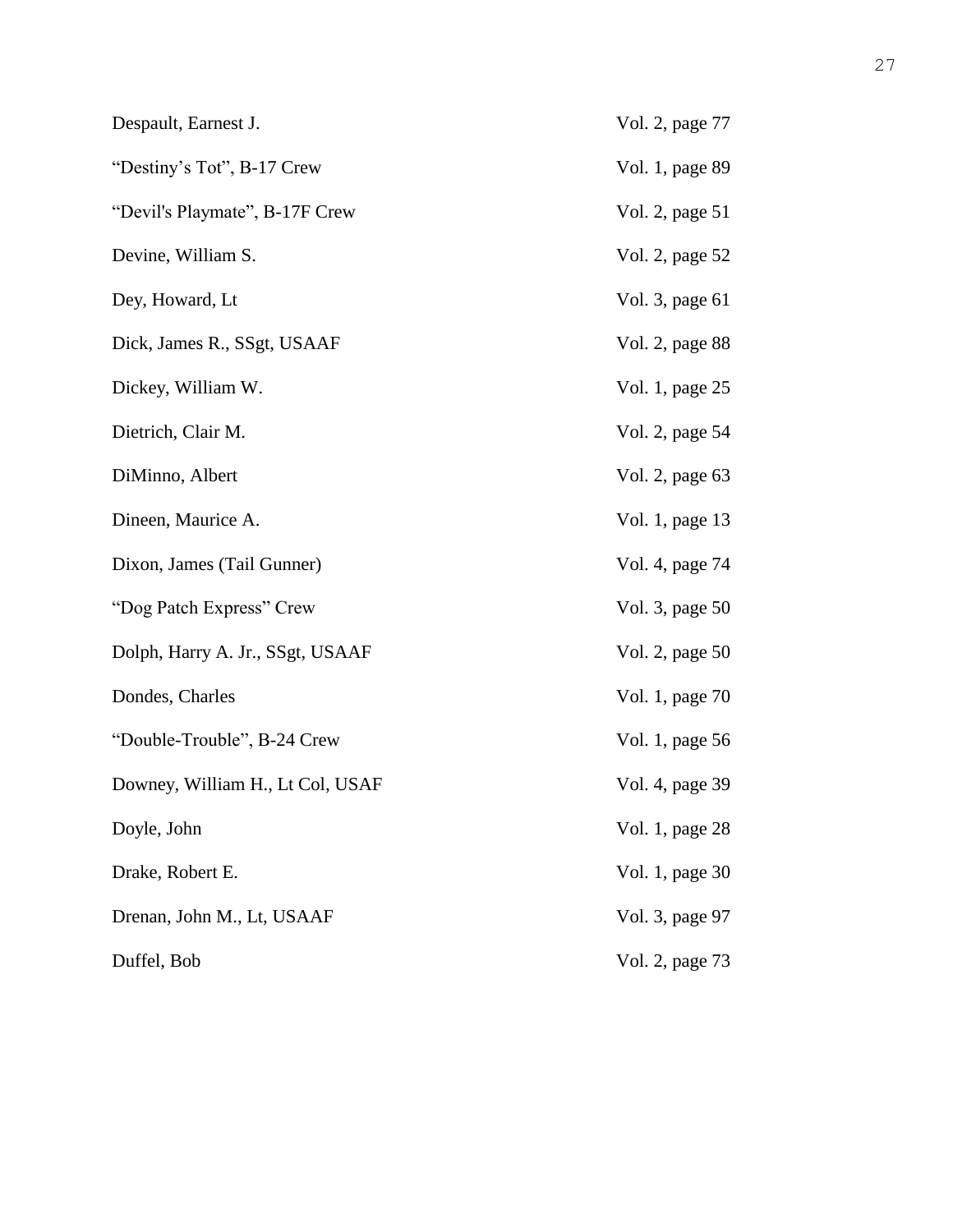| Dumont, Merrill                               | Vol. 2, page 73                   |
|-----------------------------------------------|-----------------------------------|
| Duncan, Charles L.                            | Vol. 2, page 15                   |
| Duncan, James                                 | Vol. 2, page 31                   |
| Duncan, Leonard E.                            | Vol. 1, page 8                    |
| Dunn, John Edward, LCDR, USN                  | Vol. 3, page 6                    |
| Durand, Arthur, Col.                          | Vol. 5, page 31                   |
| Dussault, Conrad E.                           | Vol. 1, page 11                   |
| "Eager Beaver", B-25 Crew                     | Vol. 3, page 15                   |
| Eagle Squadrons                               | Vol. 2, page 81, Vol. 3, page 74, |
|                                               | Vol. 4, pp 43, 58, 64, 87, 88, 89 |
| Earnest, Eugene                               | Vol. 1, page 44                   |
| Ebel, Doyle V., SSgt                          | Vol. 2, page 95                   |
| Echternacht, Norris G.                        | Vol. 2, page 21                   |
| Eckerd, Jack M.                               | Vol. 4, page 81                   |
| Edwards, Kenneth L.                           | Vol. 2, page 39                   |
| Edwards, William C., 2 <sup>nd</sup> Lt, USAF | Vol. 1, page 16                   |
| Edwards, Wilson V., Lt Col, USAF              | Vol. 4, page 89                   |
|                                               | Vol. 5, page 15                   |
| Eis, Jerrold O.                               | Vol. 2, page 77                   |
| Eisenberger, John P., PFC, USA                | Vol. 3, page 62                   |
| Eldredge, Don H.                              | Vol. 2, page 9                    |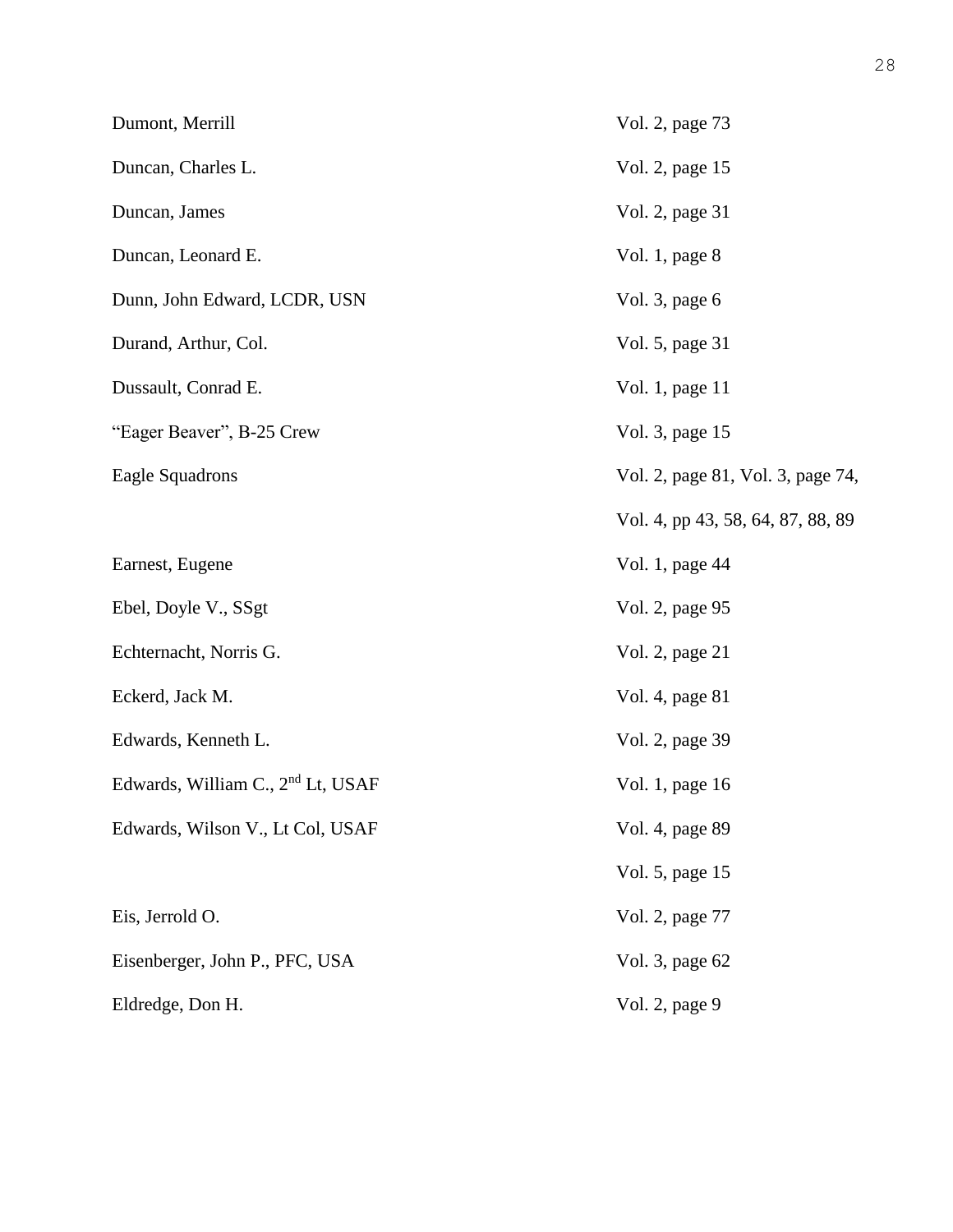| Embrey, Ralph C., Col, USAF                 | Vol. 3, page 98                  |  |
|---------------------------------------------|----------------------------------|--|
| Eppstein, Maurice J., Col, USAF             | Vol. 3, page 10                  |  |
| Erdman, Roland E.                           | Vol. 1, page 21                  |  |
| Ervin, Carl E., Col, USA                    | Vol. 2, page 11                  |  |
| Eshius, Jerry                               | Vol. 1, page 89                  |  |
| Esmiol, Maurice A., Col, USAF               | Vol. 1, page 60                  |  |
| Estes, Orvel E., SSgt, USAAF                | Vol. 3, page 73                  |  |
| Eubank, Eugene Lowry, Maj Gen, USAF         | Vol. 3, page 23                  |  |
| Evans, Emmette O., 1 <sup>st</sup> Lt, USAF | Vol. 4, page 1                   |  |
| Evans, Robert G.                            | Vol. 1, page 27                  |  |
| Evans, William C.                           | Vol. 2, page 32                  |  |
| Fagan, George V., Brig Gen, USAF            | Vol. 4, page 68; Vol. 5, page 30 |  |
| Fairbanks, Neil R., Maj, USAF               | Vol. 3, page 86                  |  |
| Fangonis, Charles P. Jr., Lt, USAAF         | Vol. 3, page 70                  |  |
| Farfaras, George S.                         | Vol. 4, page 4                   |  |
| Farnum, James S.                            | Vol. 2, page 48                  |  |
| Farrington, James M.                        | Vol. 2, page 15                  |  |
| Feingold, Louis                             | Vol. 1, page 89                  |  |
| Feldkamp, Harry                             | Vol. 1, page 47                  |  |
| Felts, Charles A.                           | Vol. 1, page 70                  |  |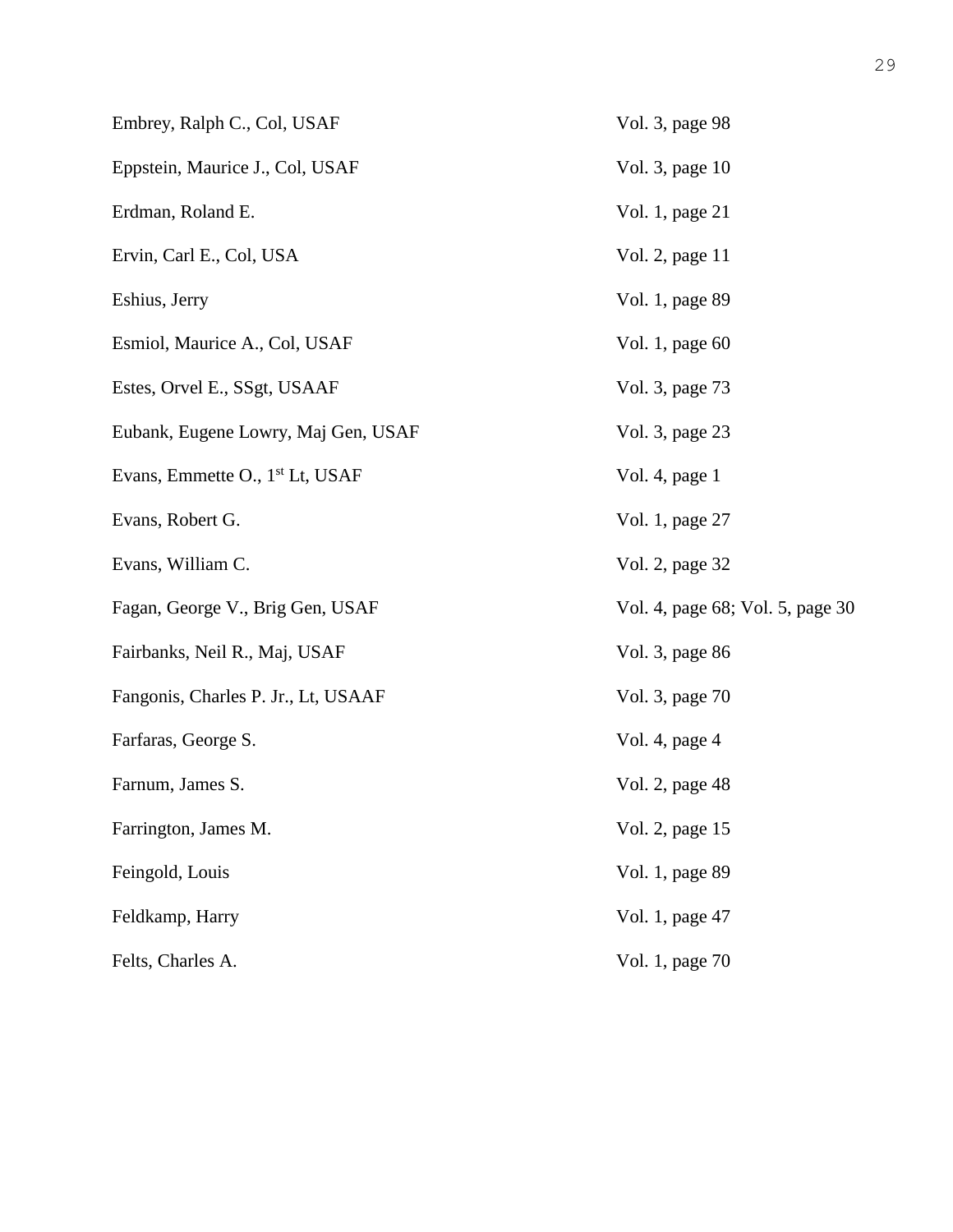| Fenhagen, William and Dorothy     | Vol. 3, page 40                  |
|-----------------------------------|----------------------------------|
| Fessler, Morris W., Flt Lt, RAF   | Vol. 2, page 81                  |
| Field, Don E., Lt, USAAF          | Vol. 1, page 76                  |
| Finks, Norbert O., Sgt, USAAF     | Vol. 3, page 70                  |
| Finnigan, Charles N., SSgt        | Vol. 3, page 48                  |
| Fiorani, Dominick P.              | Vol. 2, page 54                  |
| Fiorillo, John L.                 | Vol. 2, page 76                  |
| Fitzgerald, Pat B., SSgt, USAAF   | Vol. 3, page 97                  |
| Fitzpatrick, Ann Sherman          | Vol., 5, page 4                  |
| Flaugher, Harold J., SSgt, USAAF  | Vol. 2, page 35                  |
| Flax, Betty (Hahn)                | Vol. 1, page 71                  |
| Forbes, William H.                | Vol. 2, page 15                  |
| Ford, Charles W.                  | Vol. 1, page 26                  |
| Ford, Harry X.                    | Vol. 2, pp 47, 48                |
| Forrester, James R., Lt Col, USAF | Vol. 3, page 85                  |
| Foster, John H., Maj Gen, USAF    | Vol. 2, page 66, Vol. 4, page 92 |
| Foti, Vincent                     | Vol. 2, page 23                  |
| Fox, Daniel                       | Vol. 2, page 48                  |
| Fox, Howard R.                    | Vol. 2, page 21                  |
| Friedrich, Charles Jr., Lt, USAAF | Vol. 3, page 70                  |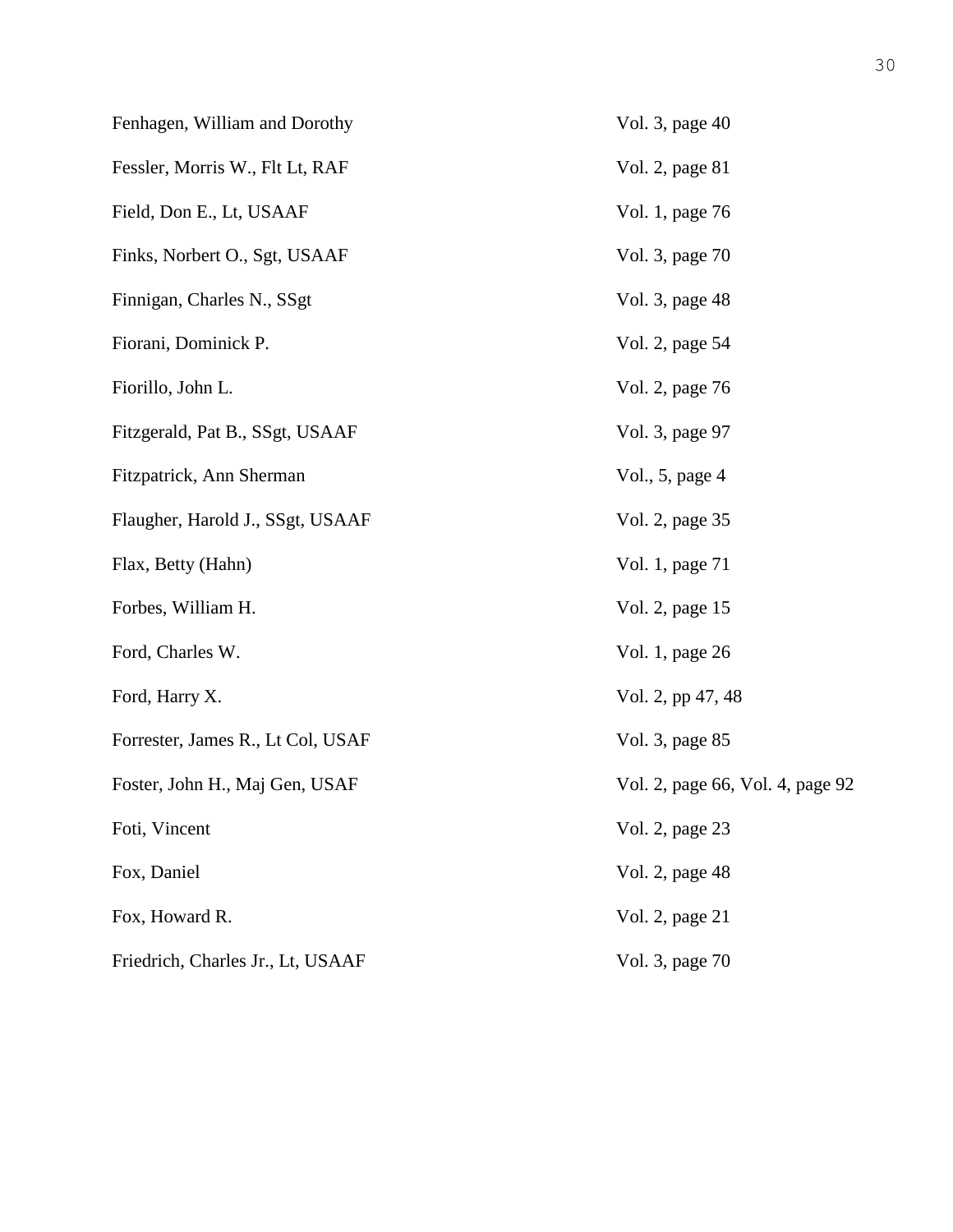| Freidrich, George M.               | Vol. 1, page 34 |
|------------------------------------|-----------------|
| French, Viola Lee Skees            | Vol. 4, page 35 |
| Freund, Kurt W.                    | Vol. 2, page 47 |
| Frey, Fred M. (Co-pilot)           | Vol. 4, page 74 |
| Friedberg, Louis                   | Vol. 1, page 12 |
| Friedman, Robert                   | Vol. 1, page 27 |
| Fritter, Raymond V., SSgt          | Vol. 2, page 95 |
| Frost, William N.                  | Vol. 2, page 52 |
| Fulkerson, Robert D.               | Vol. 1, page 47 |
| Gallagher, Joseph F.               | Vol. 1, page 13 |
| Galle, William B.                  | Vol. 2, page 9  |
| Galle, Willliam Richard, Col, USAF | Vol. 3, page 52 |
| Galloway, Ernest A.                | Vol. 2, page 54 |
| "Galvanized Goose", B-24J Crew     | Vol. 2, page 77 |
| Garrett, Mack O.                   | Vol. 1, page 13 |
| Garth, Winston S.                  | Vol. 3, page 26 |
| Gartrell, Leann Gaye               | Vol. 4, page 34 |
| Gaston, Ralph "Bud", Capt, USAAF   | Vol. 3, page 55 |
| Gates, Max                         | Vol. 1, page 45 |
| Geller, Joseph M.                  | Vol. 1, page 26 |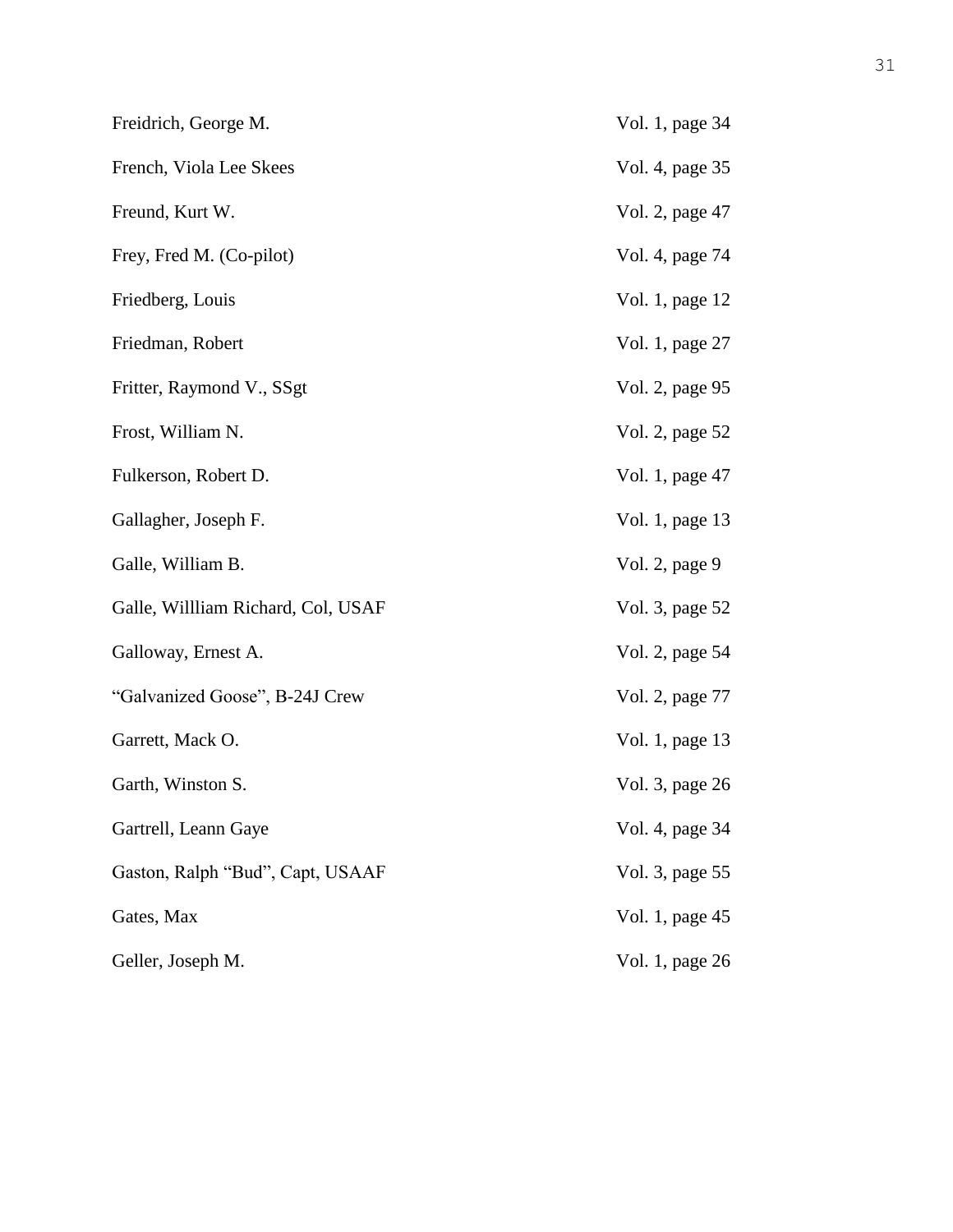| Gentry, Robert D., Lt                        | Vol. 3, page 15 |
|----------------------------------------------|-----------------|
| Georgi, Charles David, USAFA '60, Capt, USAF | Vol. 4, page 25 |
| Gideon, Francis Claire, Lt Gen, USAF         | Vol. 1, page 53 |
| Glaza, James F., USAFA '60, Lt Col, USAF     | Vol. 4, page 95 |
| Goodner, Coles, Lt                           | Vol. 3, page 61 |
| Goodrich, Charles G., Col, USAF              | Vol. 2, page 37 |
| Goodson, James A., Lt Col, USAF              | Vol. 1, page 66 |
| Gorse, John N.                               | Vol. 2, page 44 |
| Gourlay, Ray                                 | Vol. 1, page 28 |
| Graham, Andrew L., Lt Col, USAFR             | Vol. 4, page 40 |
| Graham, Gordon L., 2 <sup>nd</sup> Lt, USAAF | Vol. 3, page 41 |
| Grant, Norman C.                             | Vol. 1, page 28 |
| Grant, Robert J.                             | Vol. 1, page 34 |
| Graser, William E., Sgt                      | Vol. 4, page 83 |
| Grasso, Anthony P., Maj, USAFR               | Vol. 2, page 98 |
| Gray, Gerald G.                              | Vol. 1, page 56 |
| Green, Murray, Col, USAF                     | Vol. 4, page 60 |
| Greenberg, Joseph M.                         | Vol. 1, page 21 |
| Gregory, Robert W.                           | Vol. 1, page 21 |
| Greiner, William                             | Vol. 1, page 47 |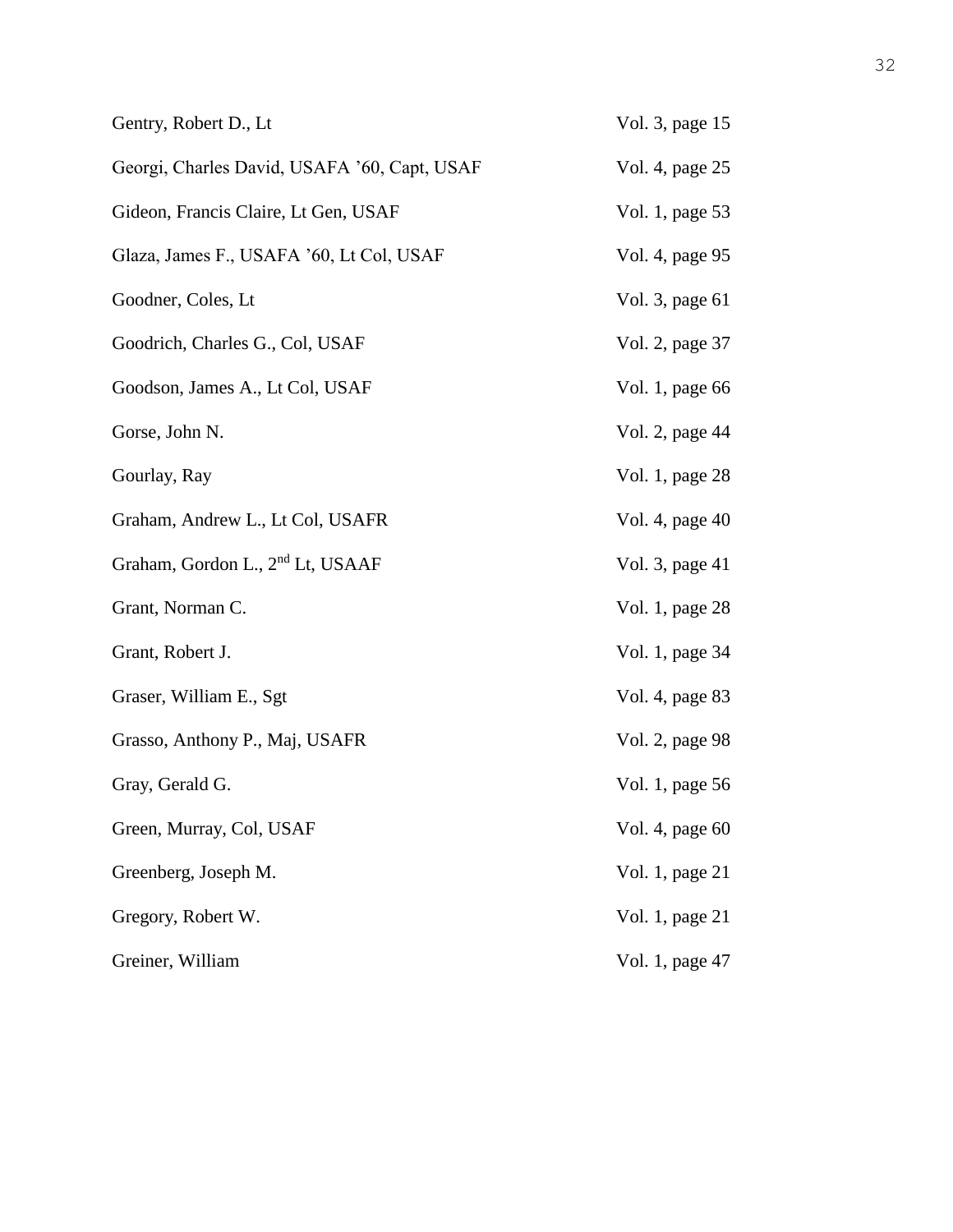| Grice, Albert Henry, Lt, USAAF               | Vol. 3, page 28       |
|----------------------------------------------|-----------------------|
| Grice, Marvin Edward, Lt, USAAF              | Vol. 3, page 27       |
| Griggs, John                                 | Vol. 2, page 73       |
| Grimes, Corwin C., Lt Col, USAF              | Vol. 3, page 47       |
| Gudridge, Ernest                             | Vol. 4, page 10       |
| Guiterrez, John                              | Vol. 1, page 10       |
| Gunn, Paul "Pappy", Col, USAF                | Vol. 3, page 5        |
| Gurley, Jesse D.                             | Vol. 1, page 98       |
| Gurzenda, Eugene S., TSgt, USAAF             | Vol. 3, page 73       |
| Guse, Leonard W., TSgt, USAF                 | Vol. 4, page 59       |
| Guthrie, Ray                                 | Vol. 1, page 28       |
| Guyer, Charles                               | Vol. 1, page 28       |
| Haebig, Matt                                 | Vol. 1, page 44       |
| Hagie, Douglas E., Lt Col, USAF              | Vol. 4, page 97       |
| Hair, James                                  | Vol. 1, page 65       |
| Hale, Dudley Durwood, Maj Gen, USAF          | Vol. 1, page 78       |
| Hall, Edmond "Cody"                          | Vol. 1, page 70       |
| Hall, John B., Lt Gen, USAF                  | Vol. 4, page 77       |
| Hallenbeck, Ted Brian, USAFA '68, Capt, USAF | Vol. 2, page 24       |
| Hamm, Charles R., Lt. Gen., USAF             | Vol. 5, pages 17 & 18 |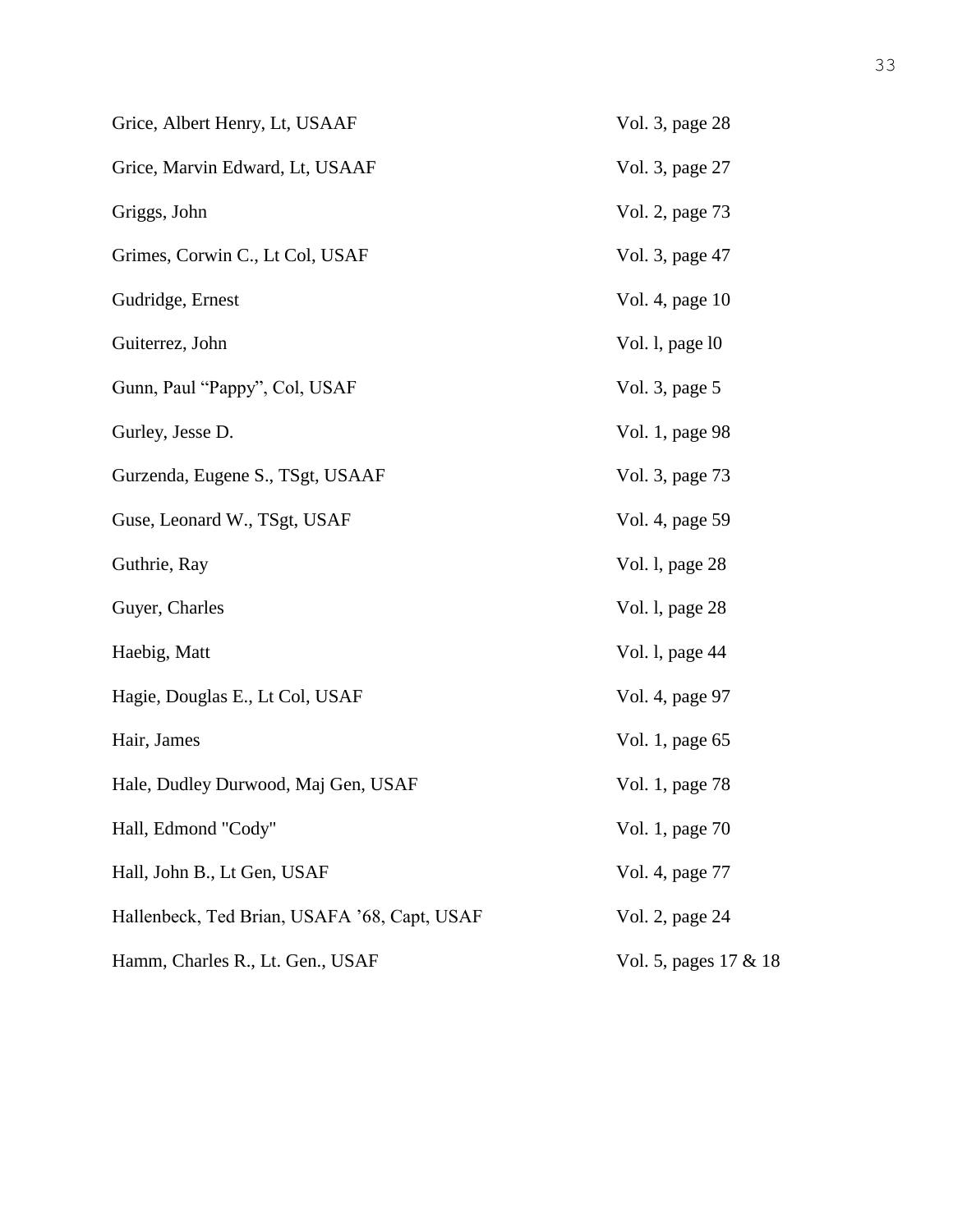| Handy, Grover L.                              | Vol. 1, page 20 |
|-----------------------------------------------|-----------------|
| Hanes, Virginia Kumler                        | Vol. 2, page 84 |
| Hanover, Bernard I.                           | Vol. 2, page 15 |
| Hansell, Haywood Shepherd, Jr., Maj Gen, USAF | Vol. 1, page 3  |
| Hardin, George C.                             | Vol. 1, page 26 |
| "Hardway Crew"                                | Vol. 4, page 83 |
| Hargis, Jack A.                               | Vol. 2, page 63 |
| Hargrove, James Tillman, Lt Col, USAF         | Vol. 4, page 32 |
| Harman, Bernard, SSgt                         | Vol. 3, page 61 |
| Harman, George F.                             | Vol. 2, page 48 |
| Harmon, Robert L.                             | Vol. 2, page 32 |
| Hart, Dean H.                                 | Vol. 1, page 13 |
| Hart, Frederick J.                            | Vol. 1, page 14 |
| Hart, William                                 | Vol. 2, page 31 |
| Harter, Herbert C., Lt                        | Vol. 2, page 95 |
| Haviland, Louis P.                            | Vol. 2, page 39 |
| Hayes, Warren Allan, Sgt, USAAF               | Vol. 2, page 43 |
| Heaberg, James Hugh, Col, USAF                | Vol. 3, page 80 |
| Hedgecock, John W., Col, USAF                 | Vol. 1, page 39 |
| Heitzman, L.                                  | Vol. 1, page 82 |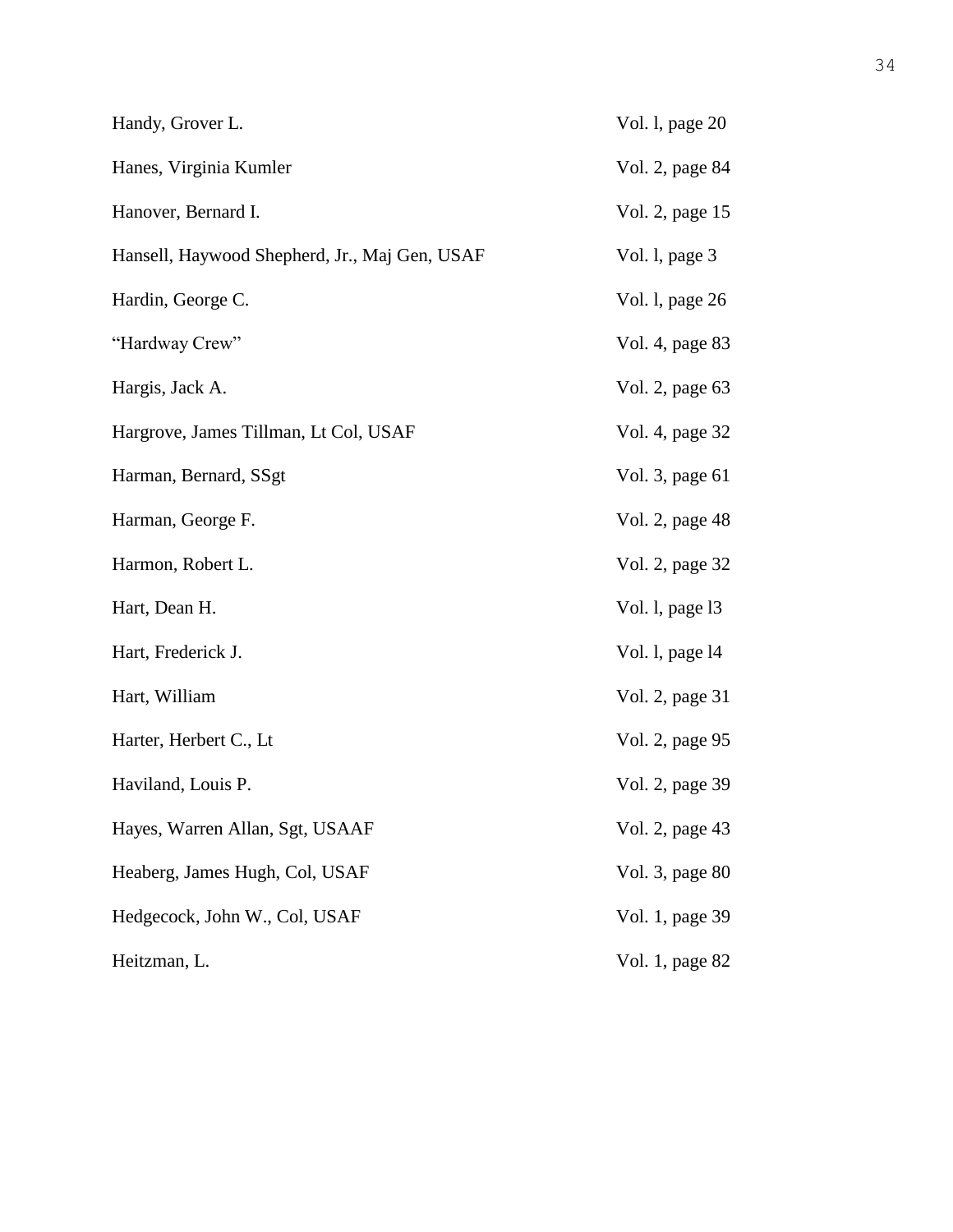| "Hell Below", B-17                                   | Vol. 4, page 39   |
|------------------------------------------------------|-------------------|
| "Hell Cat Belle" Crew                                | Vol. 4, page 31   |
| Hellen, Rae                                          | Vol. 4, page 47   |
| Henderson, Dale A., TSgt                             | Vol. 2, page 95   |
| Henke, Theodore M.                                   | Vol. 2, page 77   |
| Henry, John B. "Jake", Jr., Maj. Gen., USAF          | Vol. 5, page 3    |
| Herman, Ed                                           | Vol. 1, page 44   |
| Hess, Ed, SSgt                                       | Vol. 3, page 50   |
| Heuseman, Edward                                     | Vol. 4, page 10   |
| Hibbert, Alan, SSgt, USAAF                           | Vol. 3, page 73   |
| Hickman, Geoffrey Philip, Cadet 1st Class, USAFA '94 | Vol. 1, page 93   |
| Hickman, Geoffrey Philip, Capt, USAF                 | Vol. 4, page 29   |
| Hicks, Eugene R., 2 <sup>nd</sup> Lt, USAAF          | Vol. 1, pp 30, 38 |
| Hicks, Jack C., SSgt                                 | Vol. 4, page 31   |
| Higdon, Archie, Brig Gen, USAF                       | Vol. 1, page 33   |
| Higgins, Earl C.                                     | Vol. 4, page 10   |
| Hildebrand, Kenneth G.                               | Vol. 2, page 52   |
| Hill, James E., Gen, USAF                            | Vol. 3, page 82   |
| Hill, Warren C., SSgt, USAAF                         | Vol. 4, page 42   |
| Hillis, Richard, 1 <sup>st</sup> Lt, USAAF           | Vol. 4, pp 45, 57 |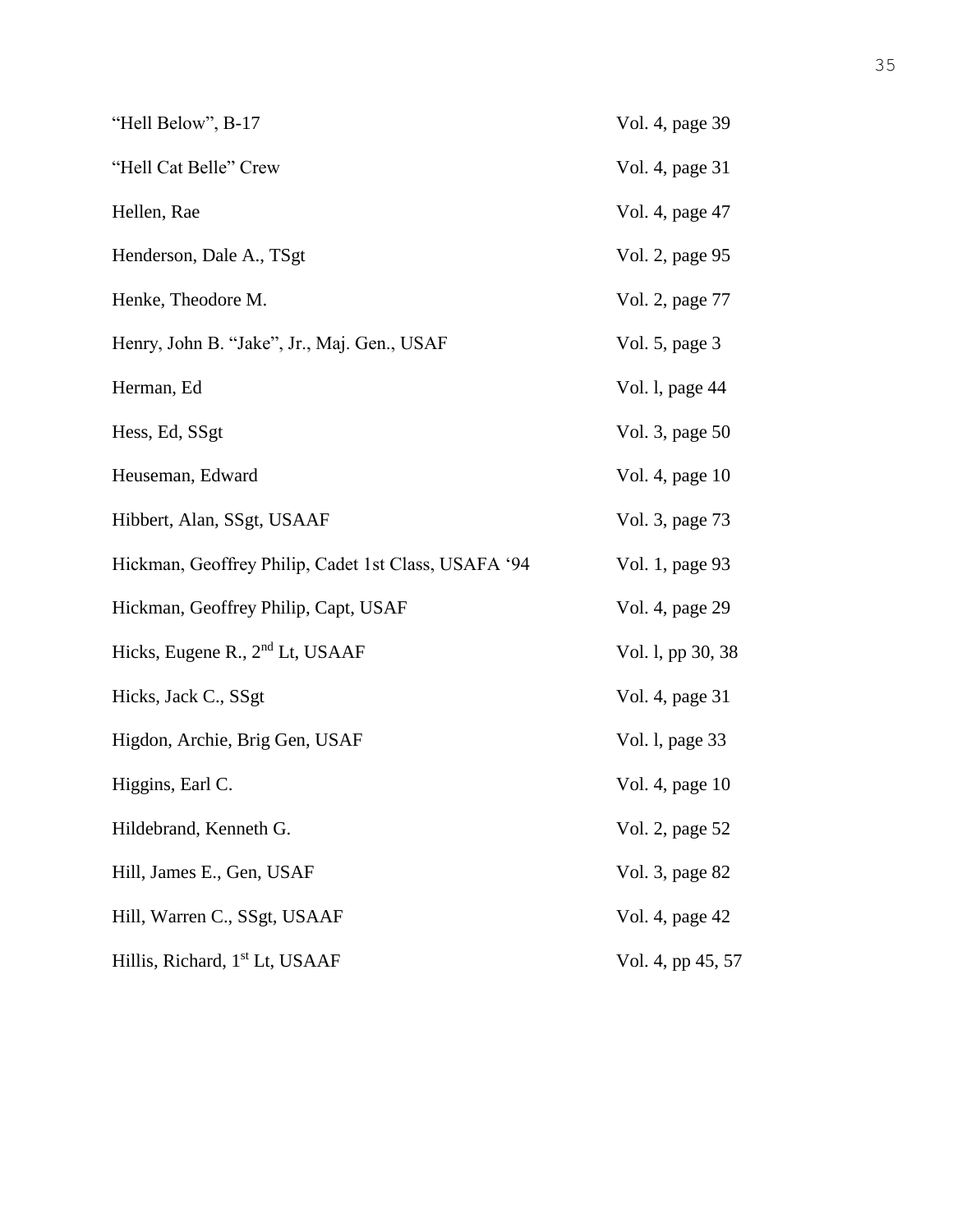| Hines, George H.                               | Vol. 4, page 55 |
|------------------------------------------------|-----------------|
| Hinkley, TSgt                                  | Vol. 3, page 17 |
| Hise, William D.                               | Vol. 2, page 51 |
| "Holey Joe", B-17F Crew                        | Vol. 1, page 65 |
| Holland, John C., $1st$ Lt                     | Vol. 4, page 31 |
| Holland, Robert W., Maj, USAAF                 | Vol. 2, page 23 |
| Hollenbaugh, David Irwin, Lt Col, USAF         | Vol. 4, page 15 |
| Holloway, Bruce Keener, Gen, USAF              | Vol. 3, page 91 |
| Holmberg, Kenneth Nels, Lt Col, USA            | Vol. 4, page 27 |
| Holm, Jeanne M., Maj. Gen., USAF               | Vol. 5, page 20 |
| Holzaple, William, Col, USAAF                  | Vol. 4, page 4  |
| Hopkins, Charles E., 1 <sup>st</sup> Lt, USAAF | Vol. 3, page 73 |
| Hopkins, James W., Lt Col, USAF                | Vol. 2, page 13 |
| Hopwood, Lawrence                              | Vol. 2, page 31 |
| Horn, Robert J., $2nd$ Lt                      | Vol. 4, page 83 |
| Hostetter, Thelma                              | Vol. 2, page 18 |
| Houchard, Avery R.                             | Vol. 1, page 20 |
| House, Jack O., TSgt, USAAF                    | Vol. 3, page 97 |
| Houston, Harold B.                             | Vol. 2, page 9  |
| Hovey, Edwin J., Pvt, USAAF                    | Vol. 3, page 97 |
| Howard, Everett A.                             | Vol. 2, page 39 |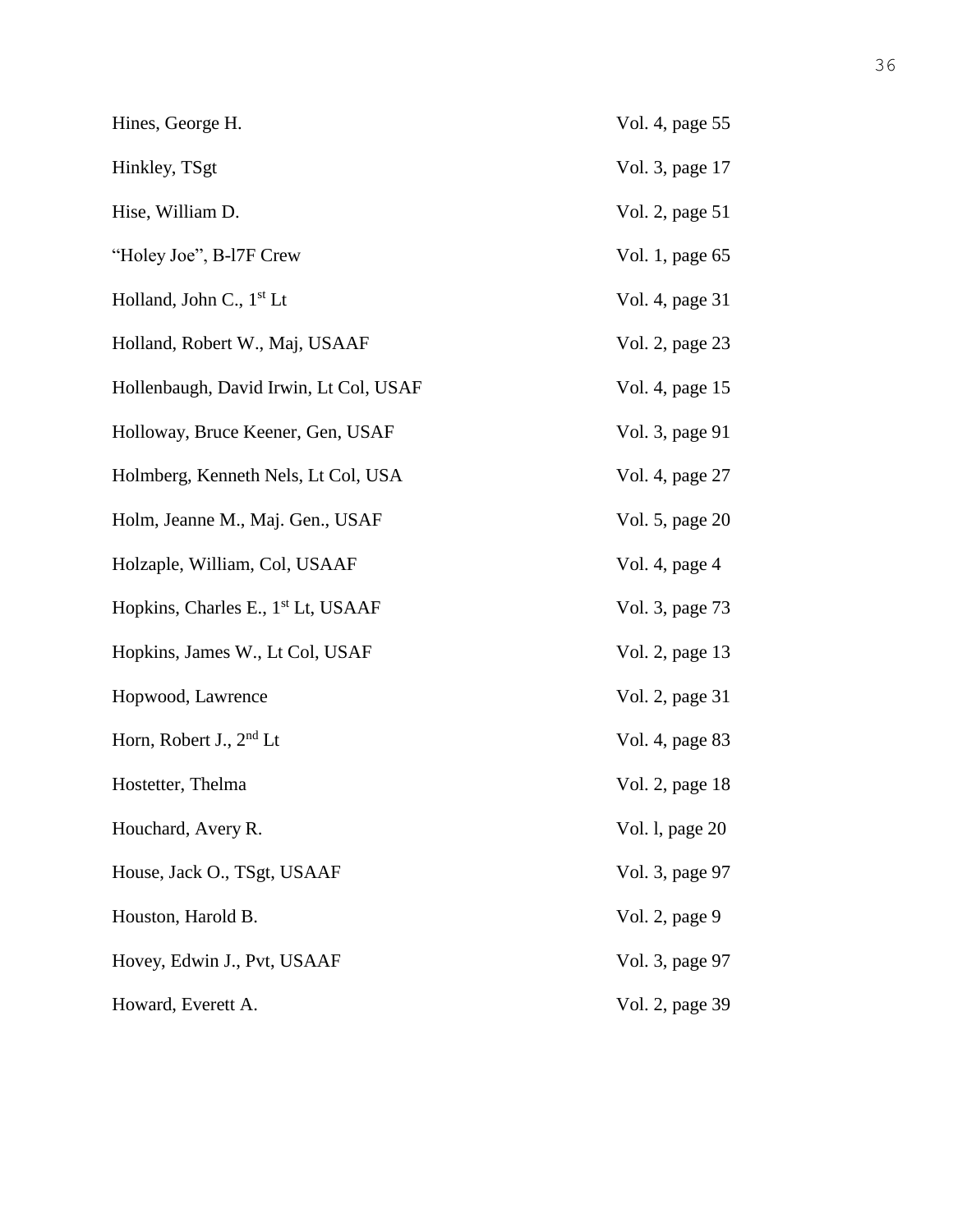| Howell, Glenn O.                            | Vol. 2, page 77                 |
|---------------------------------------------|---------------------------------|
| Hudson, Joel L.                             | Vol. 2, page 44                 |
| "Hun Hunter", B-17F Crew                    | Vol. 1, page 8, Vol. 3, page 72 |
| Hunt, Stanford H.                           | Vol. 1, page 43                 |
| Hut, Moe, TSgt, USAF                        | Vol. 4, page 59                 |
| Hutchinson, Bryant                          | Vol. 1, page 98                 |
| Hutman, Bruce B.                            | Vol. 2, page 47                 |
| Indiere, Harry W.                           | Vol. 1, page 62                 |
| Irons, Ben G.                               | Vol. 1, page 10                 |
| Irons, Stanley W., Col, USAF                | Vol. 3, page 36                 |
| Ives, Ray (Bombardier)                      | Vol. 4, page 74                 |
| Jackson, Charles F.                         | Vol. 2, page 51                 |
| Jackson, Melvin, Sgt                        | Vol. 3, page 61                 |
| James, Stuart B., 1 <sup>st</sup> Lt, USAAF | Vol. 3, page 37                 |
| Jamison, John Richard                       | Vol. 2, page 53                 |
| "Jeeter Bug", B-24J Crew                    | Vol. 2, page 95                 |
| Jenkins, Jimmy Lee                          | Vol. l, page 49                 |
| Jeter, William F. II, Lt                    | Vol. 2, page 95                 |
| "John Griggs", B-17 Crew                    | Vol. 2, page 73                 |
| Johnson, Elmer, SSgt                        | Vol. 3, page 50                 |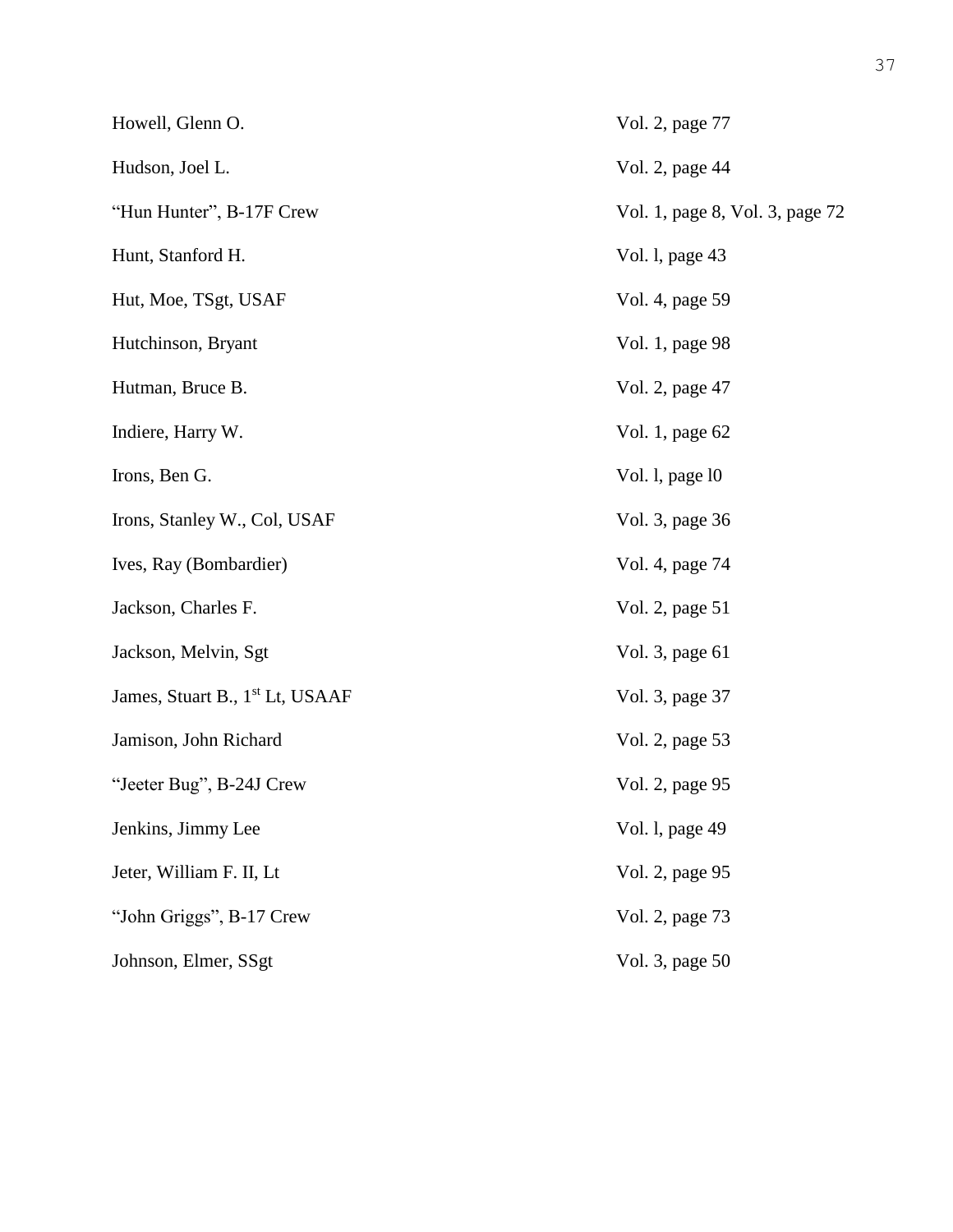| Johnson, John G.                      | Vol. 1, page 30 |
|---------------------------------------|-----------------|
| Johnson, Leon William, Gen, USAF      | Vol. 2, page 97 |
| Johnson Oris B., Maj Gen, USAF        | Vol. 3, page 95 |
| Johnson, Robert E., Gunnery Sgt, USMC | Vol. 1, page 79 |
| Johnson, Ward S.                      | Vol. 2, page 51 |
| Jones, David M., Maj Gen, USAF        | Vol. 2, page 8  |
| Jones, Erban L.                       | Vol. 1, page 8  |
| Jones, Howard M.                      | Vol. 1, page 8  |
| Jones, Robert G.                      | Vol. 1, page 10 |
| Jordan, Otis M., MSgt, USAAF          | Vol. 3, page 70 |
| Jorgenson, Donald S., SSgt, USAAF     | Vol. 3, page 97 |
| Joubert, Clifford L., Jr.             | Vol. 1, page 21 |
| Judas, Maxwell V., Col, USAF          | Vol. 2, page 33 |
| Judy, Leland                          | Vol. 2, page 63 |
| "Judy E", B-17F Crew                  | Vol. 2, page 15 |
| Kane, George                          | Vol. 2, page 47 |
| Kanefsky, G.                          | Vol. 1, page 82 |
| "Kansas Cyclone", B-24J Crew          | Vol. 1, page 82 |
| Keefer, William J.                    | Vol. 2, page 41 |
| Keffer, Warren G.                     | Vol. 2, page 21 |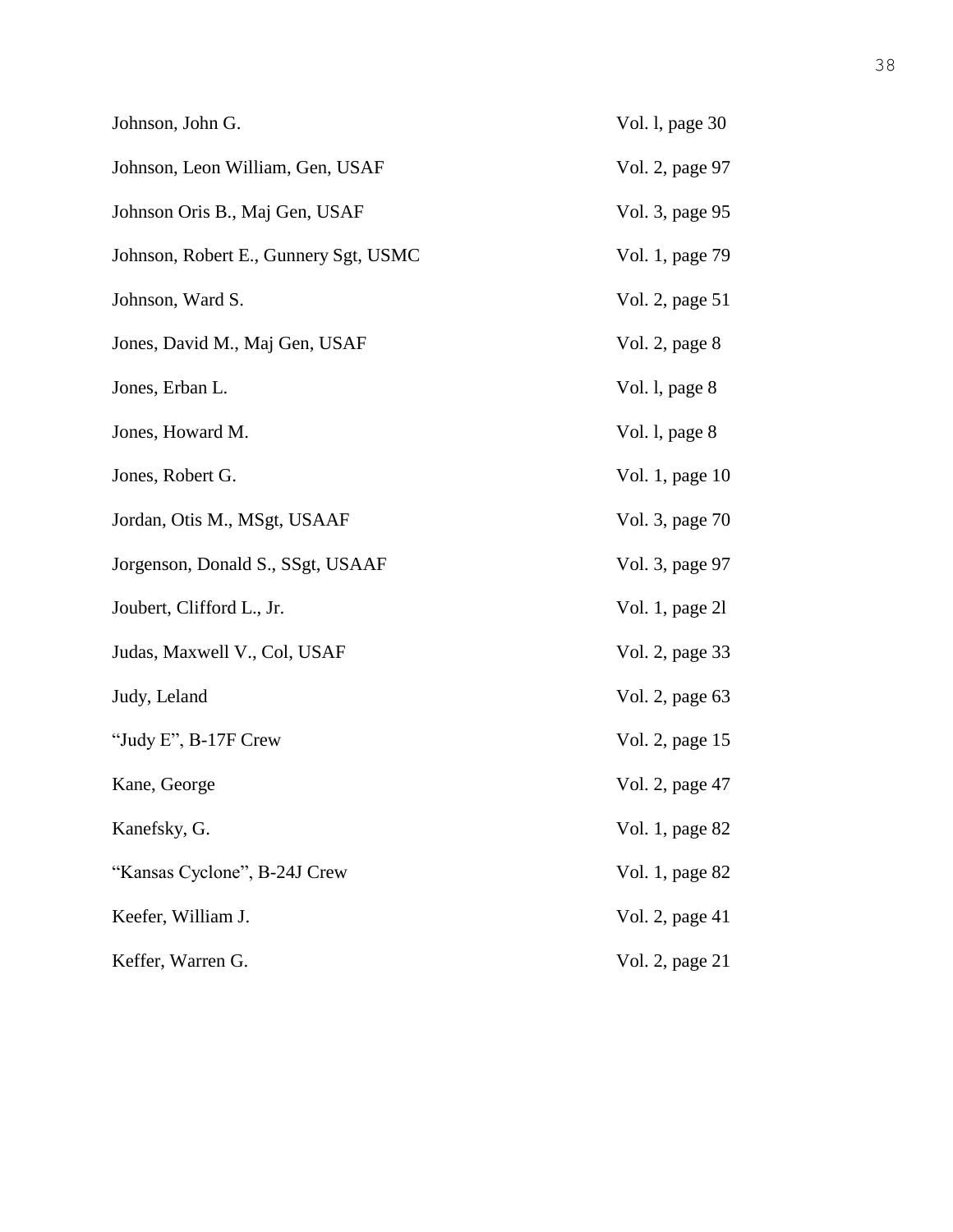| Kehoe, John Conway                             | Vol. 1, page 28     |
|------------------------------------------------|---------------------|
| Kelaher, John J.                               | Vol. 1, page 19     |
| Kelly, Colin Purdie Jr., Capt, USAAF           | Vol. 3, page 25     |
| Kelly Field Class of February 1934             | Vol. 3, page 30     |
| Kelly, Francis J., Col, USA                    | Vol. 3, page 49     |
| Kendall Thomas H., Lt Col, USAF                | Vol. 3, page 59     |
| Kenney, George Churchill, Gen, USAF            | Vol. 3, page 12     |
| Kerezki, John J.                               | Vol. 2, page 23     |
| Kethley, J. D.                                 | Vol. 1, page 11     |
| Ketterson, Willis                              | Vol. 5, page 24     |
| Khoury, Michael                                | Vol. 1, page 19     |
| Killinsk, Marshall                             | Vol. 2, page 85     |
| Kimball, Richard W.                            | Vol. 2, page 9      |
| Kimmel, Edwin, N.                              | Vol. 1, page 70     |
| King, Charles W.                               | Vol. 3, page 77     |
| Kinevan, Marcos E., USMA '47, Brig. Gen., USAF | Vol. 5, pp $9 & 10$ |
| Kitchens, Adare M.                             | Vol. 1, page 84     |
| Klebba, Clyde E.                               | Vol. 1, page 42     |
| Kleinschrodt, Paul I.                          | Vol. 2, page 51     |
| Klocko, Richard P., Lt Gen, USAF               | Vol. 2, page 8      |
| Koch, Robert A., 2 <sup>nd</sup> Lt, USAF      | Vol. 4, page 59     |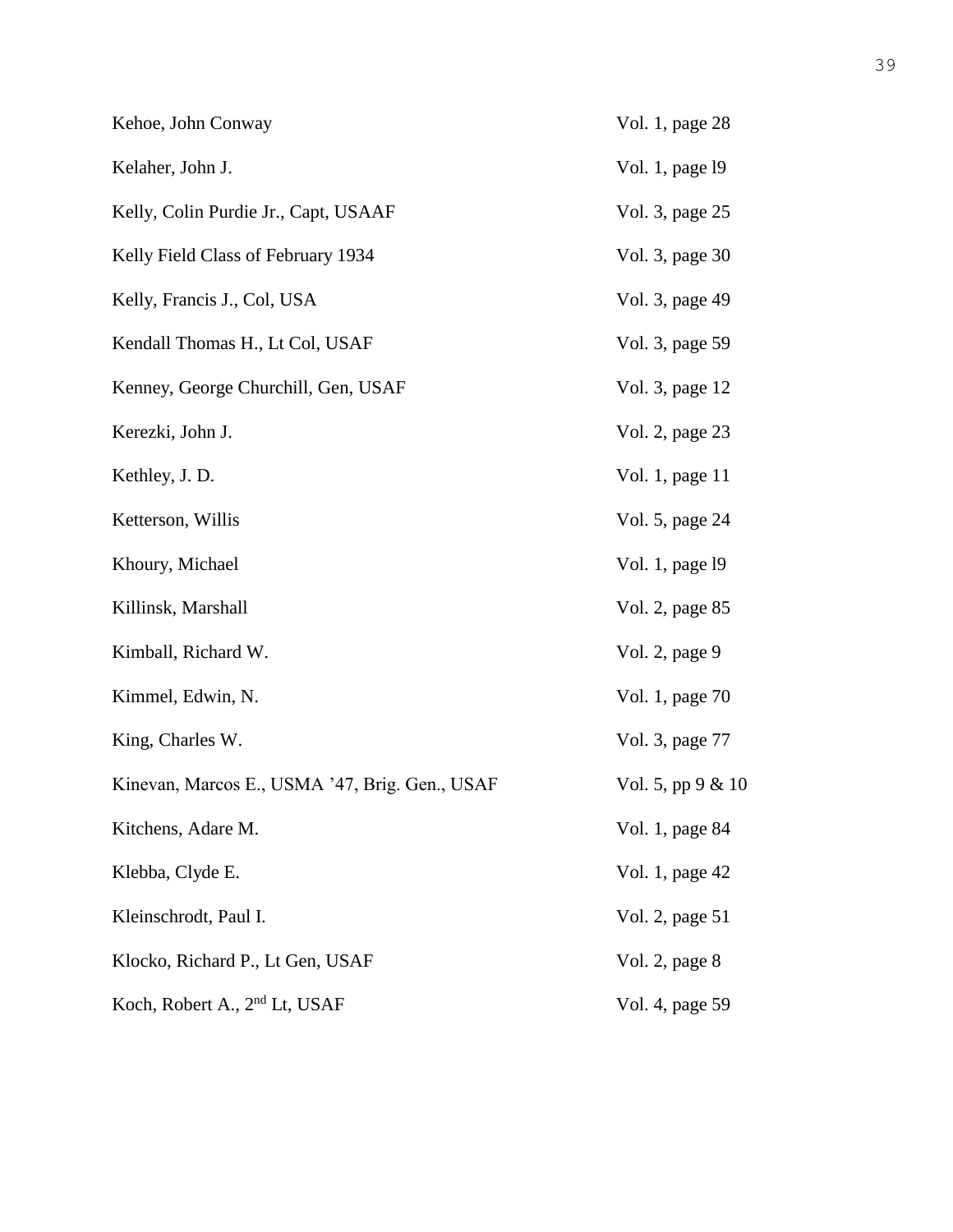| Koester, John E.                          | Vol. 2, page 21          |
|-------------------------------------------|--------------------------|
| Kohlmann, John H.                         | Vol. 1, page 43          |
| Komor, Frank                              | Vol. 1, page 44          |
| Korb, George P.                           | Vol. 1, page 26          |
| Korber, Elmer Leo, TSgt, USAAF            | Vol. 1, page 94          |
| Kortemeyer, Henry A. "Kort", Col., USAF   | Vol. 3, page 15, Vol. 5, |
|                                           | page 11, Vol. 5 page 13  |
| Kraemer, Edward                           | Vol. 1, page 42          |
| Kraft, Lestes, SSgt                       | Vol. 3, page 61          |
| Krahe, B.                                 | Vol. 1, page 82          |
| Kralik, Ernest M.                         | Vol. 2, page 44          |
| Krause, Merrick Eli, USAFA '84, Maj, USAF | Vol. 2, page 74          |
| Krech, George Z.                          | Vol. 1, page 98          |
| Kruzich, John G.                          | Vol. 1, page 98          |
| Kuba, B. J., Lt, USAF                     | Vol. 1, page 76          |
| Kuhns, James                              | Vol. 1, page 42          |
| Kursman, Alvin L.                         | Vol. 2, page 16          |
| Kurtenbach, Kenneth J., TSgt, USAF        | Vol. 3, page 16          |
| Kyle, William D. Col, USAF                | Vol. 5, page 16          |
| Lake, Virginia, CRM                       | Vol. 2, page 60          |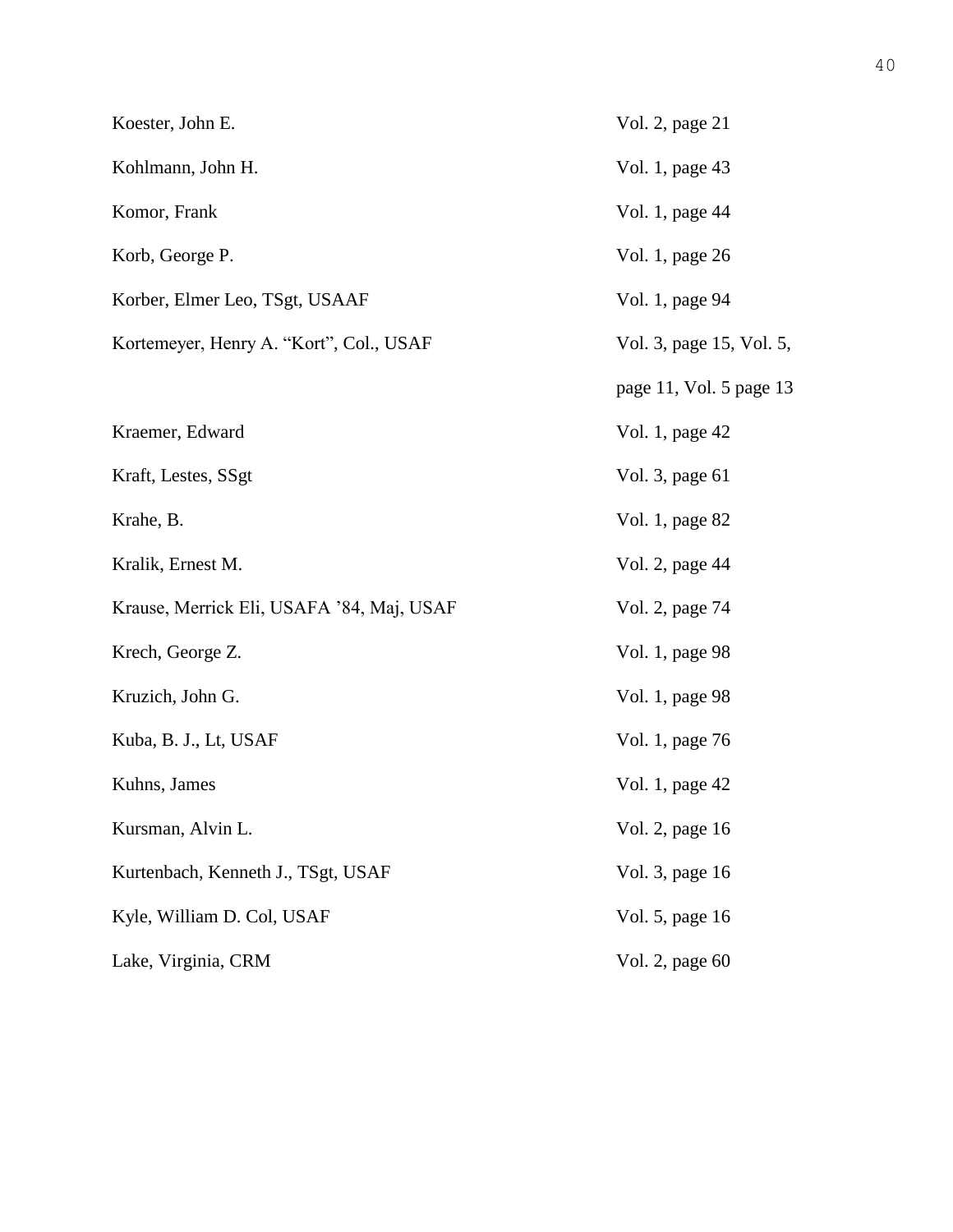| Lally, Glenn J., Col, USAAF                | Vol. 4, page 14                  |
|--------------------------------------------|----------------------------------|
| Lane, Peter B., Col., USAF                 | Vol. 5, page 18                  |
| Langan, Hugh L.                            | Vol. 1, page 25                  |
| Langel, Laverle I.                         | Vol. 1, page 48                  |
| Langley, James                             | Vol. 2, page 31                  |
| Lankford, Edwin K.                         | Vol. 1, page 20                  |
| Lapp, James, Lt                            | Vol. 3, page 61                  |
| Larsen, Arthur J., Lt Col, USAF            | Vol. 1, page 99                  |
| Larson, Paul R., 1 <sup>st</sup> Lt, USAAC | Vol. 1, page 67                  |
| Larson, Robert L., TSgt                    | Vol. 2, page 95                  |
| Laubach, Robert A.                         | Vol. 2, page 40                  |
| Lawson, Robert S., Col, USAF               | Vol. 3, page 43                  |
| Leach, Richard F. Maj, USA                 | Vol. 3, page 33, Vol. 4, page 93 |
| Leathers, John                             | Vol. 1, page 44                  |
| Le Bailly, Eugene Bernard, Lt Gen, USAF    | Vol. 1, page 54                  |
| Ledbetter, Joel Y., Lt Col, USAF           | Vol. 2, page 64                  |
| Ledford, Arthur S.                         | Vol. 1, page 15                  |
| Lee, David R., USAFA '90                   | Vol. 1, page 95                  |
| Lee, Emerson W.                            | Vol. 2, page 16                  |
| Lee, Robert M., Gen, USAF                  | Vol. 4, page 72                  |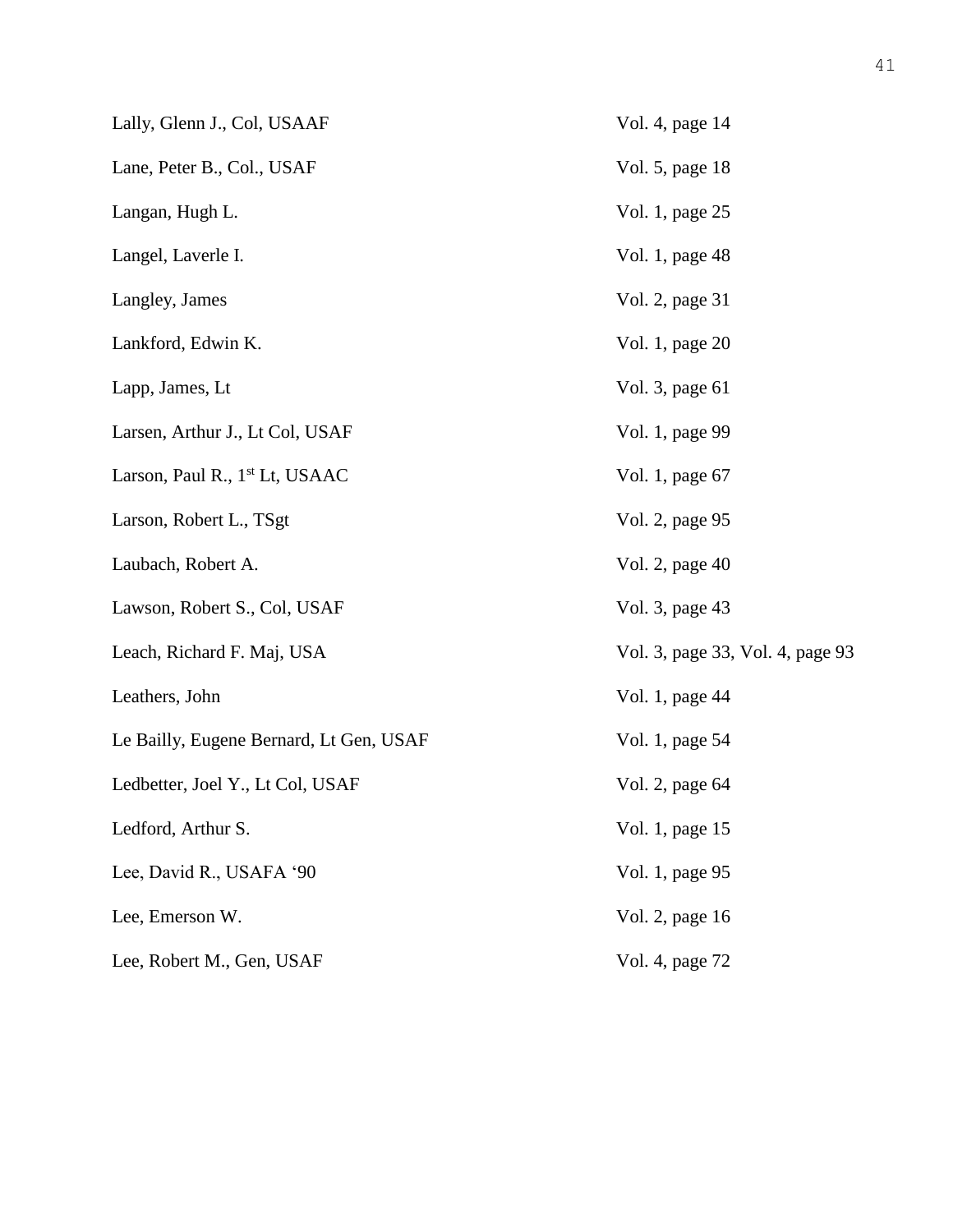| Legg, Richard Andrew, Col, USAF                | Vol. 1, page 52 |
|------------------------------------------------|-----------------|
| Lemay, Curtis E., Gen, USAF                    | Vol. 1, page 2  |
| Leverett, V.A., Capt                           | Vol. 3, page 17 |
| Levy, Horace Samter, Lt Col, USAF              | Vol. 4, page 12 |
| Lew, Arthur, Lt                                | Vol. 3, page 61 |
| Lewis, Alton                                   | Vol. 2, page 76 |
| Lewis, Frank, T.                               | Vol. 1, page 56 |
| Lewis, John Dortch                             | Vol. 3, page 99 |
| Lewis, M. P.                                   | Vol. 1, page 82 |
| Lindquist, Charles E.                          | Vol. 1, page 26 |
| Lipe, Bob, SSgt                                | Vol. 3, page 50 |
| Lipsky, Clarence W., 2 <sup>nd</sup> Lt, USAAC | Vol. 3, page 64 |
| Littrell, Harold "Hal"                         | Vol. 5, page 22 |
| Liss, John W.                                  | Vol. 2, page 85 |
| "Little Gismo II", B-24 Crew                   | Vol. 3, page 17 |
| Livengood, Ralph A.                            | Vol. 1, page 8  |
| Llewellyn, Lorian A., TSgt, USAAF              | Vol. 3, page 73 |
| Loevsky, Louis                                 | Vol. l, page 21 |
| London, Daniel A.                              | Vol. 2, page 47 |
| Long, Arthur B., Jr.                           | Vol. 4, page 81 |
| "Lucky Lady", B-17                             | Vol. 3, page 56 |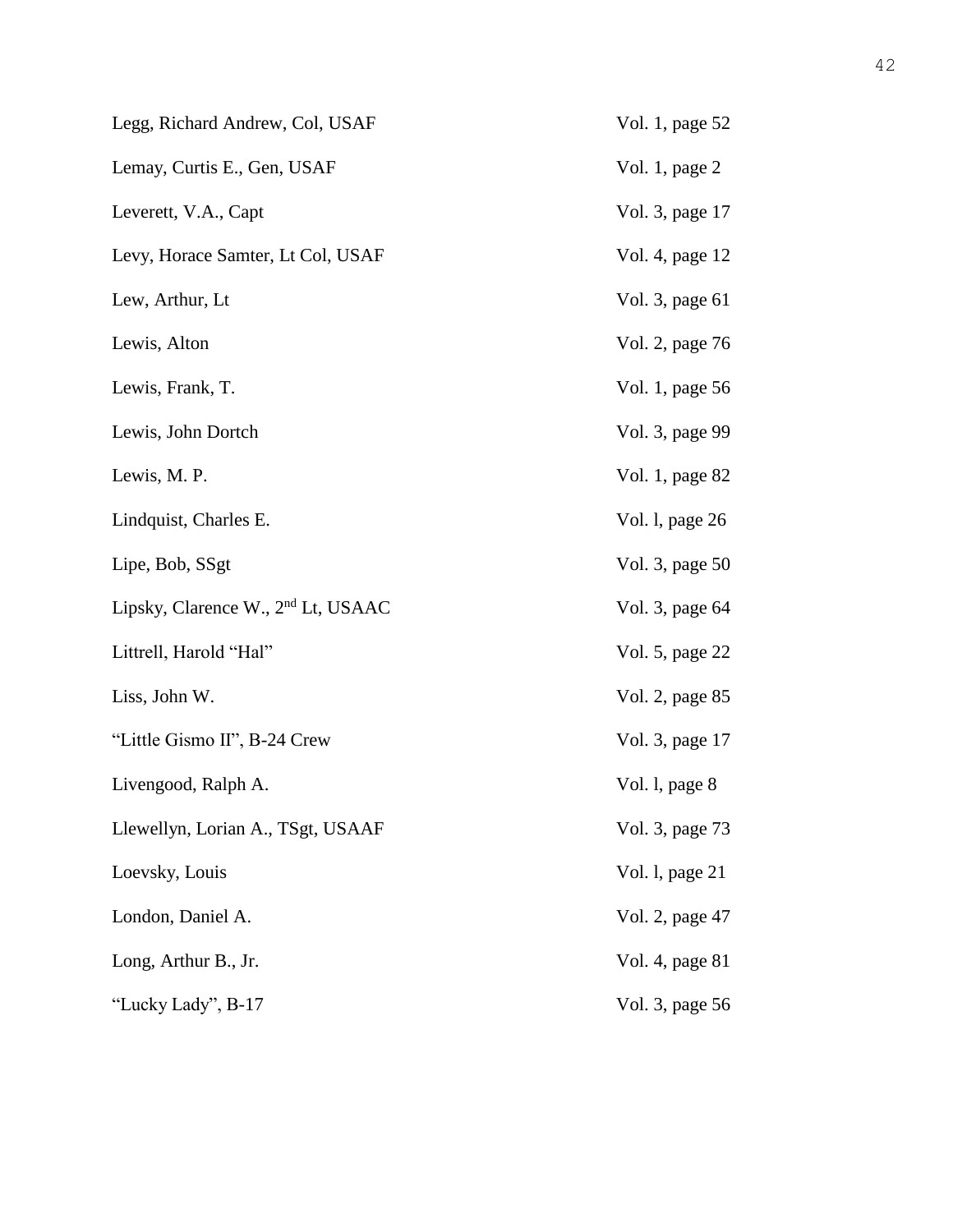| Ludvig Everett F., TSgt, USAAF         | Vol. 4, page 13                  |
|----------------------------------------|----------------------------------|
| Lundquist, Chester H.                  | Vol. 2, page 54                  |
| Lundy, Harvey I., Lt, USAAF            | Vol. 4, page 42                  |
| Lunsford, William E.                   | Vol. 1, page 21                  |
| Lurig, Adolf J.                        | Vol. 2, page 48                  |
| Lyle, Lewis, E, Maj Gen, USAF          | Vol. 3, page 65, Vol. 5, page 29 |
| MacArthur, Alexander                   | Vol. 1, page 88, Vol. 2, page 9  |
| MacArthur, Donald G., Capt & Crew      | Vol. 3, page 97                  |
| Macartney, John D., Col, USAF          | Vol. 4, page 52                  |
| MacDonald, Murdo E., Capt, BA          | Vol. 2, page 5                   |
| MacLeod, Richard P., Col, USAF         | Vol. 3, page 2                   |
| MacWilliam, James H. Jr., Lt Col, USAF | Vol. 3, page 9                   |
| "Madame Betterfly", B-17 Crew          | Vol. 2, page 39                  |
| Madrid, Frank                          | Vol. 1, page 47                  |
| Madsen, William D.                     | Vol. 3, page 69                  |
| Magalassi, John, Sgt, USAAF            | Vol. 3, page 70                  |
| Magee, Edward J., Capt, USAAF          | Vol. 2, pp 25, 48                |
| Mahaffee, Marietta D.                  | Vol. 1, page 85                  |
| Mahon, William J., Col, USAF           | Vol. 4, pp 71, 96                |
| Mahoney, Bart E., $2nd$ Lt             | Vol. 4, page 83                  |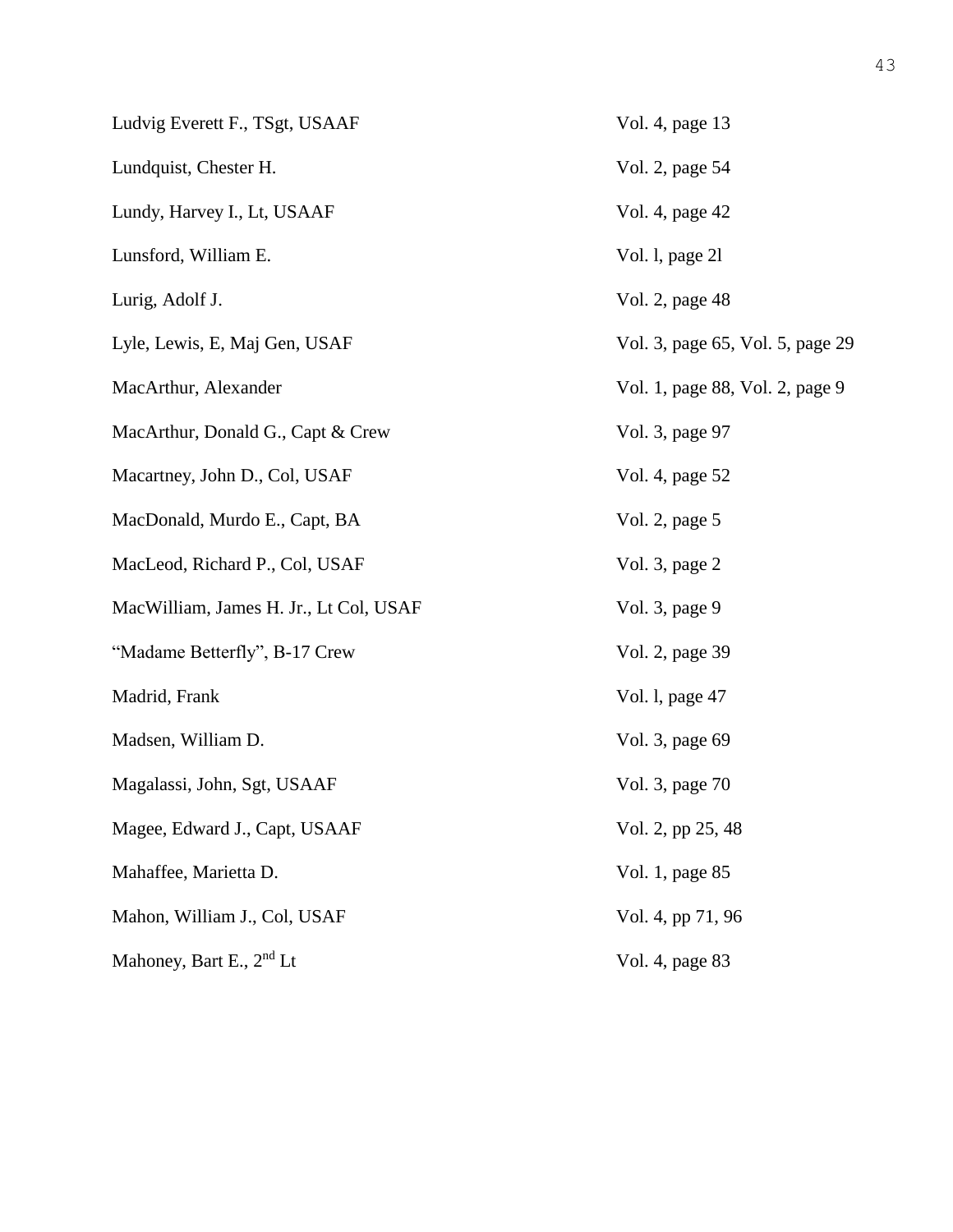| "Maizie", B-17 Crew                         | Vol. 3, page 61 |
|---------------------------------------------|-----------------|
| Malloy, Edwin J.                            | Vol. 1, page 56 |
| Malone, Bill                                | Vol. 2, page 73 |
| "Man O'War", B-17 Crew                      | Vol. 1, page 25 |
| Marck, Victor                               | Vol. 1, page 44 |
| Mares, Emil H., Lt Col, USAF                | Vol. 2, page 68 |
| Markham, John O., SSgt                      | Vol. 3, page 48 |
| Marsh, Guy                                  | Vol. 1, page 27 |
| Marsho, Robert E.                           | Vol. 1, page 47 |
| Martin, Marvin W., 1 <sup>st</sup> Lt, USAF | Vol. 4, page 1  |
| Martin, Maurice Langhorne, Col, USAF        | Vol. 3, page 96 |
| Martini, Frederic C., TSgt, USAAF           | Vol. 2, page 26 |
| "Mary F", B-24 Crew                         | Vol. 1, page 42 |
| Masonheimer, Robert, Col                    | Vol. 4, page 10 |
| Massey, Leroy, 1 <sup>st</sup> Lt, USAAF    | Vol. 1, page 55 |
| Mathew, Paul V.                             | Vol. 2, page 47 |
| Mathews, Dorothea                           | Vol. 1, page 80 |
| Mathews, Richard T., Capt, USAF             | Vol. 4, page 56 |
| Maxwell, Basil F.                           | Vol. 2, page 44 |
| Maxwell, B. J.                              | Vol. 1, page 45 |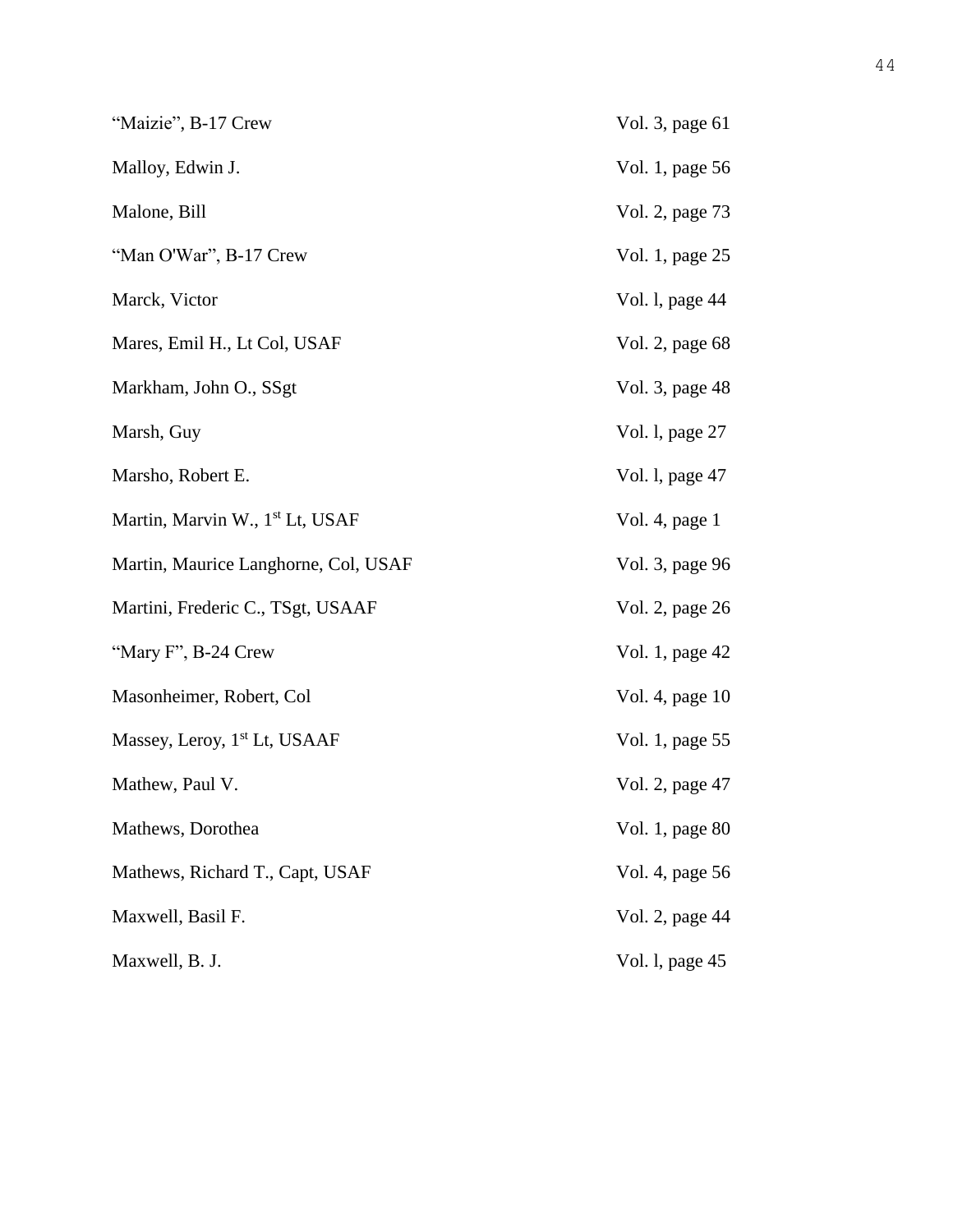| May, Robert T.                             | Vol. 2, page 16 |
|--------------------------------------------|-----------------|
| Mayo, Gordon I.                            | Vol. 1, page 34 |
| Mays, Robert L.                            | Vol. 2, page 52 |
| McCahill, Peter                            | Vol. 2, page 31 |
| McCain, Walter, 1 <sup>st</sup> Lt, USAAF  | Vol. 1, page 35 |
| McCarthy, Thomas J., SSgt                  | Vol. 4, page 31 |
| McCoin, William                            | Vol. 1, page 12 |
| McColpin, Carroll W., Maj Gen, USAF        | Vol. 4, page 88 |
| McCright, Ewell Ross, Lt, USAAF            | Vol. 2, page 87 |
| McCullough, Frederick, Lt Col, USAF        | Vol. 1, page 77 |
| McDonough, Robert A.                       | Vol. 2, page 32 |
| McFarland, John W.                         | Vol. 1, page 62 |
| McGee, James T.                            | Vol. 2, page 23 |
| McGinniss, Robert H.                       | Vol. 2, page 44 |
| McGinnis, Roy, SSgt                        | Vol. 3, page 61 |
| McGlothlin, William C. Jr., Brig Gen, USAF | Vol. 4, page 7  |
| McGovern, Stanley                          | Vol. 2, page 54 |
| McGuire, James G.                          | Vol. 2, page 21 |
| McGuire, Thomas Buchanan Jr., Maj, USAAF   | Vol. 3, page 24 |
| McGuyer, William T.                        | Vol. 1, page 34 |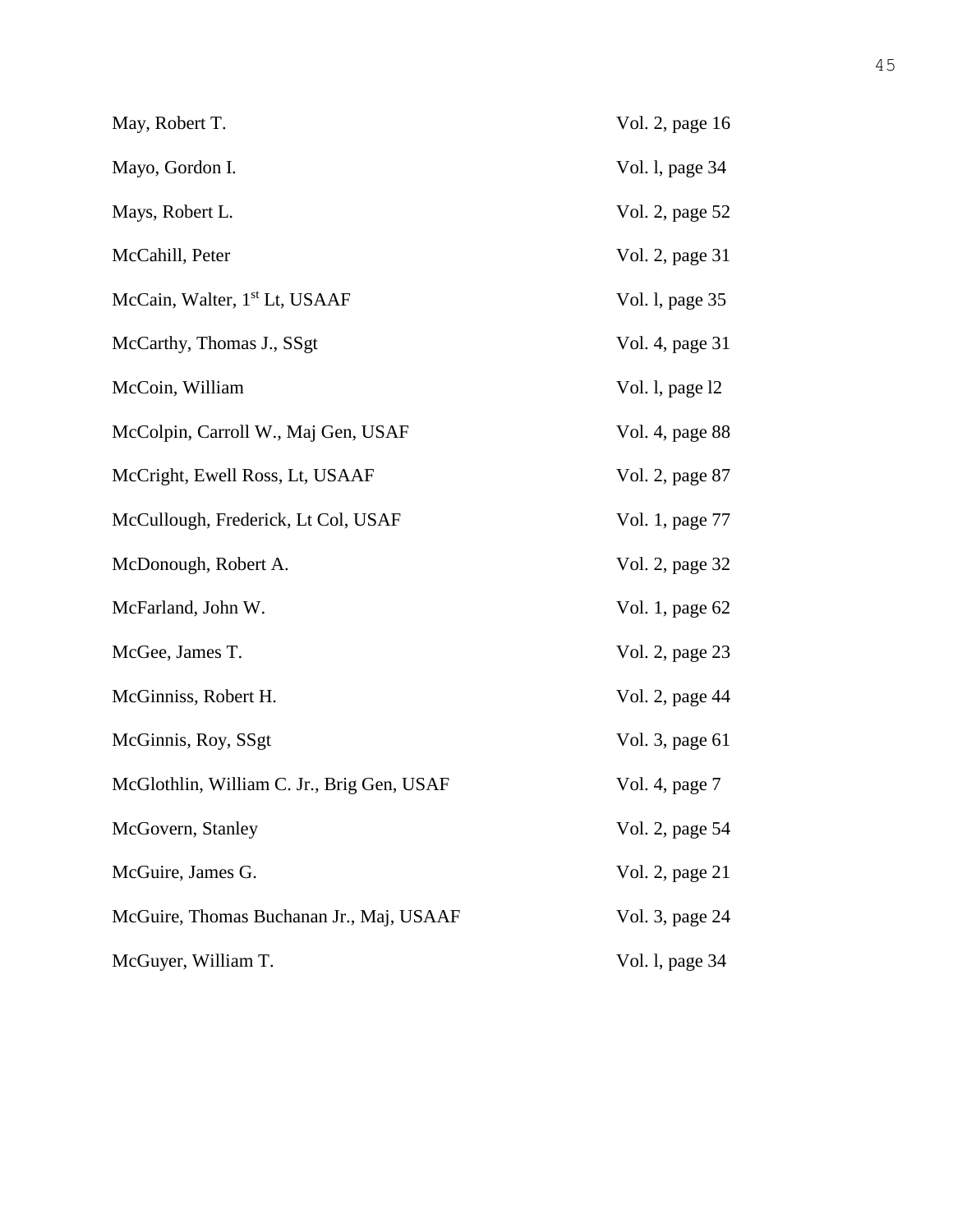| McIlhargie, William L., Col, USAF              | Vol. 4, page 94  |
|------------------------------------------------|------------------|
| McLauglin, J. S.                               | Vol. 1, page 65  |
| McLaughlin, Merritt W.                         | Vol. 1, page 70  |
| McMillan, Edward N.                            | Vol. 4, page 45  |
| McMillan, Thomas E.                            | Vol. 1, page 25  |
| McMullen, N. A., TSgt                          | Vol. 3, page 48  |
| McNickle, Melvin F., Maj Gen, USAF             | Vol. 2, pp 9, 37 |
| Means, Hank                                    | Vol. 2, page 73  |
| Medling, Stephen                               | Vol. 1, page 56  |
| Meinmoth, Joseph G.                            | Vol. 2, page 85  |
| Mele, Alphonse                                 | Vol. 1, page 89  |
| Mello, Arthur R.                               | Vol. 1, page 45  |
| Mericle, Robert P.                             | Vol. 1, page 8   |
| Meriwether, Charles A.                         | Vol. 1, page 25  |
| Merritt, Francis E., Col, USAF                 | Vol. 2, page 61  |
| Metthe, Gerald D.                              | Vol. 1, page 14  |
| Meyer, Norbert H. L.                           | Vol. 1, page 14  |
| Mezzetti, Robert A., 1 <sup>st</sup> Lt, USAAF | Vol. 1, page 96  |
| Michael, Donald                                | Vol. 1, page 12  |
| Miller, Ed (Radio Operator)                    | Vol. 4, page 74  |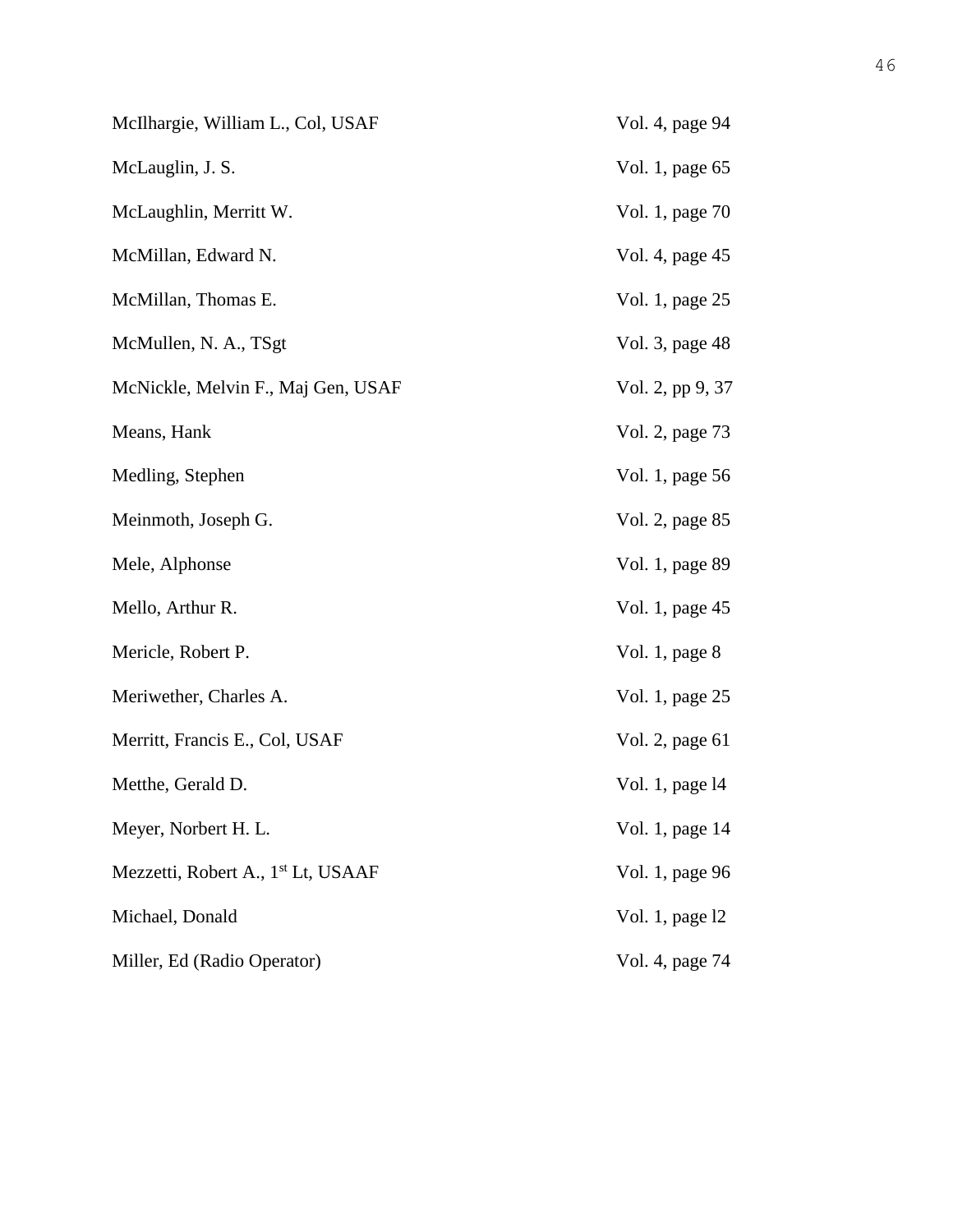| Miller, Orin G.                      | Vol. 1, page 45    |
|--------------------------------------|--------------------|
| Miller, Ralph R.                     | Vol. 1, pages $21$ |
| Mills, Stephan E.                    | Vol. 1, page 27    |
| Mitchell, Henry A.                   | Vol. 1, page 62    |
| Mitchell, Thomas B., Maj.            | Vol. 5, page 25    |
| Mjellem, Martin L                    | Vol. 2, page 51    |
| Mohn, Jack L.                        | Vol. 3, page 79    |
| Moll, David V.                       | Vol. 1, page 30    |
| Monacelli, T., SSgt                  | Vol. 3, page 17    |
| Monnig, Al                           | Vol. 2, page 73    |
| Montgomery, Jack                     | Vol. 1, page 12    |
| Moore, Thomas C.                     | Vol. 2, page 21    |
| Moore, Wallace E., Lt Col, USAF      | Vol. 3, page 1     |
| Moorman, MissAtha Gullion            | Vol. 1, page 74    |
| Moorman, Thomas Samuel, Lt Gen, USAF | Vol. 3, page 19    |
| Morgan, T. A.                        | Vol. 3, page 83    |
| Morris, Glenn W., Jr.                | Vol. 1, page 20    |
| Morris, James A.                     | Vol. 2, page 16    |
| Morrison, Kenneth                    | Vol. 1, page 89    |
| Morrison, William D., Lt, USAAF      | Vol. 3, page 70    |
| Morrow, Cole                         | Vol. 2, page 99    |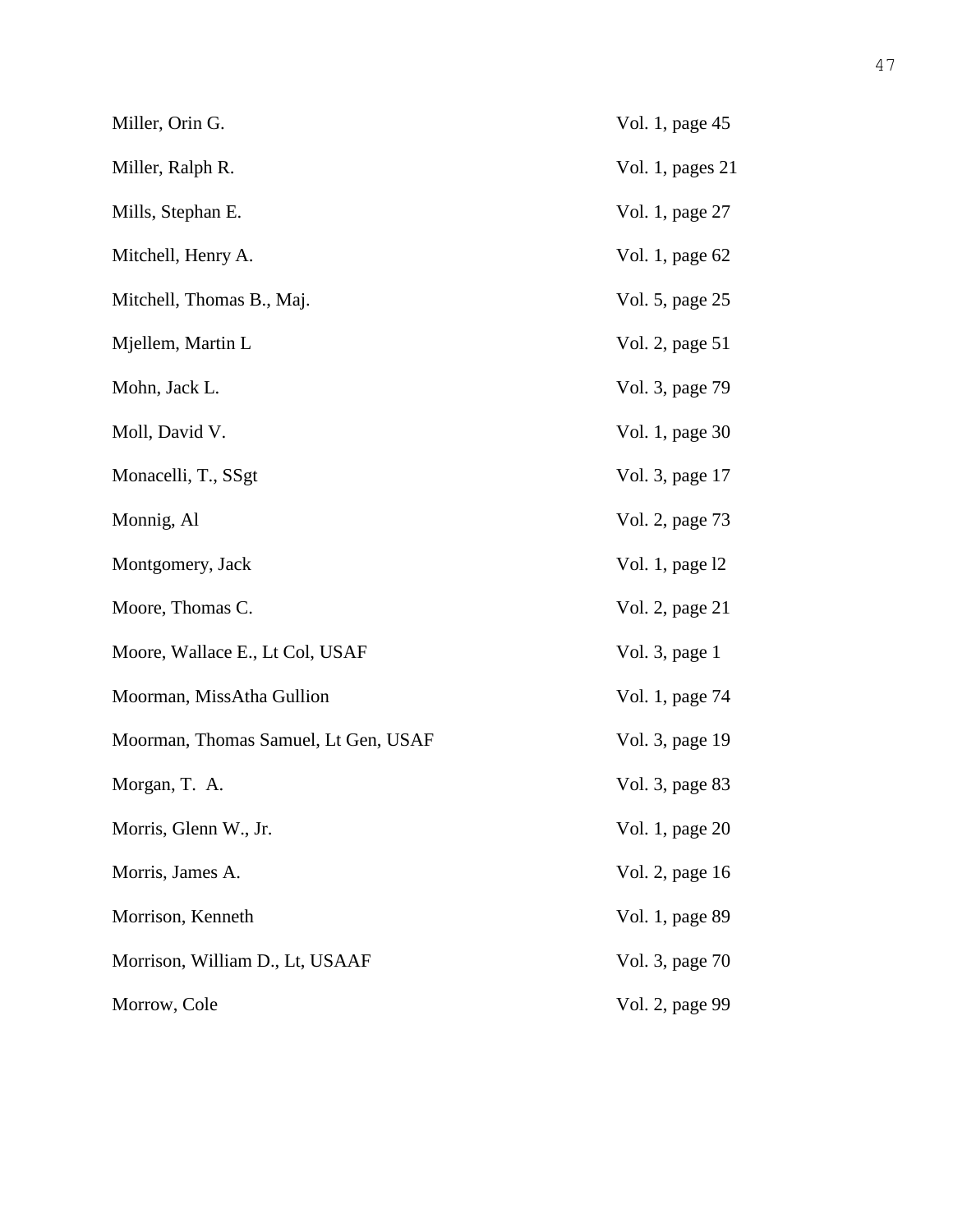| Morrow, John, Col, USAAF                  | Vol. 4, page 4  |
|-------------------------------------------|-----------------|
| Mort, Richard A.                          | Vol. 2, page 21 |
| Morton, Clyde N.                          | Vol. 4, page 20 |
| Moser, R. R., Lt, USAAF                   | Vol. 2, page 29 |
| Moses, Jesse F.                           | Vol. 2, page 21 |
| Moskowitz, Murray                         | Vol. 1, page 30 |
| Mowen, Russ (Flight Engineer)             | Vol. 4, page 74 |
| Mueh, Ilse (Niebuhr)                      | Vol. 1, page 72 |
| Mueller, Kenneth H., Sgt                  | Vol. 4, page 83 |
| Mulligan, Thomas E., Lt, USAAF            | Vol. 2, page 80 |
| Muncy, John K., 1 <sup>st</sup> Lt, USAAF | Vol. 3, page 73 |
| Munro, George H.                          | Vol. 1, page 30 |
| Murphy, Joseph L.                         | Vol. 2, page 54 |
| Musike, Michael                           | Vol. 1, page 42 |
| Myers, Lonnie                             | Vol. 1, page 65 |
| Myers, Richard B., Gen, USAF              | Vol. 4, page 49 |
| Mygrant, Richard, Lt, USAAF               | Vol. 2, page 58 |
| Nance, William B.                         | Vol. 2, page 44 |
| Navota, John                              | Vol. 2, page 32 |
| Neil, Robert G.                           | Vol. 1, page 62 |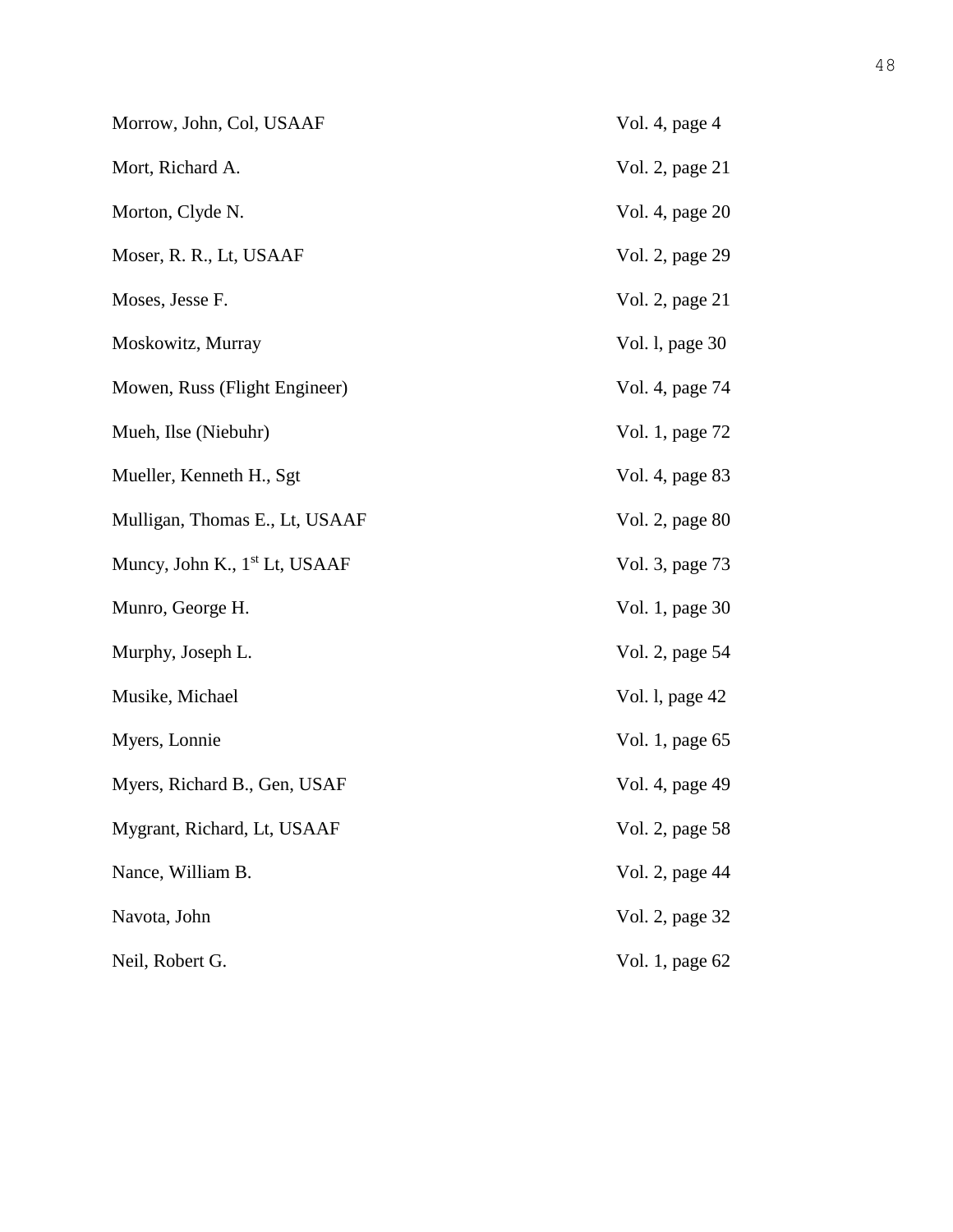| Nelson, Alexander Robert, 1 <sup>st</sup> Lt, USAAF | Vol. 2, page 30 |
|-----------------------------------------------------|-----------------|
| Nelson, Kingsley                                    | Vol. 2, page 15 |
| Newell, William A., 2 <sup>nd</sup> Lt              | Vol. 4, page 83 |
| Newton, Frank M.                                    | Vol. 2, page 9  |
| Nichols, Erickson S., Col, USAF                     | Vol. 3, page 67 |
| Niess, Oliver Kunze, Maj Gen, USAF                  | Vol. 4, page 19 |
| Noonan, Joseph P.                                   | Vol. 1, page 14 |
| Norris, Dan A.                                      | Vol. 2, page 77 |
| Norris, John D.                                     | Vol. 1, page 62 |
| Novis, Sidney                                       | Vol. 2, page 17 |
| Number 71 Fighter Squadron, RAF                     | Vol. 5, page 6  |
| Number 121 Fighter Squadron, RAF                    | Vol. 5, page 7  |
| Number 133 Fighter Squadron, RAF                    | Vol. 5, page 8  |
| O'Connor, Thomas                                    | Vol. 1, page 42 |
| O'Grady, Amber, USAFA '96, Capt, USAF               | Vol. 4, page 91 |
| O'Grady, Martin, USAFA '94, Capt, USAF              | Vol. 4, page 91 |
| O'Hearn, Thomas                                     | Vol. 1, page 89 |
| O'Leary (Photographer)                              | Vol. 1, page 42 |
| Oliver, Edmund                                      | Vol. 2, page 15 |
| Olson, Carl E.                                      | Vol. 1, page 8  |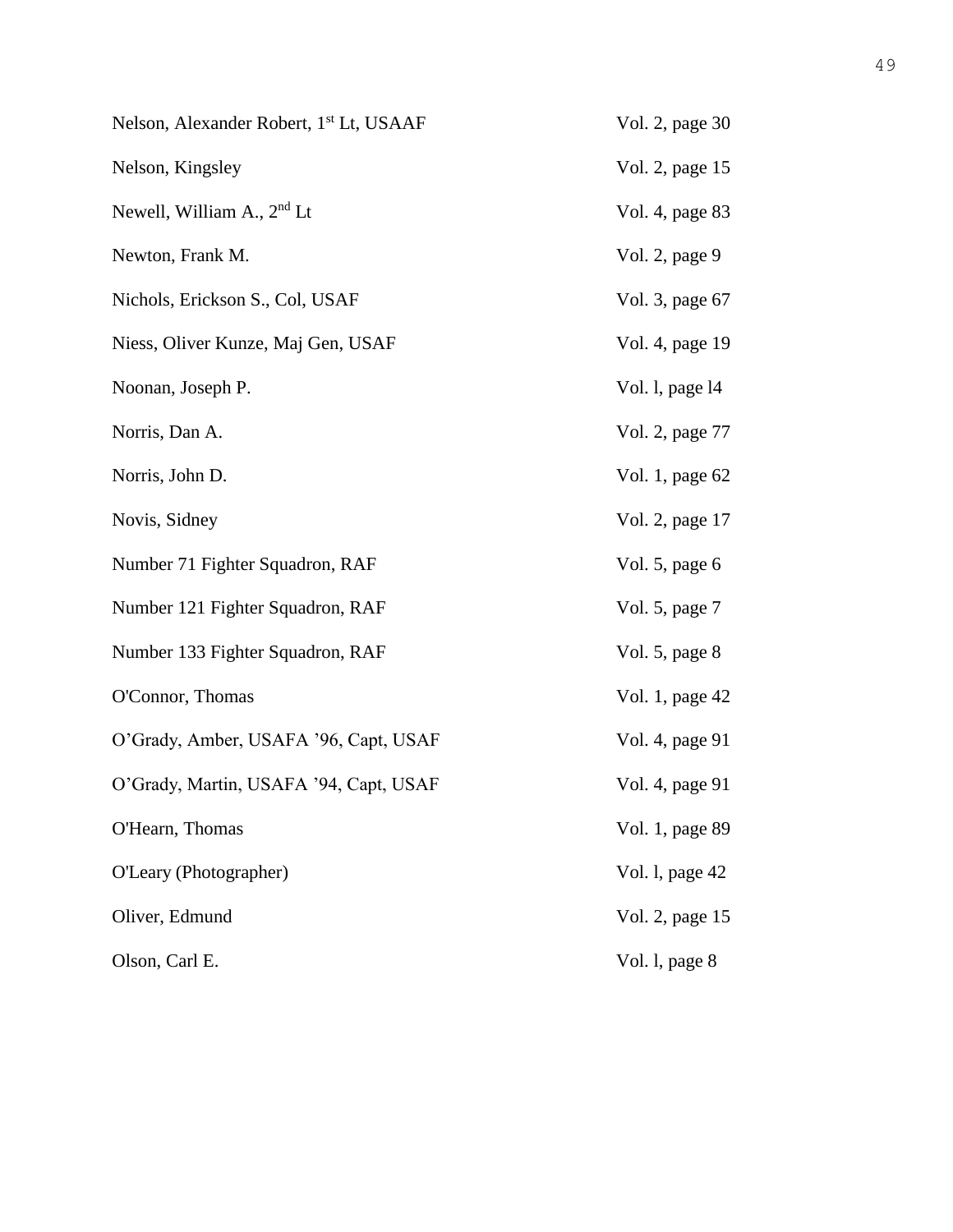| "One O'Clock Jump", B-17F Crew             | vol. 2, page 52                 |
|--------------------------------------------|---------------------------------|
| Onesi, Anthony                             | Vol. 1, page 89                 |
| Ordeson, Daniel O., Lt Col, USAFR          | Vol. 4, page 66                 |
| Oredson, Virginia J.                       | Vol. 1, page 81, Vol. 3, page 4 |
| Orrill, Ralph                              | Vol. 2, page 85                 |
| Osborne, Ivan M., Lt, USAAF                | Vol. 4, page 42                 |
| Ouellette, William R., Brig Gen, Maine ANG | Vol. 4, page 53                 |
| Ovens, Myron                               | Vol. 1, page 12                 |
| Pagel, Gilbert A.                          | Vol. 2, page 76                 |
| Palmer, Kenneth L.                         | Vol. 2, page 32                 |
| Pappenfuss, Frank O.                       | Vol. 1, page 26                 |
| Parlett, Harry                             | Vol. 2, page 76                 |
| Partridge, Elizabeth Cowles                | Vol. 1, page 73                 |
| Pascal, Richard W.                         | Vol. 1, page 15                 |
| "Patches", B-17 Crew                       | Vol. 1, page 44                 |
| Pateman, Yvonne C., Lt. Col.               | Vol. 4, page 99                 |
| Patriquin, Louis                           | Vol. 1, page 65                 |
| Patton, Ralph, Cpt.                        | Vol. 5, page 26                 |
| Paulin, Robert P.                          | Vol. 2, page 48                 |
| Paysinger, Luther F.                       | Vol. 2, page 44                 |
| Paznak, John                               | Vol. 2, page 47                 |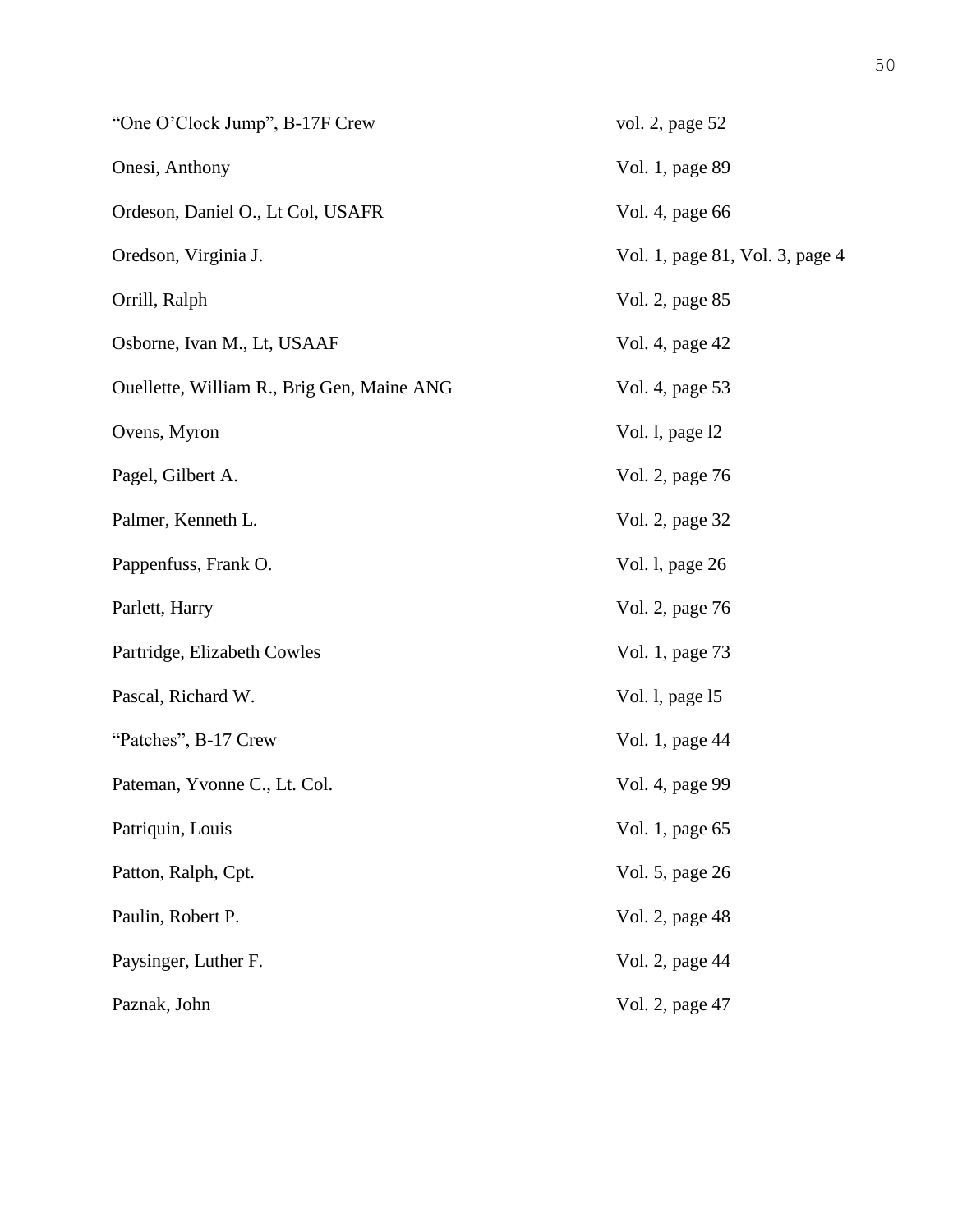| Peck, Stephen W.                       | Vol. 1, page 10 |
|----------------------------------------|-----------------|
| "Peck's Bad Boys", B-17 Crew           | Vol. 1, page 10 |
| Pecquet, Andre, Maj, USA               | Vol. 3, page 44 |
| Peizer, Sidney                         | Vol. 4, page 10 |
| People of the Irish Republic           | Vol. 2, page 47 |
| Perez, Pedro Martinez, Sgt, Mexican AF | Vol. 2, page 91 |
| Perry, Joseph J., TSgt, USAAF          | Vol. 4, page 42 |
| Personett, Thomas A., Col., USAF       | Vol. 5, page 1  |
| Peteritas, William J.                  | Vol. 2, page 51 |
| Pettus, James T., Col, USAF            | Vol. 4, page 16 |
| Peyton, F. Bradley III                 | Vol. 4, page 28 |
| Pfeiffer, Frank D.                     | Vol. 1, page 20 |
| Phelper, Ben H.                        | Vol. 1, page 19 |
| Phillips, Joe R.                       | Vol. 2, page 52 |
| Pierce, Sammy A., Lt Col, USAF         | Vol. 2, page 92 |
| Pipp, Edwin G., Col, ANG               | Vol. 4, page 33 |
| Piriou-Kerisit, Marie Antoinette       | Vol. l, page 46 |
| Poe, Bryce, Lt Col, USA                | Vol. 2, page 3  |
| Poe, Bryce II, Gen, USAF               | Vol. 3, page 71 |
| Poladian, Leo J.                       | Vol. 1, page 13 |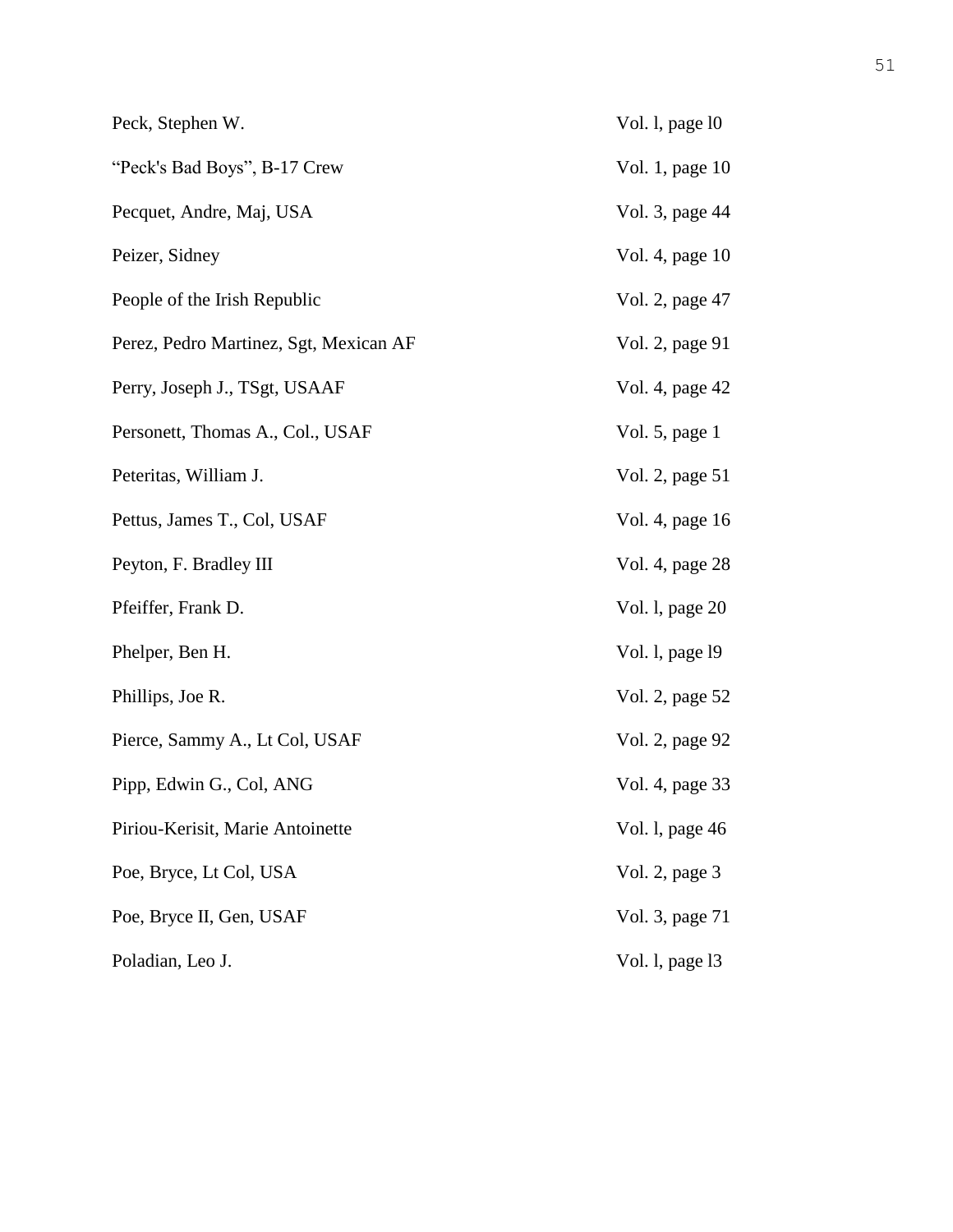| Polcover, Fred                                    | Vol. 1, page 14                   |
|---------------------------------------------------|-----------------------------------|
| Pollak, David, 1 <sup>st</sup> Lt, USAAF          | Vol. 1, page 17, Vol. 2, page 9   |
| Posey, Allen Murph, Sr., 1 <sup>st</sup> Lt, USAF | Vol. 4, page 69                   |
| Postorino, S. J.                                  | Vol. l, page 45                   |
| Powell, Earl B.                                   | Vol. 2, page 85                   |
| Powers, Joseph E.                                 | Vol. 2, page 52                   |
| Prentice, Neville, Dr.                            | Vol. 3, page 54                   |
| Priester, Russell A., Sgt                         | Vol. 4, page 83                   |
| Prisoners of War of Stalag Luft III               | Vol. 2, page 7                    |
| Purcell, James D.                                 | Vol. 1, page 98                   |
| Putman, Neil, TSgt, USAAF                         | Vol. 3, page 70                   |
| Radasky, Albert G., Lt, USAF                      | Vol. 3, page 76                   |
| <b>RAF Eagle Squadrons</b>                        | Vol. 2, page 81, Vol. 3, page 74, |
|                                                   | Vol. 4, pp 43, 58, 64             |
| Raines, William J., Lt Col, USAF                  | Vol. 3, page 93                   |
| Rawlings, Edwin W., Gen, USAF                     | Vol. 2, page 93                   |
| Reed, Duane Jay                                   | Vol. 3, page 22, Vol. 4, page 78  |
| Rees, David W.                                    | Vol. 2, page 54                   |
| Reichardt, Leslie L.                              | Vol. 1, page 19                   |
| Reilly, M J.                                      | Vol. 1, page 56                   |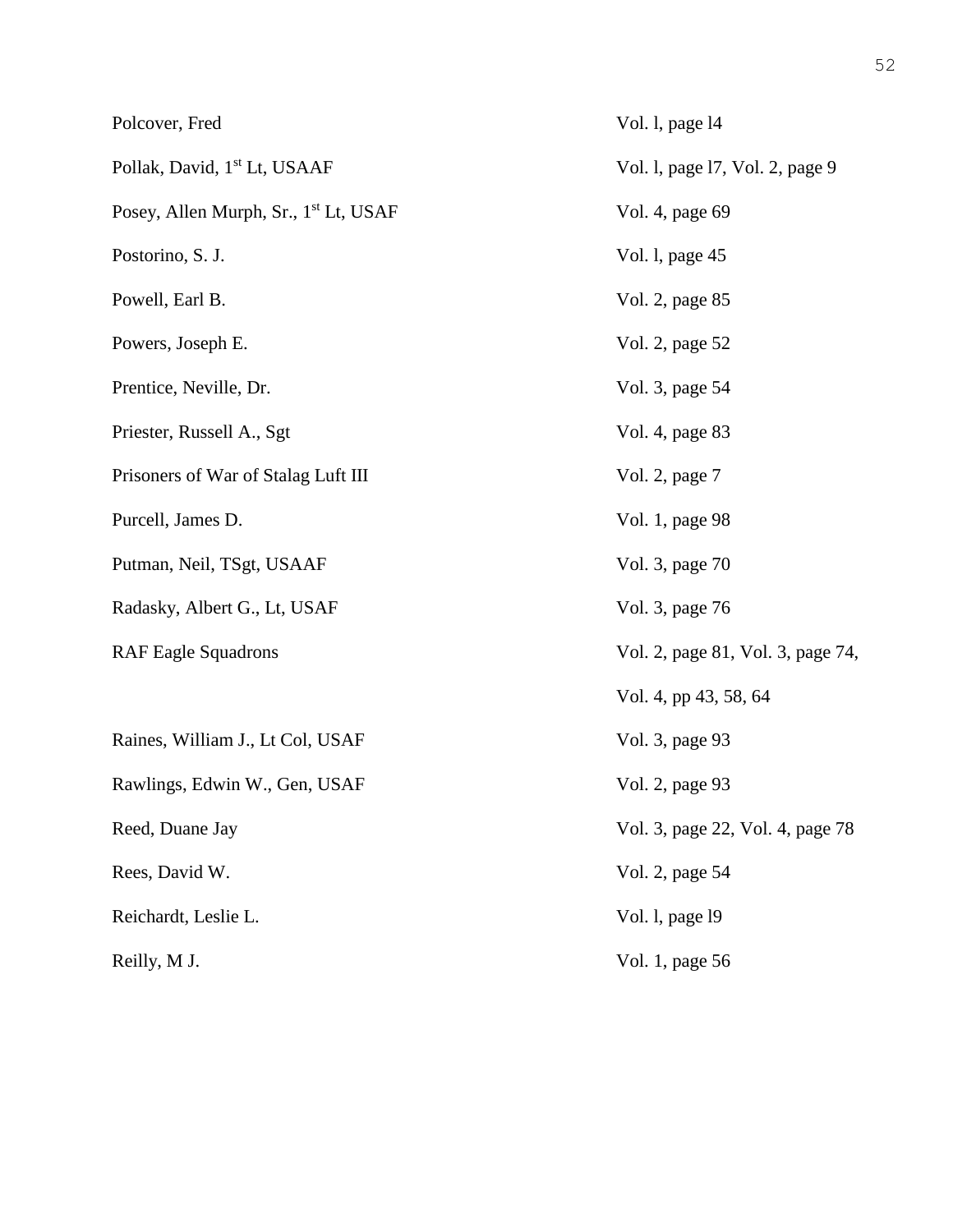| Remy, Jean-Michael, French Legion D'Honneur | Vol. 1, page 37   |
|---------------------------------------------|-------------------|
| Remy, Raymonde, French Legion D'Honneur     | Vol. 1, page 37   |
| Reynolds, Albert                            | Vol. 2, page 23   |
| Reynolds, Luther Kendrick, RADM, USN        | Vol. 2, page 65   |
| Reynolds, Parrish                           | Vol. 2, page 15   |
| "Rhapsody In Junk", B-24                    | Vol. 2, page 35   |
| Rheinhardt, Earl L.                         | Vol. 2, page 39   |
| Riccardi, Alphonso P., Maj, USAF            | Vol. 4, page 67   |
| Richards, Roy E.                            | Vol. 1, page 62   |
| Riffle, John A. Col., USAF                  | Vol. 5, page 28   |
| Riggs, Benjamin F.                          | Vol. 1, page 56   |
| Robertson, Archibald                        | Vol. 2, page 15   |
| Robey, Harry A. 1 <sup>st</sup> Lt, USAAF   | Vol. 1, page 97   |
| "Robin-D-Cradle", B-24 Crew                 | Vol. 1, pp 30, 38 |
| Robinson, Theodore                          | Vol. 2, page 23   |
| Rogers, Arthur H., Col, USAAF               | Vol. 4, page 9    |
| Rogers, Derrol W., Capt, USAAF              | Vol. 2, page 34   |
| Rohner, Bill                                | Vol. 2, page 73   |
| Rokosa, Phillip V., Lt, USAAF               | Vol. 1, page 59   |
| Romero, Cleveland J. Jr., SSgt, USAF        | Vol. 4, page 59   |
| Rosenwasser, Edgar M.                       | Vol. 1, page 43   |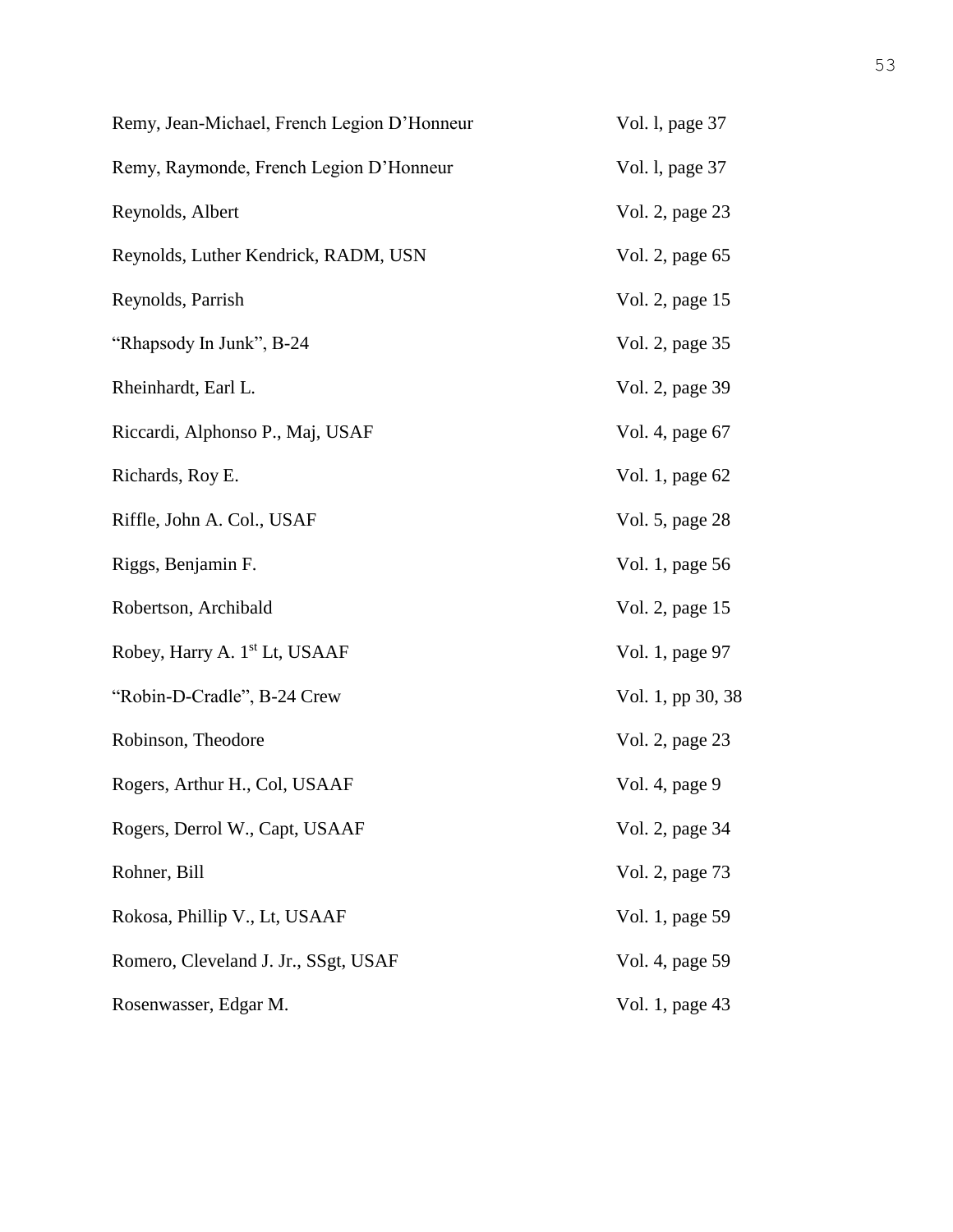| Roster, John R.                                | Vol. 1, page 26 |
|------------------------------------------------|-----------------|
| Roti, Bruno                                    | Vol. 1, page 19 |
| Routhier, Austin W.                            | Vol. 2, page 51 |
| Rowe, Walter W.                                | Vol. 1, page 27 |
| Rowe, William P., 2 <sup>nd</sup> Lt, USAAF    | Vol. 3, page 73 |
| Rowton, Jake                                   | Vol. 1, page 14 |
| Royer, William L. & E. Gail                    | Vol. 1, page 63 |
| Rozell, Joseph E., 1 <sup>st</sup> Lt, USAF    | Vol. 4, page 59 |
| Ruby, Herbert E.                               | Vol. 2, page 85 |
| Rumph, George R.                               | Vol. 1, page 25 |
| Rumsey, Williston T., Pvt, USAAF               | Vol. 4, page 42 |
| Ruse, Robert L.                                | Vol. 2, page 39 |
| Rushworth, Robert A., Maj Gen, USAF            | Vol. 1, page 86 |
| Russell, John J., 2 <sup>nd</sup> Lt, USAF     | Vol. 4, page 59 |
| Russell, Kenneth E.                            | Vol. 1, page 30 |
| Rutherford, William H., Cpl, USAAF             | Vol. 3, page 70 |
| Ryerson, Leonard t., 2 <sup>nd</sup> Lt, USAAF | Vol. 4, page 43 |
| Saabye, Victor T., SSgt                        | Vol. 4, page 83 |
| "Sack Time", B-17 Crew                         | Vol. 1, page 19 |
| Sadler, James C.                               | Vol. 2, page 48 |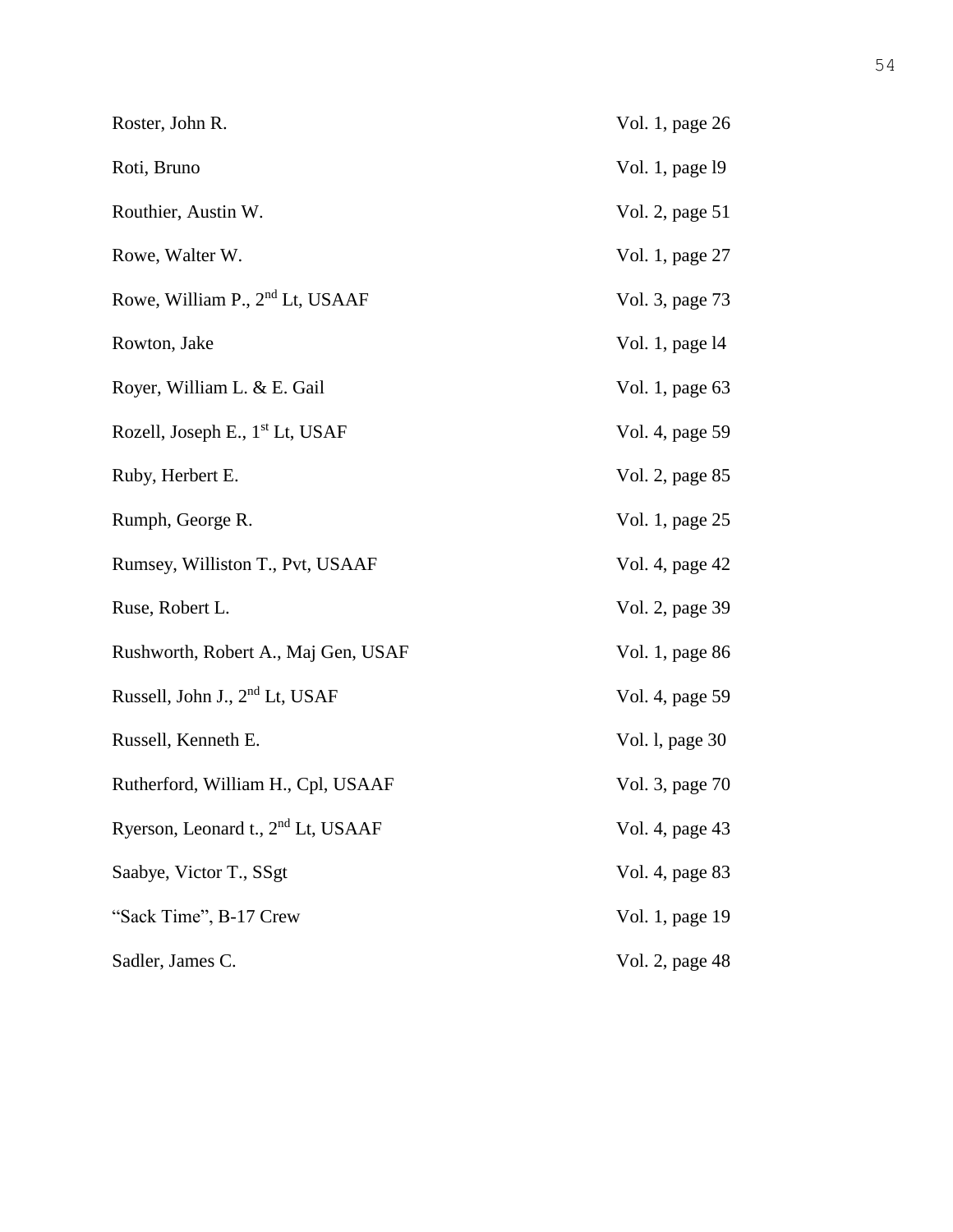| Sage, Jerry M., Col, USA                       | Vol. l, page 6                  |
|------------------------------------------------|---------------------------------|
| Salisbury, Nancy Hill                          | Vol. 3, page 68                 |
| Salomone, Paul A.                              | Vol. 1, page 90                 |
| Saunders, LaVerne G., Brig Gen, USAF           | Vol. 3, page 31, Vol. 4, page 4 |
| Savino, William                                | Vol. 1, page 43                 |
| Scaglione, Joe                                 | Vol. 2, page 73                 |
| Scalia, Angelo John, Lt Col, USAAF             | Vol. 3, page 94                 |
| Scarborough, Ross O., Pilot Officer, RAF       | Vol. 4, page 58                 |
| Scearce, Herman, TSgt                          | Vol. 3, page 50                 |
| Schatz, Clem I.                                | Vol. 2, page 76                 |
| Schenk, Walter E.                              | Vol. 1, page 62                 |
| Schmitt, Jack N.                               | Vol. 1, page 14                 |
| Schmoyer, Raymond C.                           | Vol. 1, page 25                 |
| Schoolcraft, Norman J.                         | Vol. 1, page 14                 |
| Schrupp, Elwin F.                              | Vol. 3, page 9                  |
| Schrupp, Elwin F., Col, USAF                   | Vol. 2, pp $1, 9$               |
| Schwartz, Leonard, Sgt, USA                    | Vol. 2, page 12                 |
| Schwarz, Paul (Waist Gunner)                   | Vol. 4, page 74                 |
| Schweigart, John G.                            | Vol. 1, page 45                 |
| Schweigart, John G., 1 <sup>st</sup> Lt, USAAF | Vol. 4, page 22                 |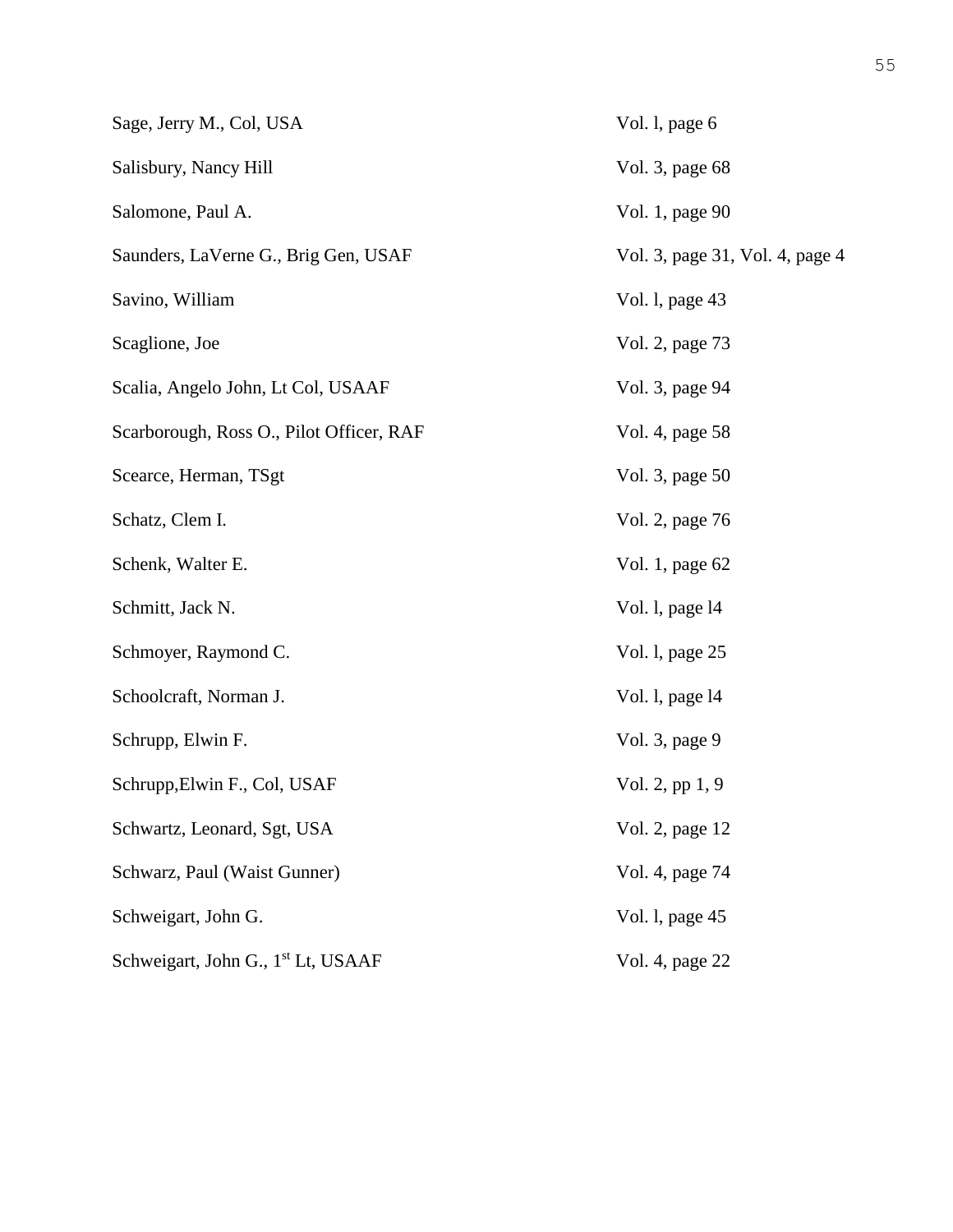| Schwermin, Frank J.                   | Vol. 2, page 9                   |
|---------------------------------------|----------------------------------|
| Selby C. W., $1st$ Lt                 | Vol. 3, page 17                  |
| Semac, John                           | Vol. 2, page 47                  |
| Seman, Andrew                         | Vol. 1, page 65                  |
| Semmel, Scott A., USAFA '81, Lt, USAF | Vol. 1, page 40, Vol. 2, page 70 |
| Sequin, Auguste (Ball Turret Gunner)  | Vol. 4, page 74                  |
| Serro, Frank                          | Vol. 1, page 27                  |
| Severson, Leo R.                      | Vol. 2, page 41                  |
| "Sexy Sue IV Mother of 10", B-24 Crew | Vol. 3, page 73                  |
| Shackleton, Harold C.                 | Vol. 2, page 32                  |
| "Shady Lady", B-25G Crew              | Vol. 1, page 34                  |
| Shaffer, Gerald W., Lt, USAAF         | Vol. 2, page 36, Vol. 4, page 84 |
| "Shamrock", B-24                      | Vol. 2, page 30                  |
| Sharkey, Willard C.                   | Vol. 2, page 77                  |
| Sharp, Edward L.                      | Vol. 1, page 15                  |
| Shaw, E. D. Jr.                       | Vol. 2, page 9                   |
| Shaw, Edward D. "Bo", Lt, USAAF       | Vol. 2, page 28                  |
| Shaw, F. J.                           | Vol. 2, page 52                  |
| Shaw, John E.                         | Vol. 1, page 50                  |
| Shaw, Mae McDowell Goldman            | Vol. 1, page 75                  |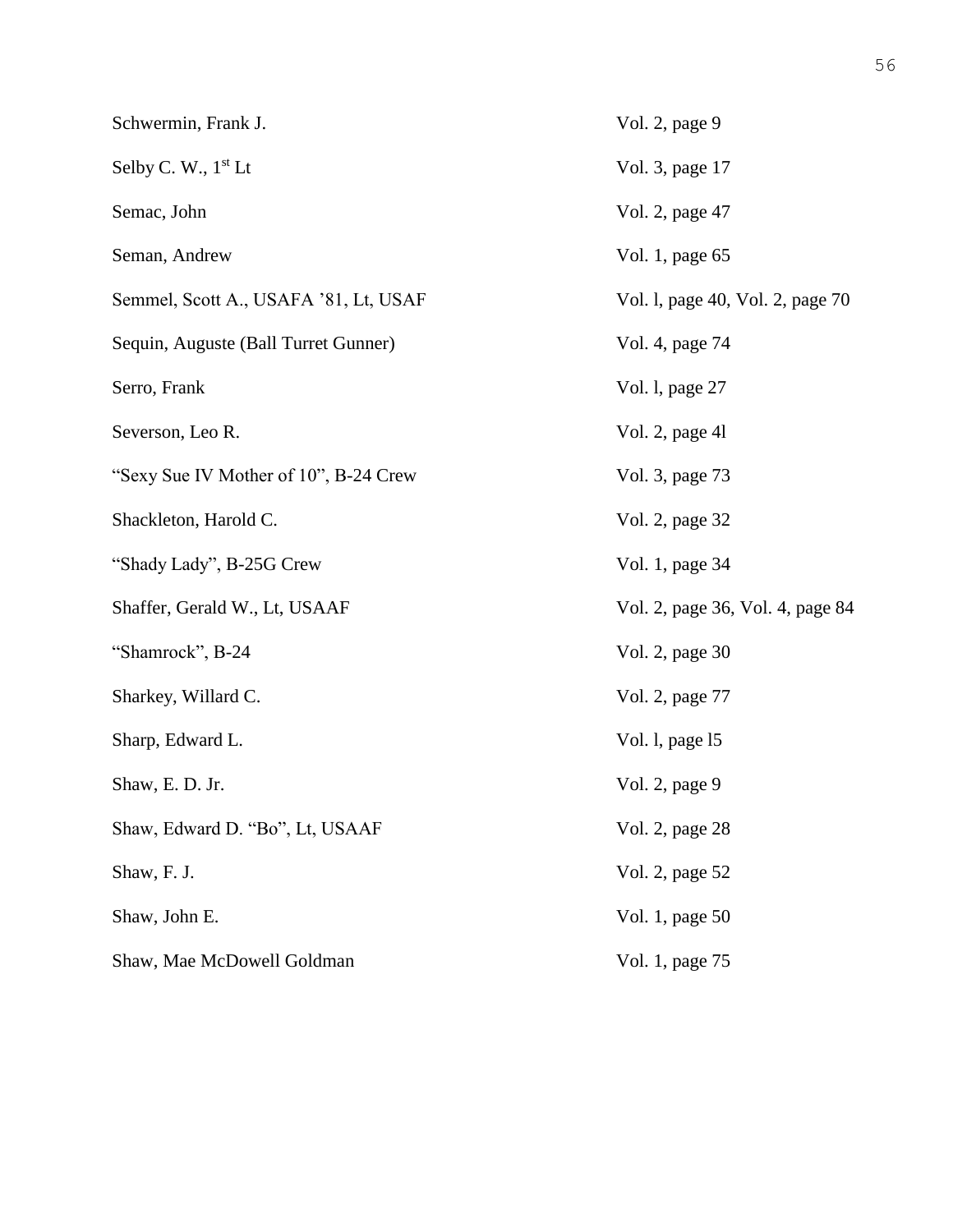| "She Hasta", B-17 Crew               | Vol. 1, page 47         |
|--------------------------------------|-------------------------|
| Shear, Harold E., VADM, USN          | Vol. 4, page 21         |
| Shoemaker, Lloyd R.                  | Vol. 2, page 20         |
| Shoop, Noma E., Capt, CAP            | Vol. 1, page 51         |
| Shostack, Felix                      | Vol. 1, page 28         |
| Shubak, Albert J., Sgt               | Vol. 4, page 83         |
| Shumski, Edward J.                   | Vol. 1, page 21         |
| Sielaff, Al (Waist Gunner)           | Vol. 4, page 74         |
| Silverman, Jerome                    | Vol. 1, page 26         |
| Simones, Thomas J.                   | Vol. 1, page 14         |
| Sims, Louis                          | Vol. 1, page 12         |
| Skinner, C. W., 1 <sup>st</sup> Lt   | Vol. 3, page 17         |
| Slimm, Aubrey, Jr., Sgt              | Vol. 4, page 83         |
| Smart, Jacob S., USMA '31, Gen, USAF | Vol. 2, page 8, Vol. 5, |
|                                      | page 2                  |
| Smith, Carl N.                       | Vol. 2, page 63         |
| Smith, Charles A.                    | Vol. 1, page 30         |
| Smith, Dale Orville, Maj Gen, USAF   | Vol. 2, page 86         |
| Smith, Harold L., Brig Gen, USAF     | Vol. 3, page 60         |
| Smith, John R.                       | Vol. 2, page 76         |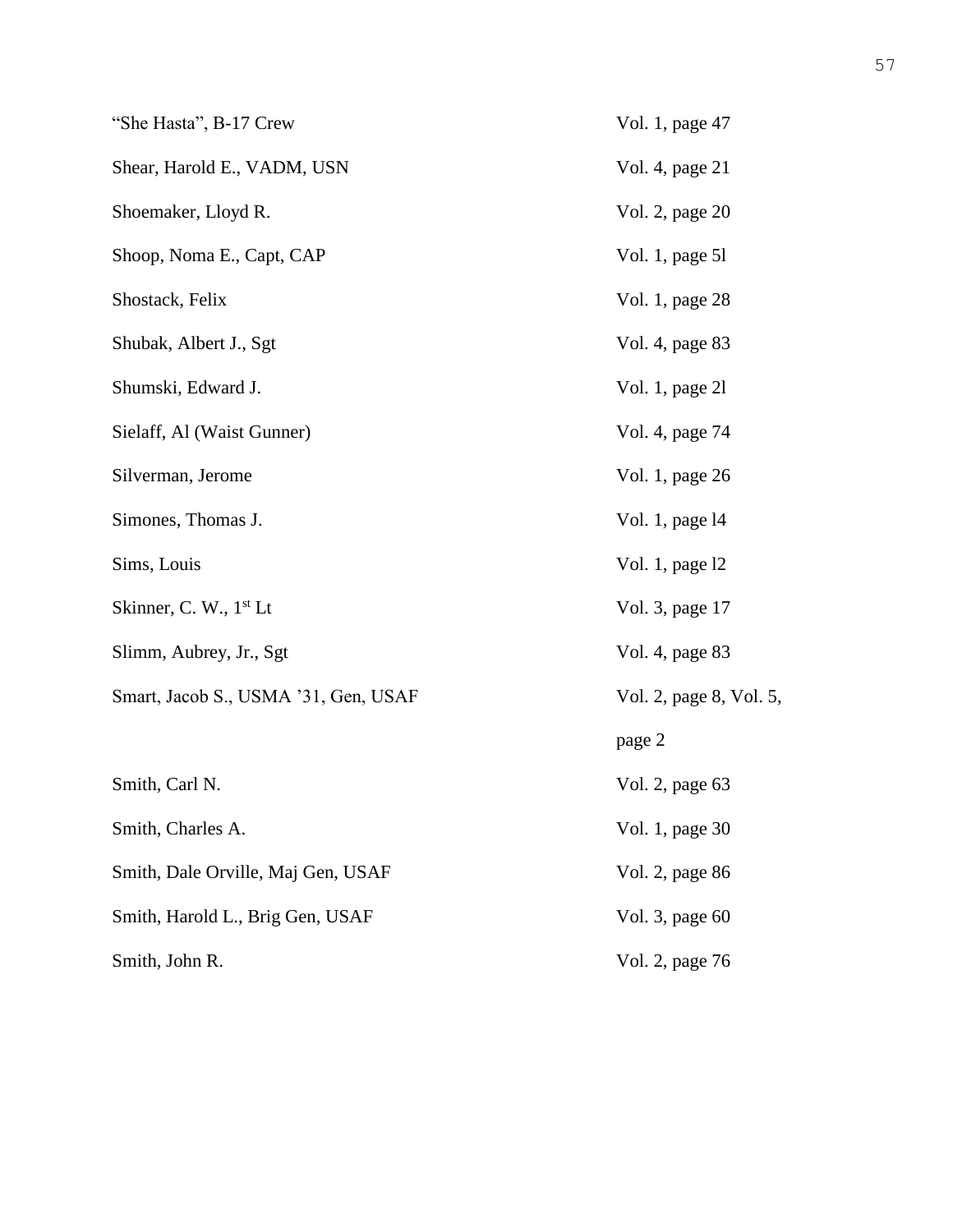| Smith, Leonard H.                             | Vol. 1, page 21 |
|-----------------------------------------------|-----------------|
| Smith, Richard M.                             | Vol. 1, page 89 |
| Smith, Robert J.                              | Vol. 2, page 41 |
| Smith, Robert James, Maj Gen, USAF            | Vol. 1, page 5  |
| Smith, Robert N.                              | Vol. 4, page 20 |
| "Smokey Stover", B-24J Crew                   | Vol. 4, page 10 |
| Smothers, O. R.                               | Vol. 1, page 82 |
| Soderberg, Henry                              | Vol. 2, page 4  |
| Spaatz, Carl, Gen, USAF                       | Vol. 1, page 1  |
| Spivey, Delmar Taft, Maj Gen, USAF            | Vol. 1, page 57 |
| Sprinkle, David                               | Vol. 1, page 42 |
| Staller, Marlin                               | Vol. 1, page 56 |
| Stanko, Michael J.                            | Vol. 1, page 8  |
| Starr, Henry P.                               | Vol. 1, page 15 |
| Stein, Paul E., Lt Gen, USAF                  | Vol. 4, page 30 |
| Sternberg, Robert D.                          | Vol. 1, page 11 |
| Stevens, Donald M., 1 <sup>st</sup> Lt, USAAF | Vol. 2, page 27 |
| Stewart, Alexander W.                         | Vol. 2, page 41 |
| Stewart, James M.                             | Vol. 1, page 25 |
| Stewart, Kendall Lee, Lt Col, USA             | Vol. 3, page 89 |
|                                               |                 |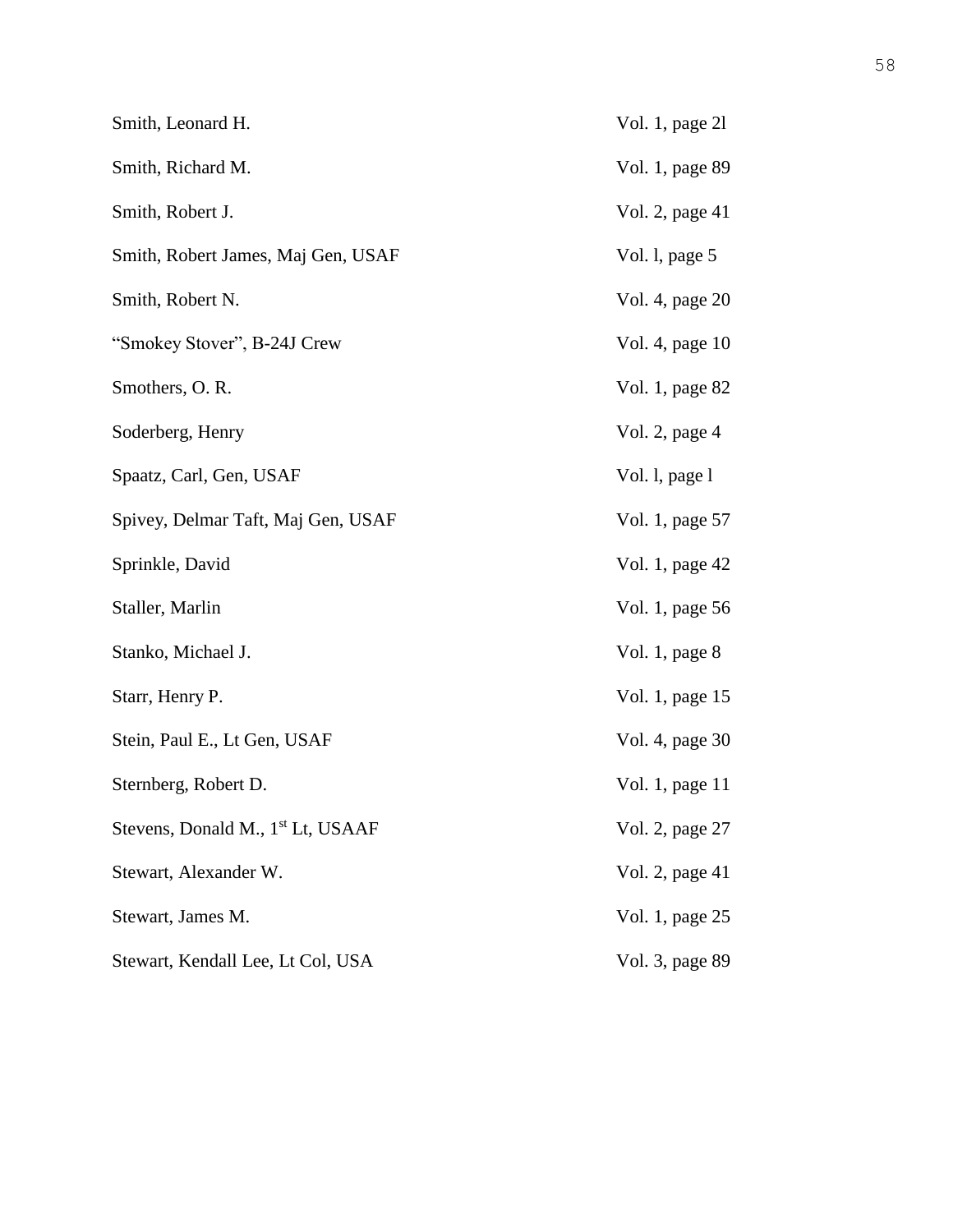| Stillman, Robert M., Maj Gen, USAF     | Vol. 2, page 37 |
|----------------------------------------|-----------------|
| Stokes, Harold V.                      | Vol. 1, page 11 |
| Stone, William S., USMA '34, Gen. USAF | Vol. 5, page 27 |
| Strickler, Paul J.                     | Vol. 1, page 20 |
| Strother, Donald Root, Capt, USAAF     | Vol. 1, page 58 |
| Strother, Dora Dougherty, Lt Col, USAF | Vol. 2, page 56 |
| Strunk, Donald W.                      | Vol. 2, page 41 |
| Suchar, SSgt                           | Vol. 3, page 17 |
| Sullivan, Clement A.                   | Vol. 1, page 19 |
| Sullivan, John K.                      | Vol. 1, page 98 |
| Summers, Gordon A., Col, USAF          | Vol. 3, page 20 |
| Supchak, Henry W.                      | Vol. 3, page 56 |
| Swaim, Hulbert J., SSgt, USAAF         | Vol. 4, page 42 |
| Swan, Maurice L.                       | Vol. 1, page 13 |
| Swanay, Wright S.                      | Vol. 2, page 85 |
| Swanson, Clinton E.                    | Vol. 1, page 70 |
| Swartz, James Arthur, Lt, USAAF        | Vol. 2, page 82 |
| Sweet, Sam F., Lt, USAAF               | Vol. 1, page 76 |
| Switzer, Leonard D.                    | Vol. 1, page 43 |
| Talafous, Carl R., USAFA '76           | Vol. 2, page 57 |
| Tarkenton, Warren                      | Vol. 1, page 89 |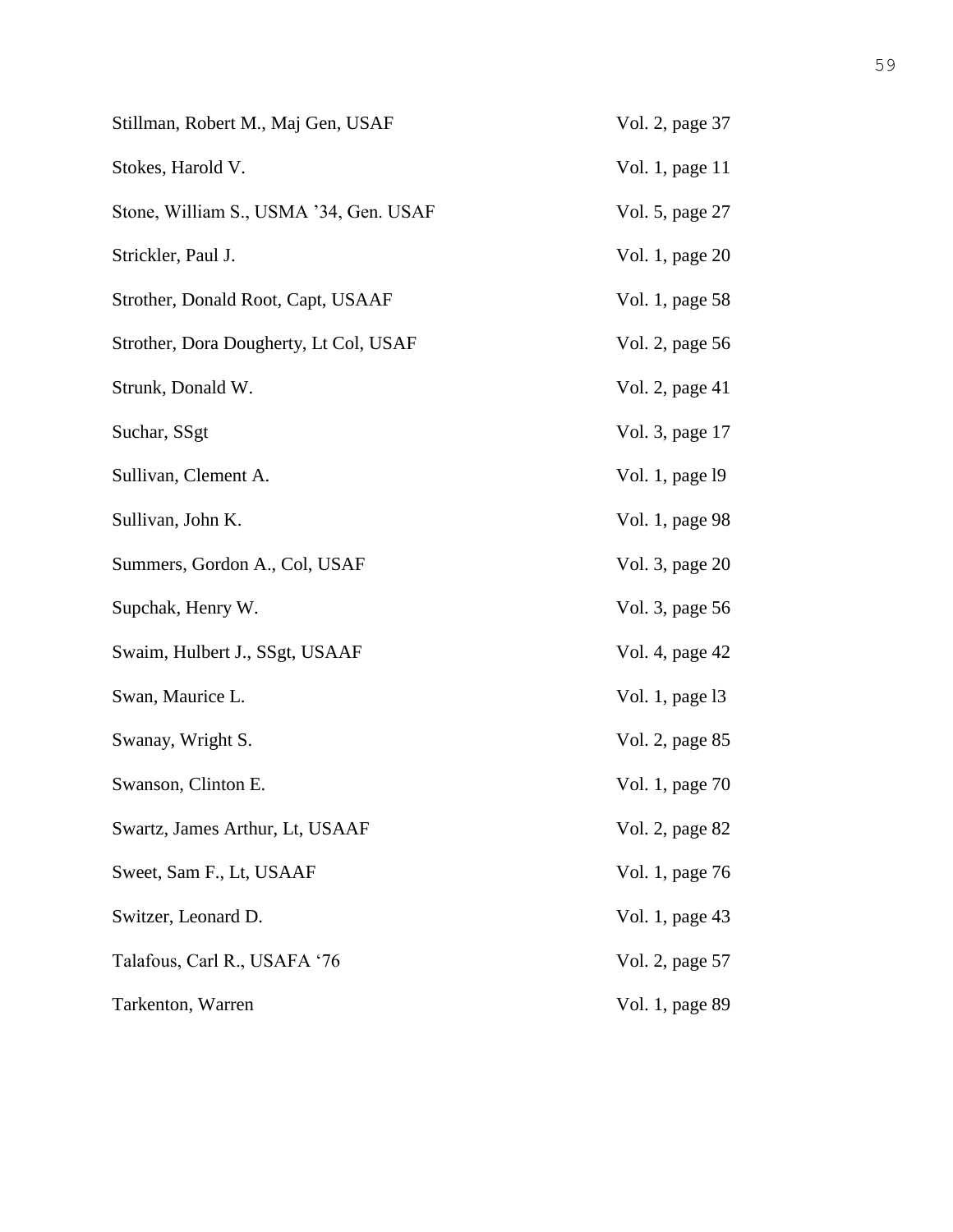| Tarlosky, Martin                      | Vol. 1, page 70 |
|---------------------------------------|-----------------|
| Taylor, Charles E.                    | Vol. 1, page 41 |
| Taylor, Donald H. Jr., Capt, USAAF    | Vol. 2, page 62 |
| Taylor, William M. (Navigator)        | Vol. 4, page 74 |
| Teck, Jules G., Sgt, USAF             | Vol. 3, page 84 |
| Terry, William J.                     | Vol. 1, page 21 |
| "Terry and the Pirates", B-24 Crew    | Vol. 1, page 21 |
| Teter, Eugene S., TSgt, USAAC         | Vol. 4, page 76 |
| "This Love Of Mine", B-24 Crew        | Vol. 1, page 27 |
| Thomas, Marie G.                      | Vol. 4, page 80 |
| Thompson (Co-pilot)                   | Vol. 1, page 43 |
| Thoms, Donald A., SSgt                | Vol. 4, page 31 |
| Thorp, Ernest N.                      | Vol. 2, page 59 |
| Tillery, Samuel E., SSgt              | Vol. 2, page 95 |
| Tilley, Arthur                        | Vol. 1, page 12 |
| Tilley, Reade Franklin Jr., Col, USAF | Vol. 3, page 74 |
| Tipper, Cecil E., Capt, USAAF         | Vol. 2, page 90 |
| Todd, James R.                        | Vol. 1, page 30 |
| Toler, Richard G., Lt Col, USAF       | Vol. 4, page 41 |
| Tomblin, James N.                     | Vol. 1, page 15 |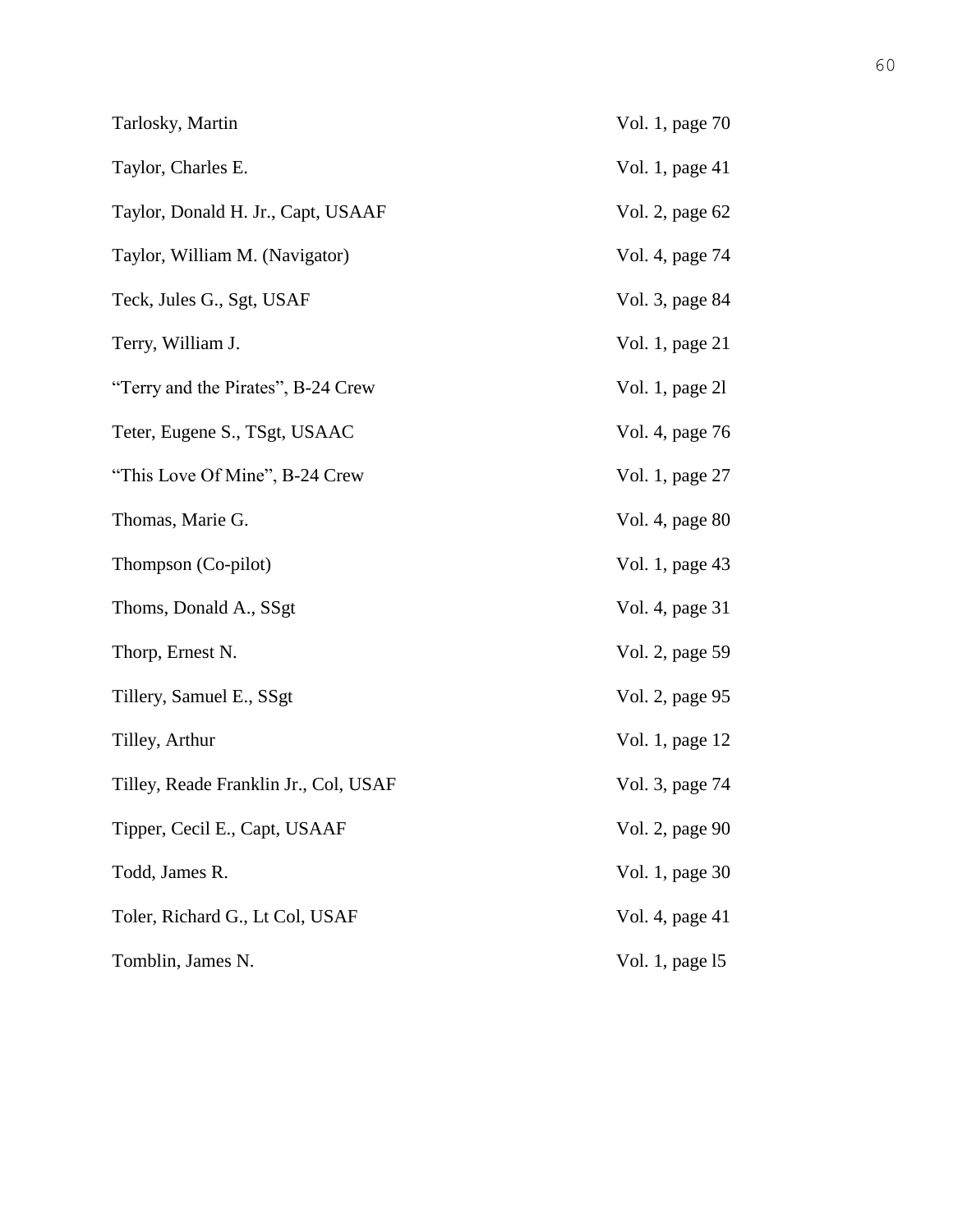| Toney, J. R. Jr.                 | Vol. 2, page 52                       |
|----------------------------------|---------------------------------------|
| Topper, Richard H.               | Vol. 2, page 72                       |
| Totaro, Richard H.               | Vol. 2, page 16                       |
| Tramelli, Virgil, Lt, USAAF      | Vol. 4, page 42                       |
| Trommer, Charles R.              | Vol. 1, page 43                       |
| Troudt, Robert L.                | Vol. 3, page 92                       |
| Tsiropoulos, Nick A., SSgt       | Vol. 4, page 31                       |
| Tucker, Gerold                   | Vol. 2, page 63                       |
| Tucker, Starr                    | Vol. 2, page 63                       |
| Turcotte, William H.             | Vol. 2, page 41                       |
| Turner, James, A. Jr., Col, USAF | Vol. 1, page 87                       |
| Ulrich, Norman                   | Vol. 2, page 9                        |
| <b>Upton</b> , Douglas           | Vol. 1, page 65                       |
| Urschalityz, Norbert             | Vol. 1, page 13                       |
| <b>USAFA Class of '60</b>        | Vol. 4, pp 25, 52, 53, 54, 55, 56, 95 |
| <b>USAFA Class of '66</b>        | Vol. 4, page 30                       |
| <b>USAFA Class of '68</b>        | Vol. 2, page 24                       |
| <b>USAFA Class of '84</b>        | Vol. 2, page 74                       |
| <b>USAFA Class of '90</b>        | Vol. 1, page 95                       |
| <b>USAFA Class of '94</b>        | Vol. 1, page 93, Vol. 4, page 91      |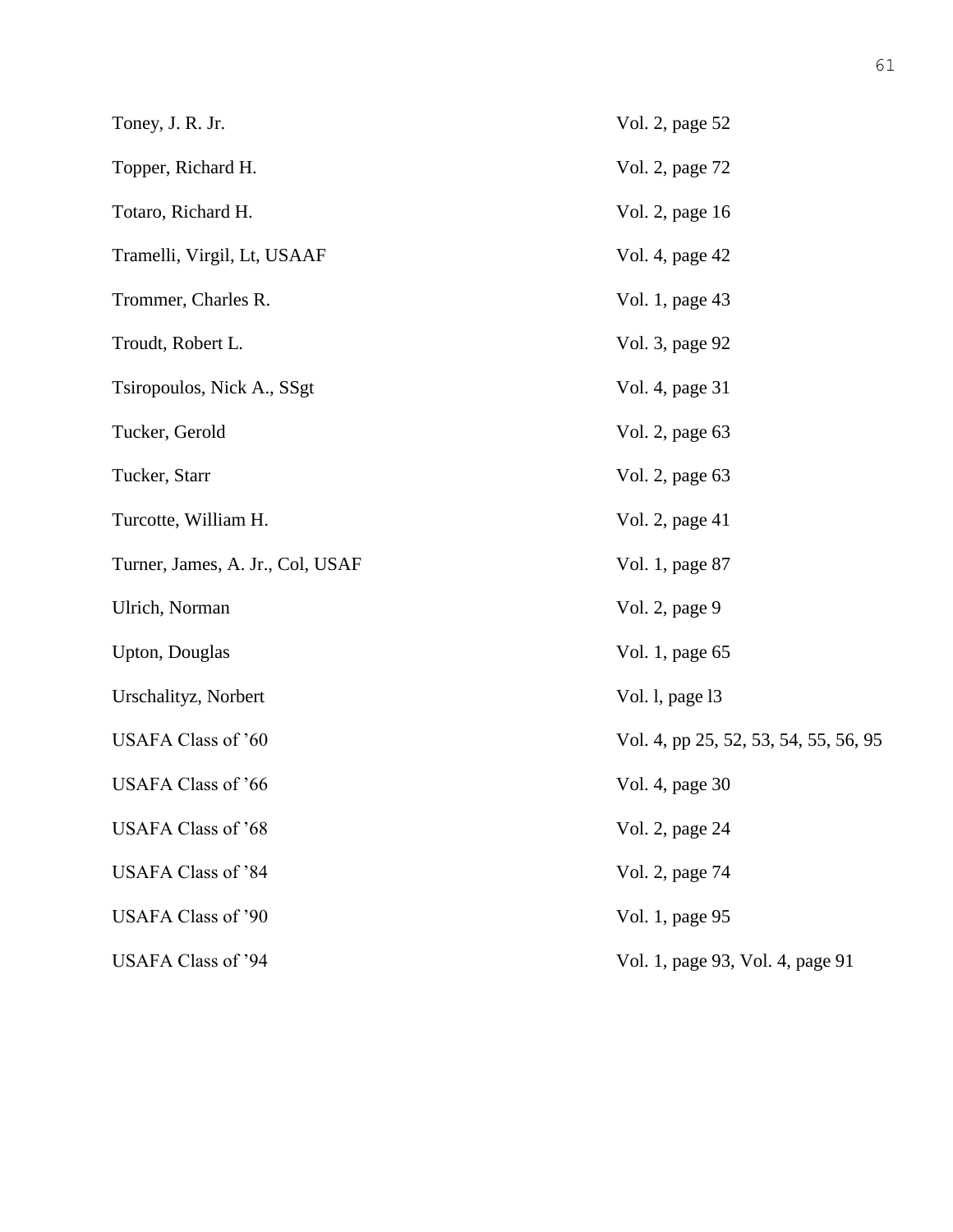| <b>USAFA Class of '96</b>                | Vol. 4, page 91 |
|------------------------------------------|-----------------|
| USAFA Class of '04                       | Vol. 4, page 79 |
| <b>USMA Class of '45 USAAF Pilots</b>    | Vol. 4, page 44 |
| USMA Class of '31                        | Vol. 4, page 72 |
| USMA Class of '36                        | Vol. 5, page 19 |
| Vanaman, Arthur W., Maj Gen, USAF        | Vol. 1, page 4  |
| Vanderstok, Robert, Dutch AF, RAF        | Vol. 1, page 23 |
| Van Velkenburg, John B., SSgt            | Vol. 3, page 48 |
| Vihon, Lester, 2 <sup>nd</sup> Lt, USAAF | Vol. 4, page 5  |
| "Virginia Belle", B-24D Crew             | Vol. 3, page 70 |
| Volpi, Leo U., SSgt                      | Vol. 3, page 15 |
| Vuchetich, John R.                       | Vol. 1, page 47 |
| <b>WAF</b>                               | Vol. 5, page 20 |
| Waldron, Leonard A.                      | Vol. 2, page 41 |
| Waldron, Leonard Russell                 | Vol. 4, page 4  |
| Walker, Edmonde I.                       | Vol. 1, page 98 |
| Walker, James E., $1st$ Lt               | Vol. 4, page 31 |
| Wallace, John B.                         | Vol. 1, page 26 |
| Wallinford, E. K.                        | Vol. 1, page 82 |
| Walsh, Charles W., Pvt, USAAF            | Vol. 3, page 70 |
| Walsh, Kenneth Ambrose, Lt Col, USMC     | Vol. 3, page 87 |
| Warack, Christian A., Col, USAF          | Vol. 4, page 54 |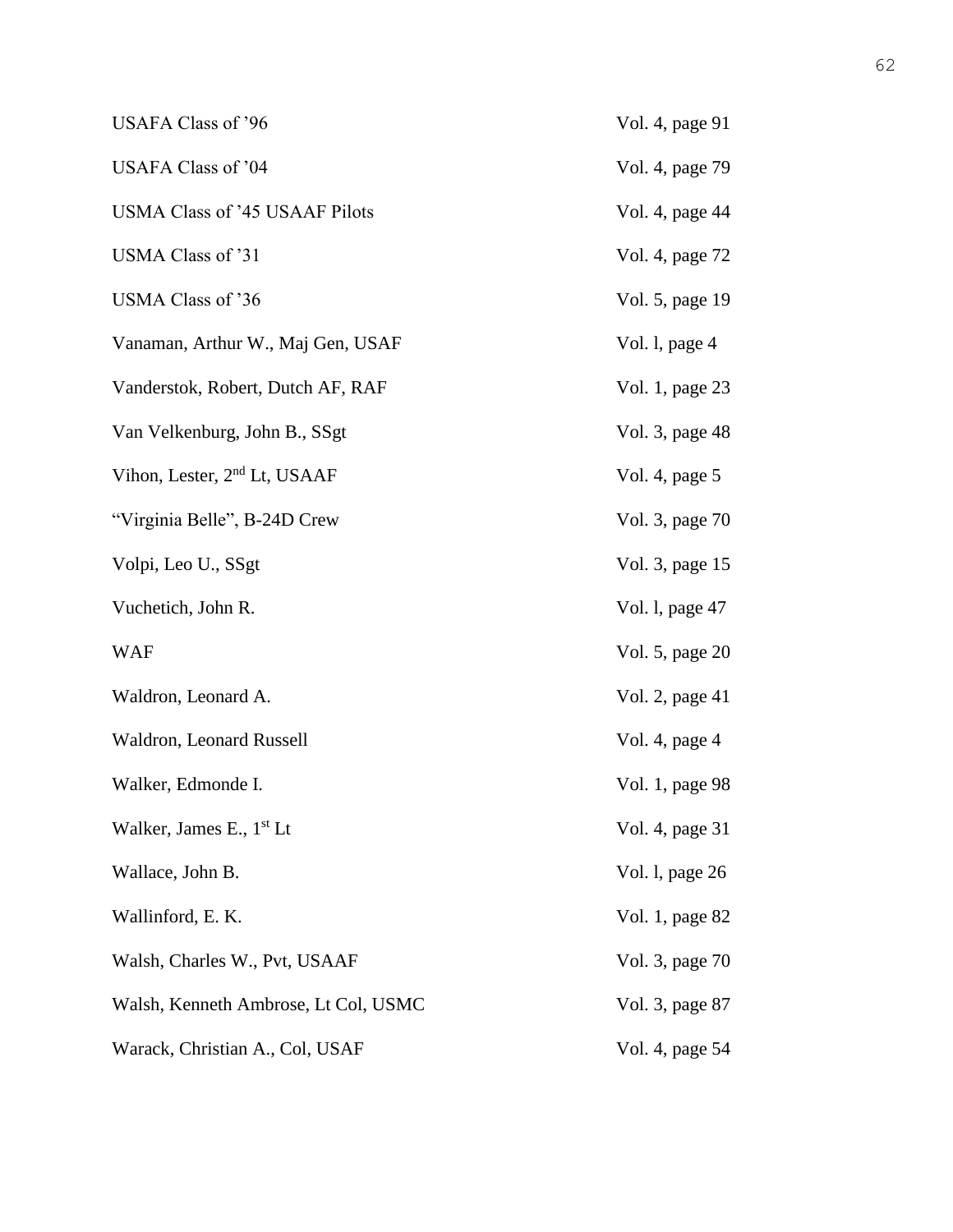| Ward, John J.                                  | Vol. 2, page 39                  |
|------------------------------------------------|----------------------------------|
| Ward, John J., Lt Col, USAF                    | Vol. 3, page 8                   |
| Warnke, John W.                                | Vol. 2, page 76                  |
| Warren, Paul                                   | Vol. 2, page 31                  |
| Washburn, Frank J., 2 <sup>nd</sup> Lt, USAAF  | Vol. 3, page 73                  |
| Washington, George                             | Vol. 1, page 28                  |
| Washko, Walter, W.                             | Vol. 2, page 85                  |
| Webb, James G., 2 <sup>nd</sup> Lt, USAAF      | Vol. 3, page 73                  |
| Weber, Robert E., Lt, USAAF                    | Vol. 2, page 76, Vol. 3, page 34 |
| Weidner, Edward J.                             | Vol. 1, page 70                  |
| Weigman, Lawrence, Lt Col, USAF                | Vol. 2, page 31                  |
| Weinberg, Robert L., $1st$ Lt                  | Vol. 2, page 9, Vol. 3, page 17  |
| Weinberg, Robert I., 1 <sup>st</sup> Lt, USAFR | Vol. 3, page 57                  |
| Weinstein, Joseph P.                           | Vol. 1, page 45                  |
| Weiss, Sidney                                  | Vol. 1, page 12                  |
| Weldon, Richard                                | Vol. 1, page 43                  |
| Weller, Ernest J., Lt                          | Vol. 2, page 95                  |
| Wenthe, George                                 | Vol. 2, page 9                   |
| Wheeler, Jack M.                               | Vol. 1, page 25                  |
| White, Donald H., Ph.D.                        | Vol. 4, page 90                  |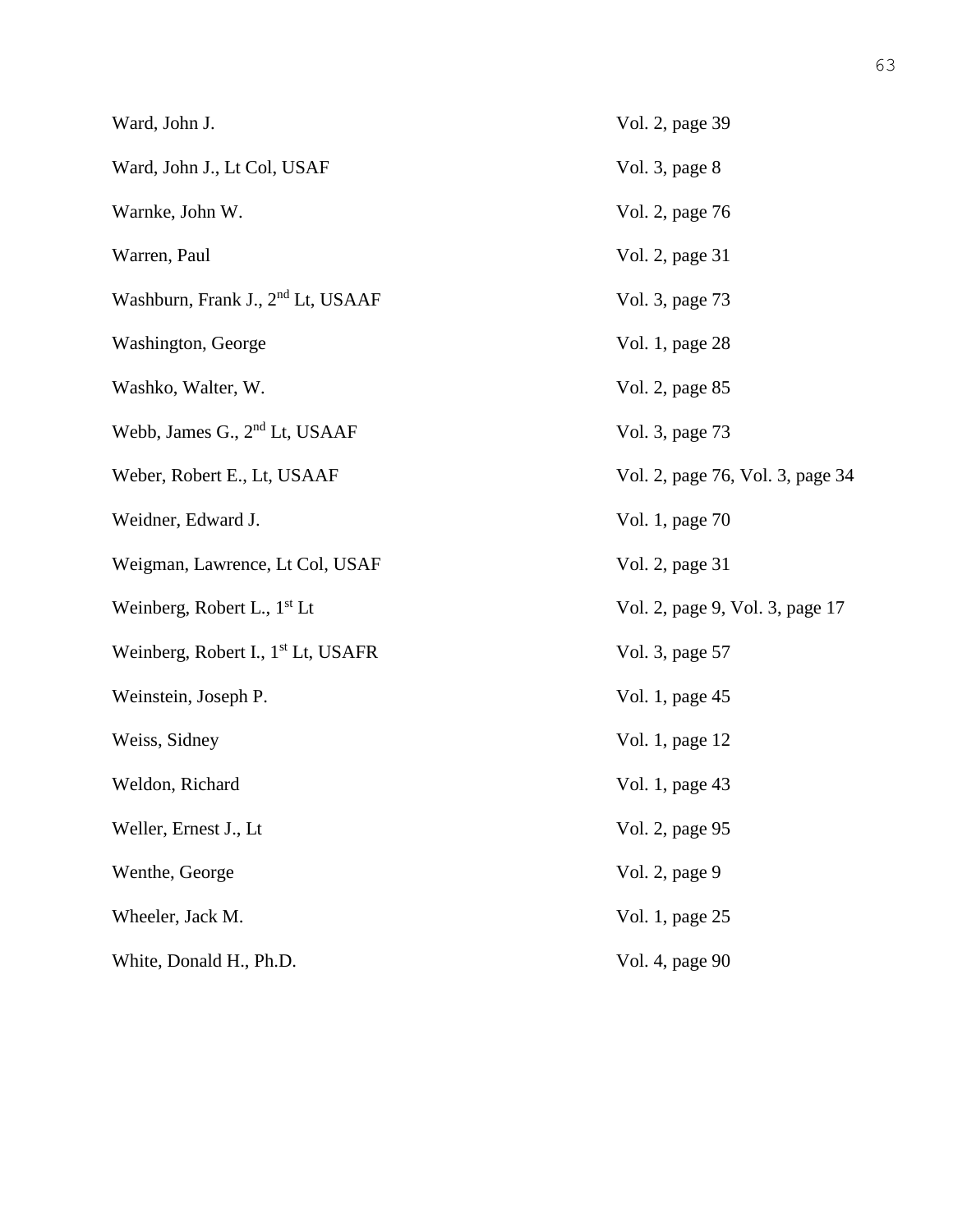| Whitehead, Ennis Clement, Lt Gen, USAF      | Vol. 3, page 13                  |
|---------------------------------------------|----------------------------------|
| Whitford, Harry E.                          | Vol. 1, page 47                  |
| Whitley, William D.                         | Vol. 2, page 15                  |
| Widmer, Robert J.                           | Vol. 2, page 76, Vol. 4, page 98 |
|                                             | Vol. 5 pp 17 and 18              |
| Wiener, Frederick                           | Vol. 1, page 15                  |
| Wilen, Abe                                  | Vol. 1, page 36                  |
| Wiliszewski, Stanley J.                     | Vol. 2, page 51                  |
| Williams, Clarence                          | Vol. 2, page 85                  |
| Williams, Dan M., 2 <sup>nd</sup> Lt, USAAC | Vol. 4, page 74                  |
| Williams, Marshall M. III, Capt, USAF       | Vol. 1, page 9                   |
| Williams, Robert E., Maj, USAAF             | Vol. 2, page 83                  |
| Williams, SSgt, USAAF                       | Vol. 2, page 54                  |
| Wilschke, James S.                          | Vol. 1, page 62                  |
| Wilson, Thomas B.                           | Vol. 2, page 9                   |
| Wilson, William O., Col, USAF               | Vol. 4, page 73                  |
| Winkeller, Henry                            | Vol. 1, page 10                  |
| Winslow, Ted                                | Vol. 2, page 63                  |
| Winters, Leo L.                             | Vol. 2, page 51                  |
| Withycombe, Howard James, Brig Gen, USAF    | Vol. 4, page 23                  |